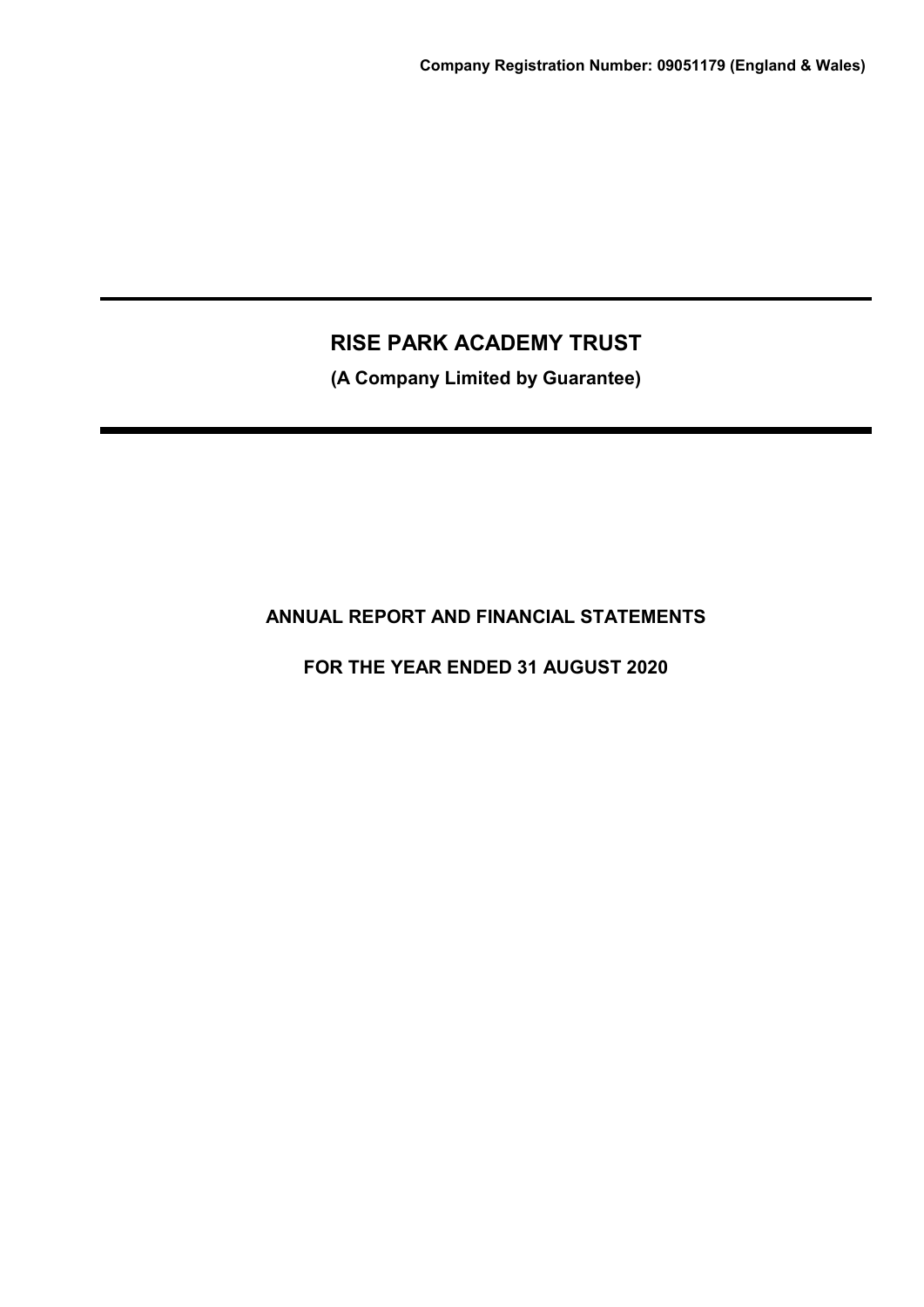**(A Company Limited by Guarantee)**

# **CONTENTS**

|                                                                                | Page      |
|--------------------------------------------------------------------------------|-----------|
| <b>Reference and Administrative Details</b>                                    | 1         |
| <b>Trustees' Report</b>                                                        | $2 - 16$  |
| <b>Governance Statement</b>                                                    | $17 - 19$ |
| <b>Statement on Regularity, Propriety and Compliance</b>                       | 20        |
| <b>Statement of Trustees' Responsibilities</b>                                 | 21        |
| <b>Independent Auditors' Report on the Financial Statements</b>                | $22 - 24$ |
| <b>Independent Reporting Accountant's Report on Regularity</b>                 | $25 - 26$ |
| Statement of Financial Activities Incorporating Income and Expenditure Account | $27 - 28$ |
| <b>Balance Sheet</b>                                                           | $29 - 30$ |
| <b>Statement of Cash Flows</b>                                                 | 31        |
| <b>Notes to the Financial Statements</b>                                       | $32 - 55$ |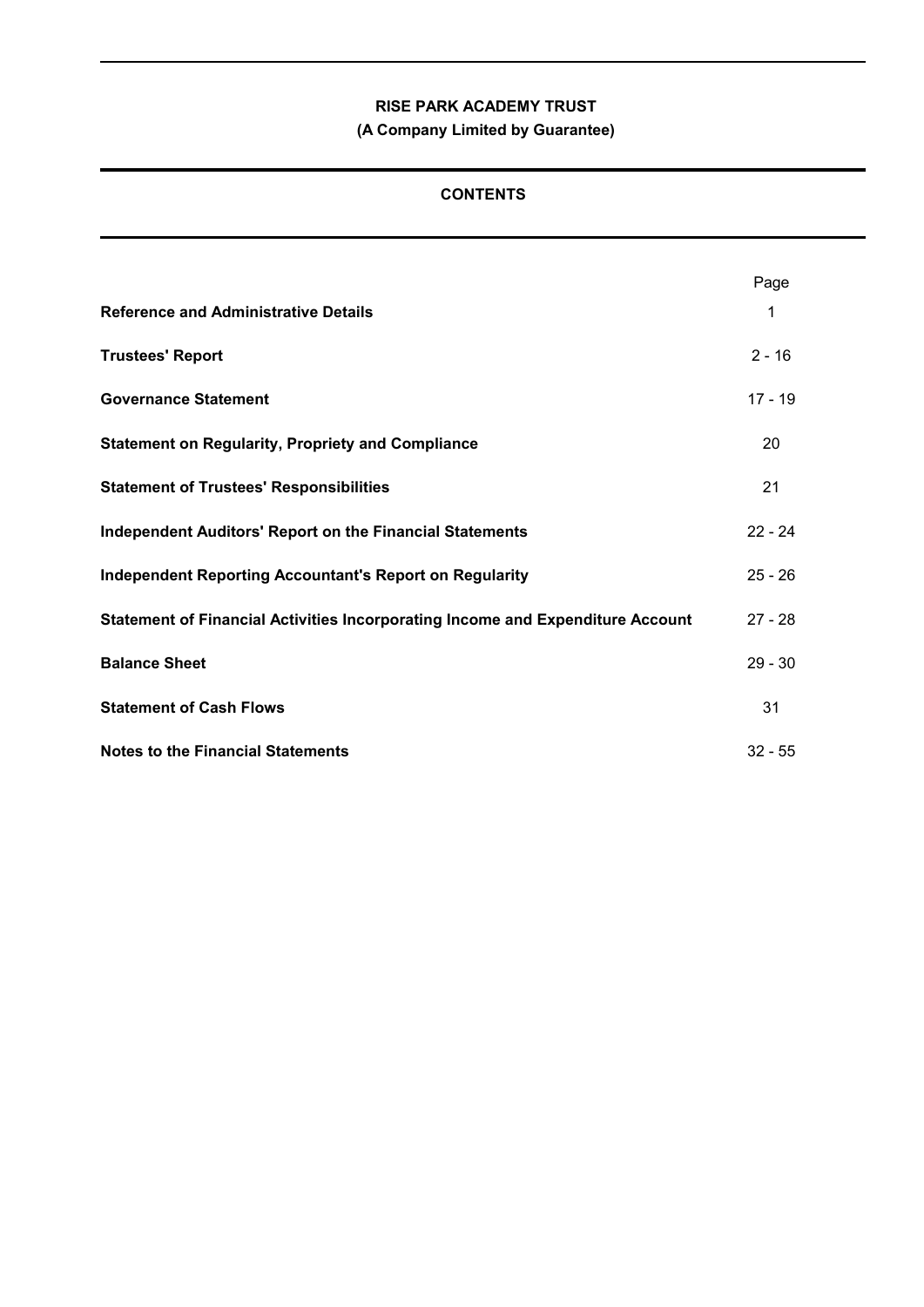# **REFERENCE AND ADMINISTRATIVE DETAILS**

#### **Members**

Mr D Stevens Mrs V Botham Mr J Barrett

#### **Trustees**

Mrs V Botham, Chair Mr D Stevens Mrs C Fox, Head Teacher Mr K Johns (resigned 21 October 2020) Ms T Sogbetun Mr J Penalver (appointed 24 August 2020) Mr J Franklin (appointed 24 August 2020) Mrs S D'Ath (appointed 24 August 2020) Mrs W Gardiner (appointed 24 August 2020)

#### **Resources committee**

Mr K Johns, Chair (resigned 21 October 2020) Mrs V Botham, Vice Chair Mrs C Fox Mr D Stevens Ms T Sogbetun

#### **Company registered number**

09051179

### **Company name**

Rise Park Academy Trust

### **Principal and registered office**

Rise Park Infant School, Annan Way, Rise Park, Romford, RM1 4UD

#### **Independent auditors**

Haslers, Chartered Accountants, Old Station Road, Loughton, Essex, IG10 4PL

#### **Senior management team**

Mrs C Fox, Executive Head Teacher Miss C Street, Head of School Mrs K Palmer, Head of School Mr S Adams, School Business Manager

#### **Bankers**

Lloyds Bank, 1 3 Market Place, Romford, RM1 3AA

### **Solicitors**

Ward Hadaway Law Firm, Sandgate House, 102 Quayside, Newcastle Upon Tyne, NE1 3DX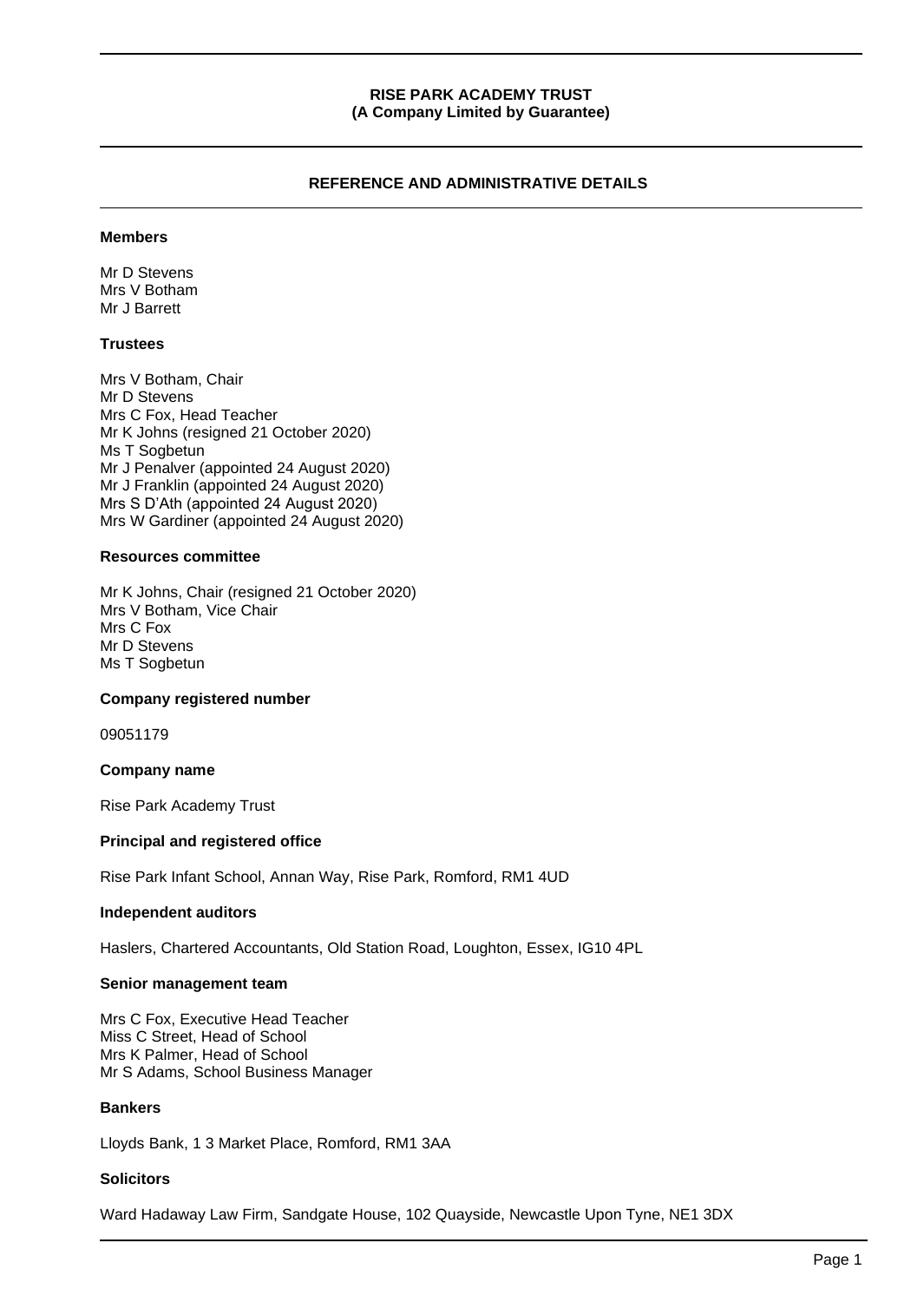# **TRUSTEES' REPORT FOR THE YEAR ENDED 31 AUGUST 2020**

The trustees present their annual report together with the financial statements and auditor's report of the charitable company for the period 1 September 2019 to 31 August 2020. The annual report serves the purposes of both a trustees' report, and a directors' report under company law.

Rise Park Infant School became the sponsoring academy for Rise Park Junior School on 1<sup>st</sup> September 2014. The Principal object of the academy is to advance for the public benefit education in the United Kingdom, in particular but without prejudice to the generality of the foregoing by establishing, maintaining, carrying on, managing and developing schools offering a broad and balanced curriculum or other educational institutions, as set down in the company's Articles of Association.

The Academy Trust currently comprises the following schools:

Rise Park Infant School Rise Park Junior School

### **Structure, governance and management**

# **a. CONSTITUTION**

The academy trust is a company limited by guarantee and an exempt charity. The charitable company's memorandum and articles of association are the primary governing documents of the academy trust. The trustees of Rise Park Academy Trust are also the directors of the charitable company for the purposes of company law. The charitable company operates as Rise Park Academy.

Details of the trustees who served during the year are included in the Reference and Administrative Details on page 1.

# **b. MEMBERS LIABILITY**

Each member of the charitable company undertakes to contribute to the assets of the charitable company in the event of it being wound up while they are a member, or within one year after they cease to be a member, such amount as may be required, not exceeding £10, for the debts and liabilities contracted before they ceased to be a member

### **c. TRUSTEES' INDEMNITIES**

The academy trust has opted into the Department of Education's risk protection arrangement (RPA), an alternative to insurance where UK government funds cover losses that arise. This scheme protects trustees and officers from claims arising from negligent acts, errors or omissions occurring whilst on academy business, and provides cover up to £10,000,000.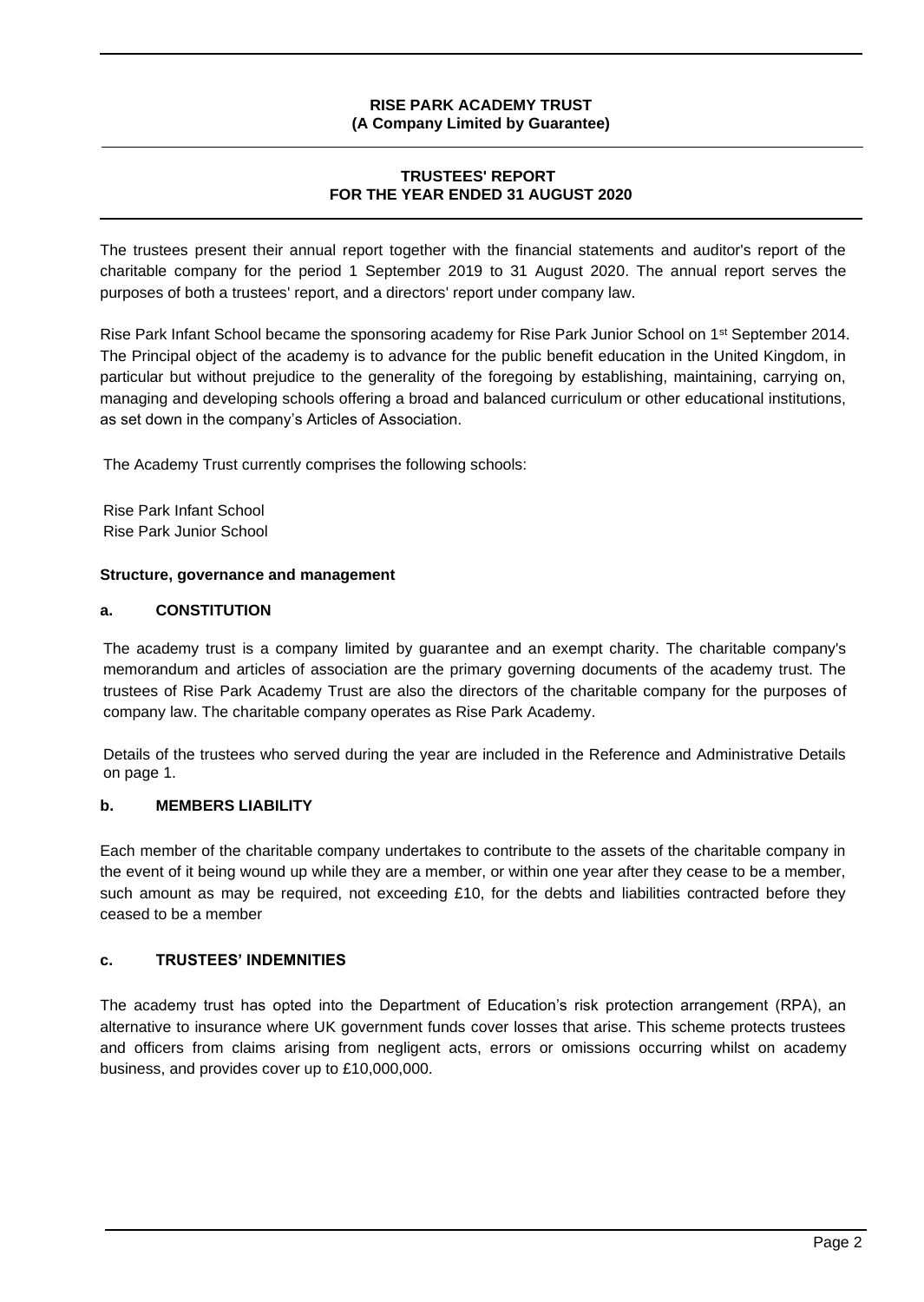# **TRUSTEES' REPORT (continued) FOR THE YEAR ENDED 31 AUGUST 2020**

# **d. METHOD OF RECRUITMENT AND APPOINTMENT OR ELECTION OF TRUSTEES**

The 5 original Trustees were members of the pre-conversion Governing Bodies of Rise Park Infant and Rise Park Junior Schools. They were chosen for their previous contribution as leaders of Governance, extensive experience and specific skills. In addition to their collective commitment to the schools their backgrounds include banking, commerce, personnel, education and, for all, a close association to the local community.

The company's Articles of Association permit the Trustees to recruit and appoint further Trustees to the Board. The Trust has determined that this would be as a result of a skills analysis of the Board, seeking to ensure that the skills available to the Board remain or are enhanced.

# **e. POLICIES AND PROCEDURES ADOPTED FOR THE INDUCTION AND TRAINING OF TRUSTEES**

Newly appointed trustees will undergo induction to brief them on their legal obligations under charity and company law, the content of the Memorandum and Articles, the Funding Agreements, and the role and responsibilities of the Trust Board.

The training of Trustees is tailored to their existing knowledge and experience. Where necessary, training includes educational, legal, personnel, health & safety and financial matters.

Trustees have ready access to advice and services from the Trust's accountants, the Trust's lawyers and to the London Borough of Havering Governing Body Support Unit.

# **f. ORGANISATIONAL STRUCTURE**

As a charitable company limited by guarantee, Rise Park Academy Trust is governed by a Board of Directors who are responsible for, and oversee, the general control, management and administration of the Trust and the academies run by the Trust. The Trust Board of Directors meets on at least 3 occasions per year.

The governance of the Academy Trust is defined in the Memorandum and Articles of Association ("Articles") together with the funding agreement with the DfE.

A scheme of delegation has been put in place by the Directors in accordance with the provisions of the Trust's Articles.

The Trust has two committees made up of a subset of serving Directors

- Finance, Audit and Risk
- Provision and Outcomes

The Executive Headteacher is directly responsible for the day to day running of the schools and is assisted by the Senior Leadership Team.

The Executive Headteacher assumes the role of Accounting Officer.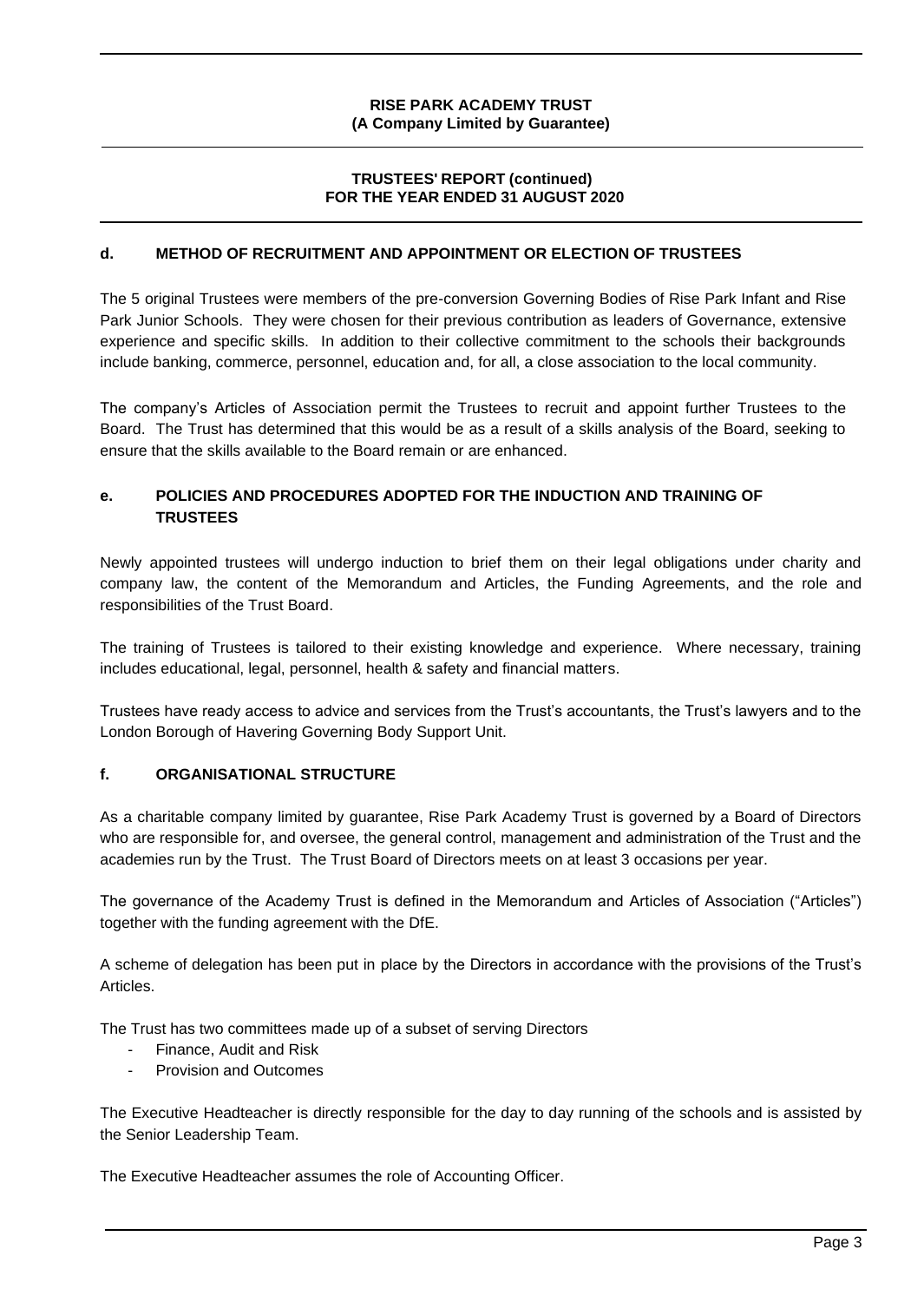# **TRUSTEES' REPORT (continued) FOR THE YEAR ENDED 31 AUGUST 2020**

# **g. ARRANGEMENTS FOR SETTING PAY AND REMUNERATION FOR KEY MANAGEMENT PERSONNEL**

The Board of Directors assigns an Individual School Range (ISR) for key management personnel pay and remuneration based on the academy group size and any permanent additional relevant factors, as determined within the framework of the current School Teachers' Pay and Conditions Document (the "Document"). These additional factors will relate to the academy context and challenge, and the wider accountabilities of key management personnel.

In setting an ISR, the Board of Directors will have regard to the minimum and maximum salary points for the appropriate academy group size contained within the current Document. The Board of Directors will also apply the discretionary reference pay points, between the minimum and maximum pay points for each academy group range.

Other than in exceptional circumstances, the ISR will not exceed 25% of the maximum of the academy group size. The Board of Directors will ensure that, other than in exceptional circumstances, there is no overlap of salary bands between the Headteacher and other leadership posts.

In addition, the Board of Directors may consider additional payments to key management personnel in respect of temporary additional duties and responsibilities not included as a permanent factor in the calculation of the ISR.

In wholly exceptional circumstances, the Board of Directors may consider a temporary additional payment in excess of 25%. In such circumstances the Board of Directors will seek external independent advice.

Progression for key management personnel will be subject to a review of performance against set objectives and any Professional Skill Level Descriptors for the post.

The Board of Directors may decide to award one increment for sustained high quality performance. Two increments may be awarded where performance has been exceptional and exceed expectations.

Where performance has not been of a sustained high quality the Board of Directors may decide that there should be no pay progression.

In circumstances where key management personnel's performance is not at a sustained high-quality level, this will be addressed through the academy's Appraisal and possibly, the Capability Policy.

# **h. TRADE UNION FACILITY TIME**

Relevant Union officials

| Number of employees who were relevant union | Full-time equivalent employee number |
|---------------------------------------------|--------------------------------------|
| officials during the relevant period        |                                      |
| Nil                                         | Nil                                  |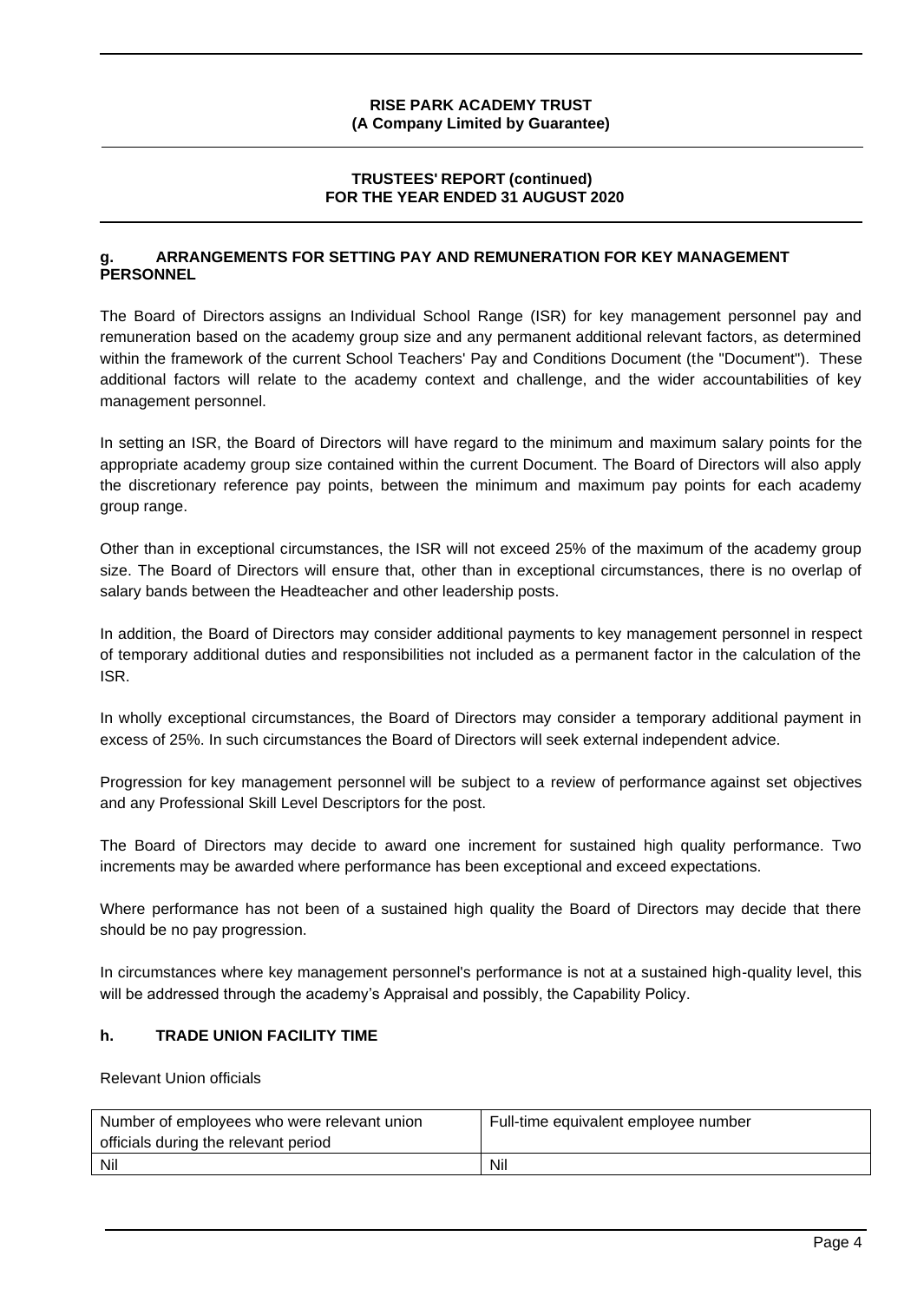# **TRUSTEES' REPORT (continued) FOR THE YEAR ENDED 31 AUGUST 2020**

Percentage of time spent on facility time

| Percentage of time | Number of employees |
|--------------------|---------------------|
| 0%                 | Nil                 |
| 1%-50%             | Nil                 |
| 51%-99%            | Nil                 |
| 100%               | Nil                 |

Percentage of pay bill spent on facility time

| Provide the total cost of facility time                           | Nil |
|-------------------------------------------------------------------|-----|
| Provide the total pay bill                                        | N/A |
| Provide the percentage of the total pay bill spent on             | Nil |
| facility time, calculated as: (total cost of facility time $\div$ |     |
| total pay bill) $\times$ 100                                      |     |

Paid trade union activities

| Time spent on paid trade union activities as a             | Nil |
|------------------------------------------------------------|-----|
| percentage of total paid facility time hours calculated    |     |
| as: (total hours spent on paid trade union activities by   |     |
| relevant union officials during the relevant period $\div$ |     |
| total paid facility time hours) $\times$ 100               |     |

# **i. CONNECTED ORGANISATIONS, INCLUDING RELATED PARTY RELATIONSHIPS**

Owing to the nature of the academy's operations and the composition of the board of trustees, transactions may take place with organisations in which a trustee has an interest. All transactions involving such organisations are conducted at arm's length and in accordance with the academy's financial regulations and normal procurement procedures.

During the period no related party transactions took place.

### **Objectives and Activities**

# **a. OBJECTIVES AND AIMS**

The Principal object of the academy is to advance for the public benefit education in the United Kingdom, in particular but without prejudice to the generality of the foregoing by establishing, maintaining, carrying on, managing and developing schools offering a broad and balanced curriculum or other educational institutions, as set down in the company's Articles of Association.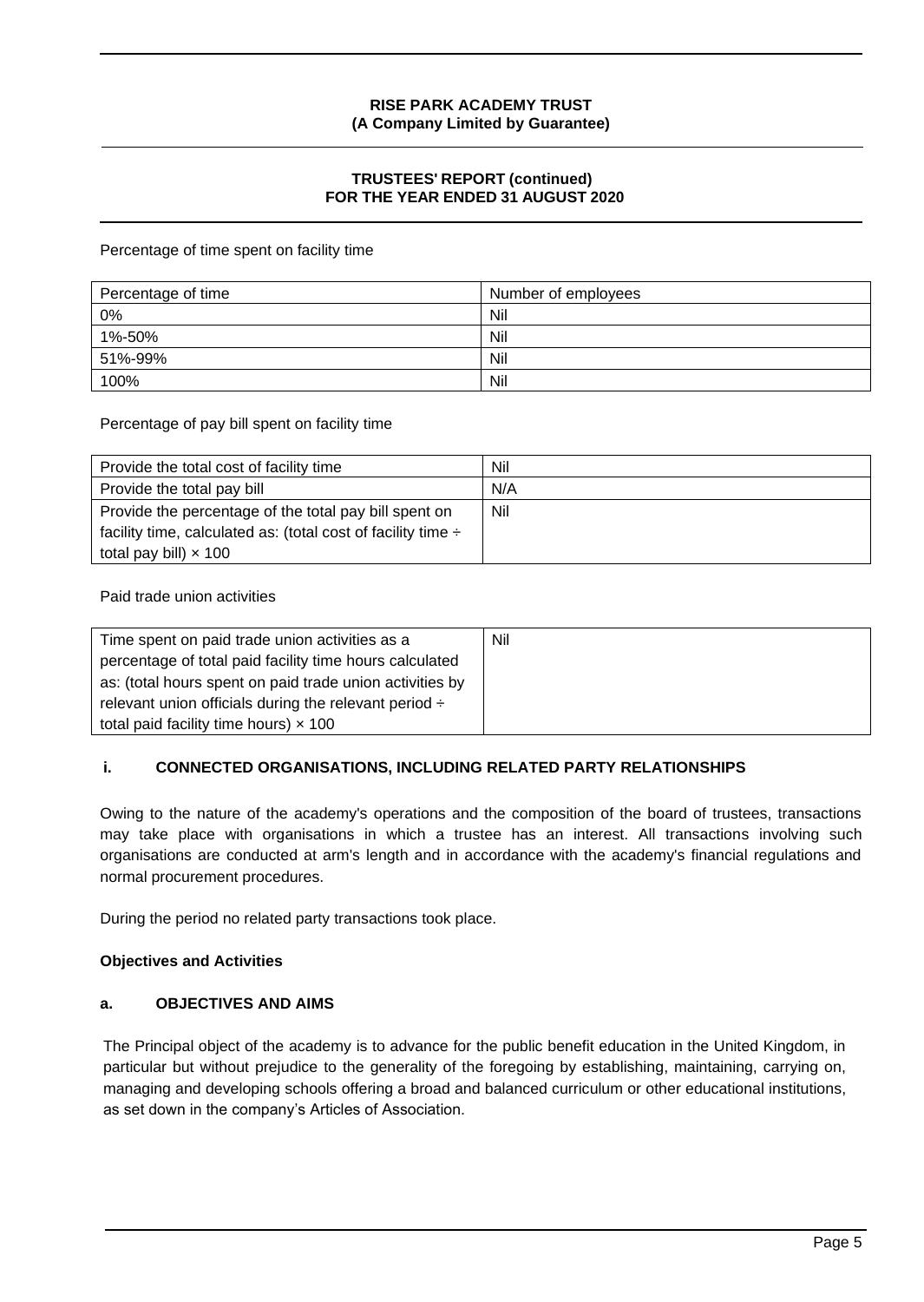# **TRUSTEES' REPORT (continued) FOR THE YEAR ENDED 31 AUGUST 2020**

The Trust's mission statement is "Respect, Belief, Excellence"

The Trust's aims are:

- To value every member of our community
- To enhance and celebrate our similarities and differences
- To recognise our lifelong ability to learn and grow
- To rise to all inspiring opportunities

# **b. OBJECTIVES, STRATEGIES AND ACTIVITIES**

During the year the school has worked towards achieving these aims by:

- Raising the standard of educational attainment and progress of all pupils
- Ensuring that every child enjoys the same high-quality educations in terms of resourcing, teaching and care
- Providing value for money for funds expended
- Complying with all statutory curriculum and child care requirements
- Reviewing procedures and policies to make sure that these are compliant and helping support the effectiveness of the school.
- Conducting the schools' business in accordance with the highest standard of integrity
- Looking at the most effective governing body structure and their training needs.
- Maintaining relationships with outside agencies, services and parents to support our most vulnerable children
- Monitoring data to ensure that all children achieve their full potential.
- Develop alternative income streams in order to generate funding that will supplement GAG

# **c. ACTIVITIES FOR ACHIEVING OBJECTIVES**

- Regular review of policies and procedures through our Board of Directors and committees.
- Setting of Performance Management targets.
- Robust school development plans with actions matched to schools' key priorities.
- Professional development and training for all members of staff.
- Engagement of School Improvement Partners.
- Improving the learning environment through selective refurbishment.
- Investment in learning resources and upgraded teaching equipment.
- All new government initiatives implemented with appropriate training and policy
- Regular reporting to Directors and committees to enable them to monitor the performance of the schools in all respects.
- Rise Park Sunbeams Nursery pupil numbers have continued to grow throughout 19-20.
- External providers are in place to offer a wide extra-curricular provision which also supplements the Trust's existing income streams.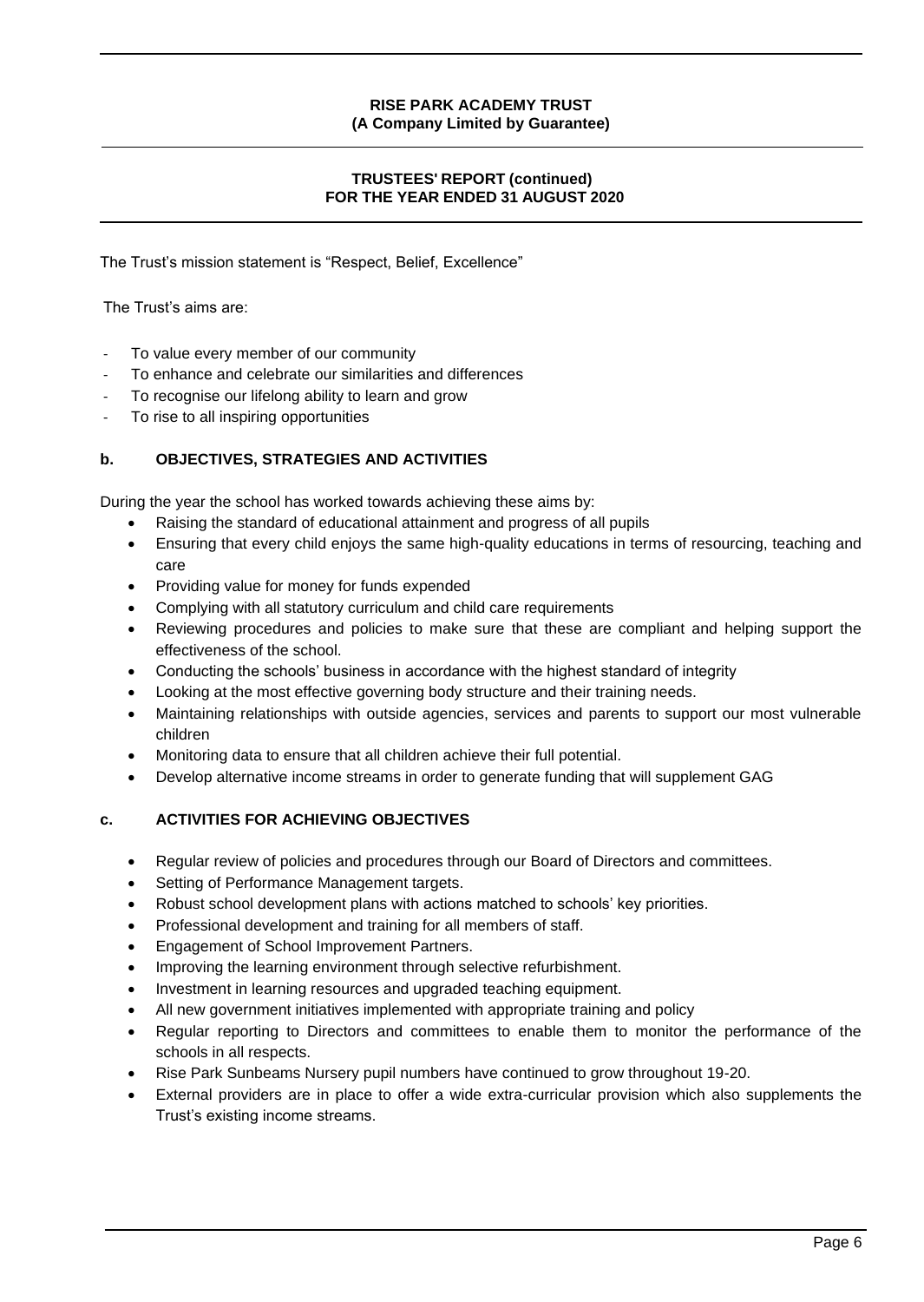### **TRUSTEES' REPORT (continued) FOR THE YEAR ENDED 31 AUGUST 2020**

# **d. PUBLIC BENEFIT**

In setting the objectives, the governors have given due consideration to the Charity Commission's general guidance on public benefit and in particular to its supplementary public benefit guidance on advancing education.

Rise Park Academy Trust has a strong and active Parent, Teachers and Friends Association (PTFA) and holds many well publicized and supported fund-raising events.

Rise Park Academy Trust hosts a breakfast club, after school club and a holiday camp at its schools' site.

#### **Strategic report**

#### **Achievement and Performance**

#### **COVID 19**

During the national lockdown from 23rd March 2020, the school remained partially open for children of all key workers and vulnerable families who requested a place. On average there was about a 10% of NOR take up for this.

A full risk assessment was immediately approved by the trust board and shared with all key stakeholders, including staff and parents, for whom it was published on the school website.

Home learning was provided via the Class Dojo platform, within which each class had a page and a "class story" for parent/pupil/school communication and two way feedback. This proved to be very popular with the children and parents, facilitating a strong link between home and school and ensuring that all class teachers maintained a close degree of personal contact with each of the pupils in their class.

Vulnerable and/or disadvantaged families were also closely monitored by the Inclusion Manager, supported by other key staff such as 1:1 SEND Learning Support Assistants, Pastoral Mentor and other external agencies such as the LA Attendance Officer. Home visits were carried out, school work and home work hard copy packs provided and school laptops loaned to pupils who were identified as needing further IT support.

Staff maintained close links in order to support the well-being of all staff members, including those who were shielding vulnerable family members, or who possessed related underlying health conditions themselves.

All authorised staff were rostered on a regular basis, with SLT members being rostered for two days per week on site, in order to reduce all employees' exposure at the height of the pandemic.

The Executive Headteacher undertook twice weekly calls with our LA Link Inspector, in order to discuss any pertinent issues at that time, and also attended fortnightly local headteacher cluster meetings in order to ensure that our practice demonstrated parity and equality with other local primary schools of a similar profile.

The DfE daily attendance submission was completed with 100% return rate for both school, as well as the LA Early Years weekly return which was submitted by the nursery, also at 100% return rate.

The partial return to school for Years R, 1 and 6 went smoothly, with a one way system being set up around the school, and sufficient PPE equipment and sanitising equipment being ordered in to meet potential demand. Take up in Years R and 6 was mainly around 70%, with a lower uptake in Year 1 of around 25%.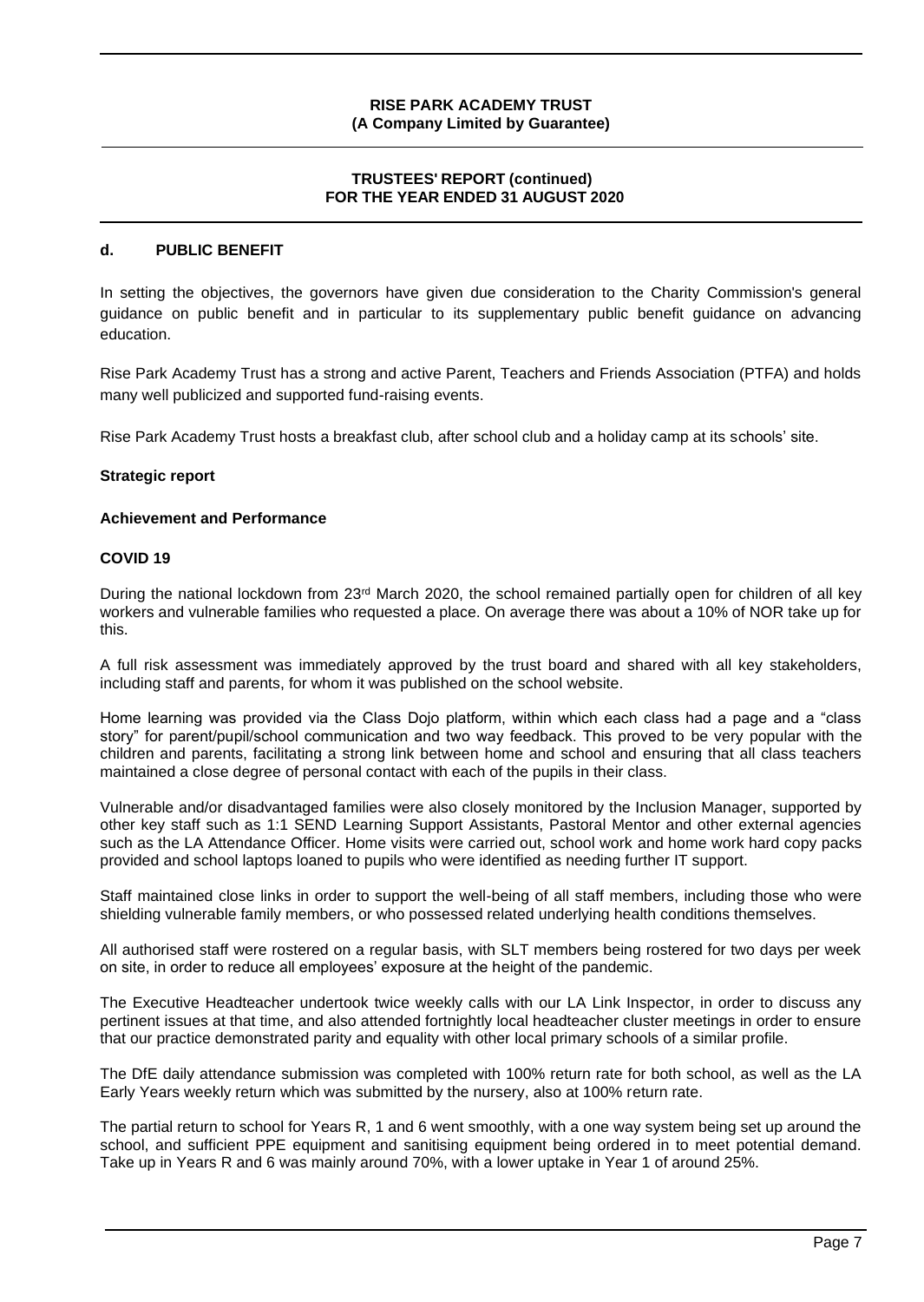# **TRUSTEES' REPORT (continued) FOR THE YEAR ENDED 31 AUGUST 2020**

The full return to school in September also transitioned well, with staggered start/end and break times being set for all year group bubbles. The average % attendance during the second week of opening averaged 95% across both schools.

# **a. KEY PERFORMANCE INDICATORS**

**2020 Performance Tables**

#### **EYFS**

**Summer 2 data – based on teacher predictions not actual end of year EYFSP – due to current circumstances data is not collected locally or nationally.**

ELG – achieving a 2 across CLL, PD, PSED, English and Maths

#### 2019 National – 74.4%

#### 2020 – 79.7% predicted to achieve ELG

|             | RMW (30 pupils) | RD (29 pupils) | RN (30 pupils) |
|-------------|-----------------|----------------|----------------|
| Whole class | 83.3%           | 79.3%          | 76.6%          |
| Girls       | 92              | 100            | 92.8           |
| <b>Bovs</b> | 70.5            | 60             | 62.5           |

**Cohort** 

| All                                        | $\mathbf{A}^{\mathbf{A}}$ | (48)              |
|--------------------------------------------|---------------------------|-------------------|
| (89)                                       | Girls                     | Bovs              |
| $\overline{\phantom{a}}$<br>7%<br><br>ె. / | 95%<br>י הח<br>ט.טכי      | - -<br>6%<br>66.6 |

ELG

|            | CLL   | PD    | <b>PSED</b> | ENGLISH | MATHS |
|------------|-------|-------|-------------|---------|-------|
| <b>RMW</b> | 90%   | 100%  | 93%         | 83%     | 96.6% |
| <b>RD</b>  | 82.7% | 96.5% | 96%         | 89.6%   | 89.6% |
| <b>RN</b>  | 83%   | 90%   | 86%         | 77%     | 76.6% |

### Exceeding ELG

|            | CLL | <b>PD</b> | <b>PSED</b> | <b>ENGLISH</b> | <b>MATHS</b> |
|------------|-----|-----------|-------------|----------------|--------------|
| <b>RMW</b> | 30% | 13%       | 0%          | 13%            | 10%          |
| <b>RD</b>  | 10% | 7%        | 10%         | 17%            | 20.6%        |
| <b>RN</b>  | 83% | 13%       | 0%          | 10%            | 16.6%        |

### EXCEEDING BREAKDOWN OF SPECIFIC

|               | <b>READING</b> | <b>WRITING</b> | <b>NUMBER</b> | <b>SSM</b> |
|---------------|----------------|----------------|---------------|------------|
| <b>COHORT</b> | 20 20.9        | 12 11.6        | 15.7 20.9     | 14.6 17.4  |
| <b>RMW</b>    | 16.6           | 13             | 13            | 10         |
| <b>RD</b>     |                | 13.7           |               |            |
| <b>RN</b>     | 26.6           | 10             | 16.6          | 16.6       |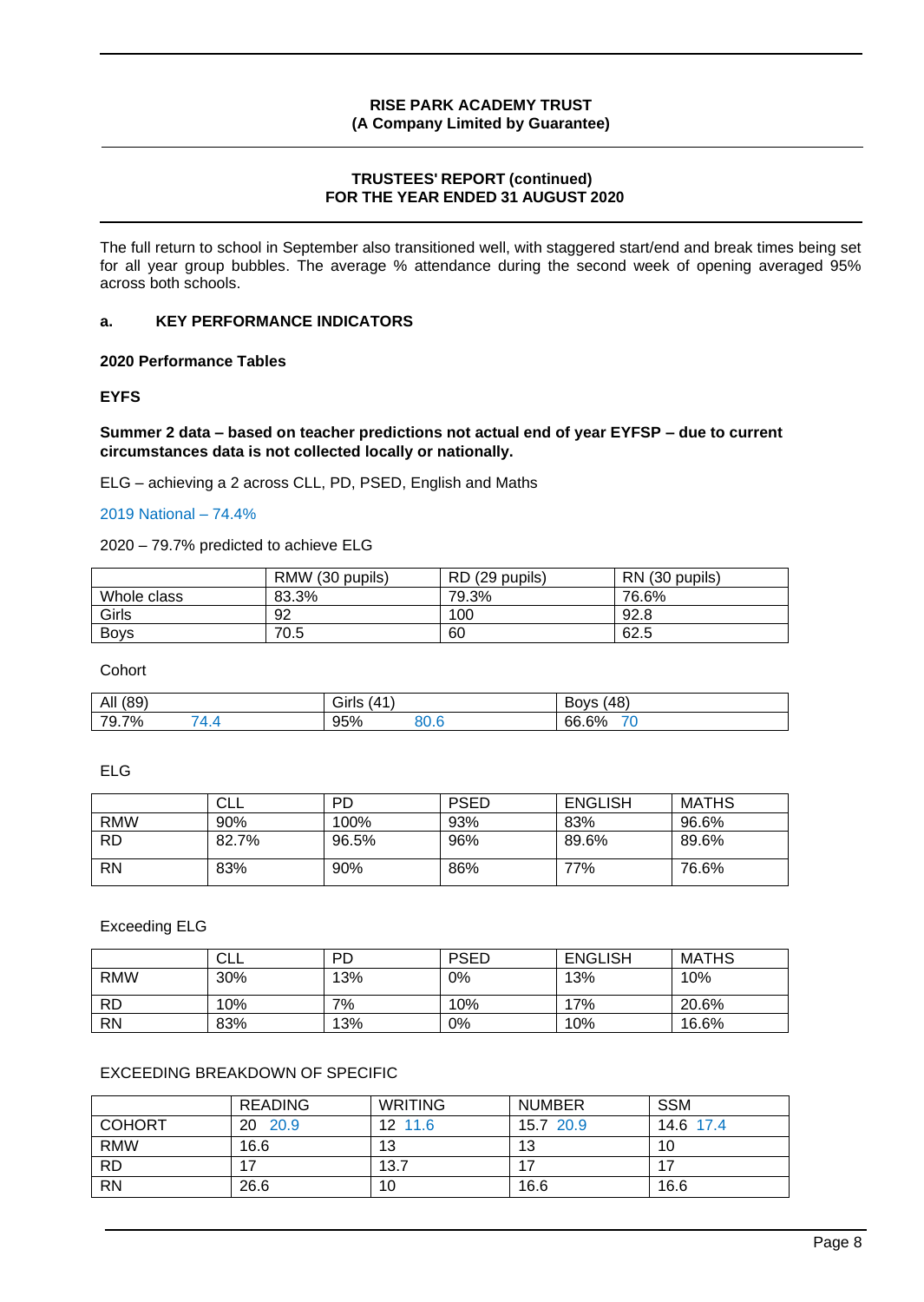# **TRUSTEES' REPORT (continued) FOR THE YEAR ENDED 31 AUGUST 2020**

# EXCEEDING BOYS AND GIRLS

|                     | <b>READING</b> | <b>WRITING</b> | <b>NUMBER</b> | <b>SSM</b> |
|---------------------|----------------|----------------|---------------|------------|
| <b>BOYS</b><br>(48) | 1つ に<br>ت.ء    |                | 14.5          | 40F<br>ں.ء |
| <b>GIRLS (41)</b>   | 20<br>∠J       | 19.5           |               |            |

# **KEY STAGE 1**

### **Annual Comparison 2020**

|      | <b>EXS</b> | <b>GDS</b> |
|------|------------|------------|
| Year | %          | %          |
| 2016 | 75         | 30         |
| 2017 | 82         | 23         |
| 2018 | 88         | 23         |
| 2019 | 83         | 27         |
| 2020 | 76         | 22         |

#### Reading **Mathematics Mathematics**

| Year | <b>EXS</b> | <b>GDS</b> |
|------|------------|------------|
|      | %          | %          |
| 2016 | 77         | 25         |
| 2017 | 85         | 18         |
| 2018 | 83         | 14         |
| 2019 | 83         | 27         |
| 2020 | 76         | 16         |

# **Writing Science**

| Year | <b>EXS</b> | <b>GDS</b> |  |  |
|------|------------|------------|--|--|
|      | %          | $\%$       |  |  |
| 2016 | 74         | 23         |  |  |
| 2017 | 78         | 18         |  |  |
| 2018 | 78         | 18         |  |  |
| 2019 | 73         | 21         |  |  |
| 2020 | 72         | 17         |  |  |

| Year | HNM | <b>EXS</b> |
|------|-----|------------|
|      | %   | $\%$       |
| 2016 | 17  | 83         |
| 2017 | 17  | 83         |
| 2018 | 12  | 88         |
| 2019 | 14  | 86         |
| 2020 | 15  | 85         |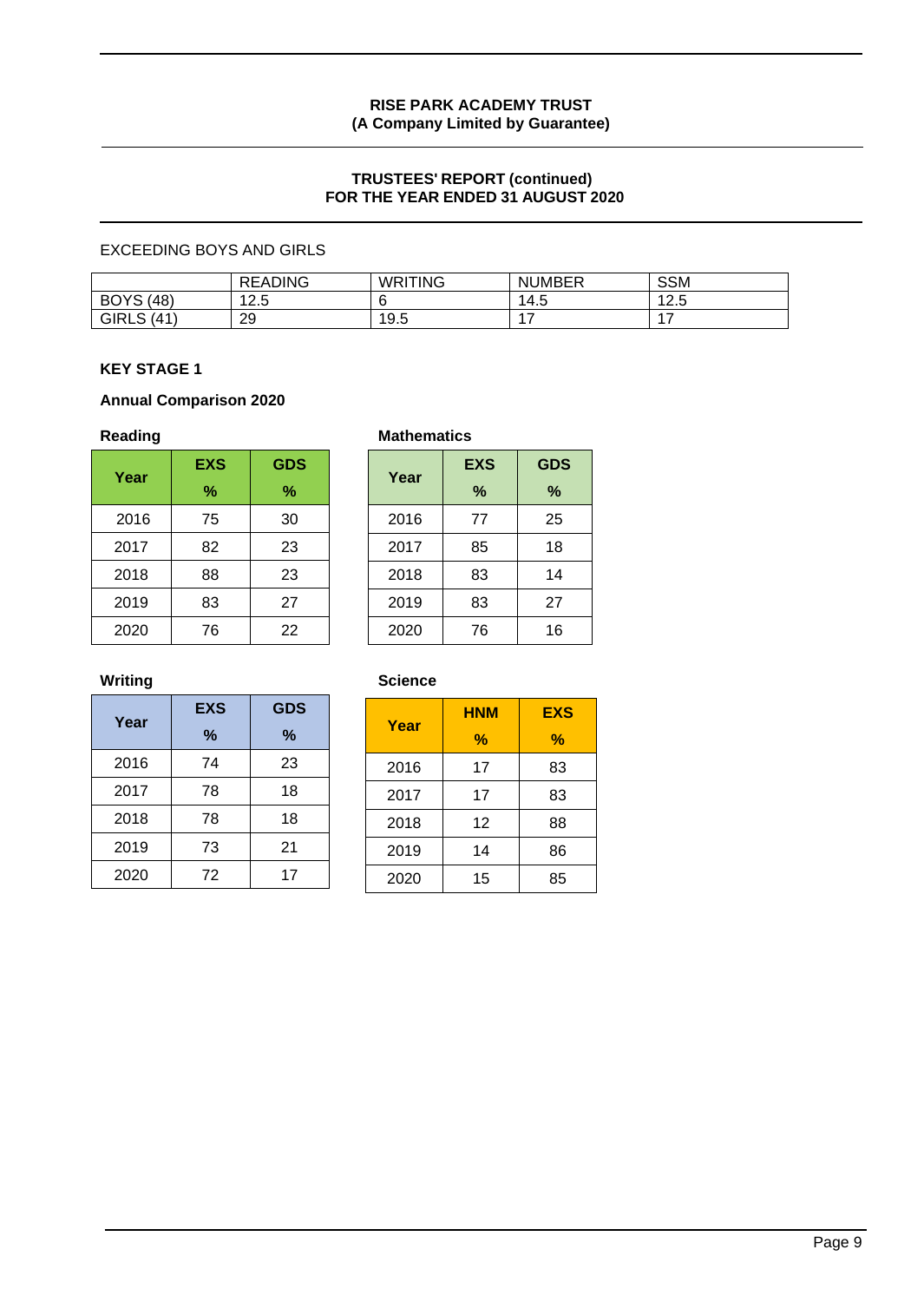# **TRUSTEES' REPORT (continued) FOR THE YEAR ENDED 31 AUGUST 2020**

# **Year 2 Data Analysis – June 2020**

|                    | <b>Reading</b> |            |                |            |                 |                | <b>Writing</b> |            |                |                 | <b>Maths</b>   |                |            |            |                                  |
|--------------------|----------------|------------|----------------|------------|-----------------|----------------|----------------|------------|----------------|-----------------|----------------|----------------|------------|------------|----------------------------------|
| $\%$               | <b>BLW</b>     | <b>WTS</b> | <b>EXS</b>     | <b>GDS</b> | EXS or<br>above | <b>BLW</b>     | <b>WTS</b>     | <b>EXS</b> | <b>GDS</b>     | EXS or<br>above | <b>BLW</b>     | <b>WT</b><br>S | <b>EXS</b> | <b>GDS</b> | <b>EXS</b><br><b>or</b><br>above |
| Cohort (87)        | 1              | 23         | 54             | 22         | 76              | $\mathbf{1}$   | 26             | 55         | 17             | 72              | 1              | 23             | 60         | 16         | 76                               |
| SEN (14)           | $\overline{7}$ | 86         | $\overline{7}$ | 0          | $\overline{7}$  | $\overline{7}$ | 86             | $\Omega$   | $\overline{7}$ | $\overline{7}$  | $\overline{7}$ | 71             | 21         | 0          | 21                               |
| Girls (48)         | 0              | 10         | 65             | 25         | 90              | $\Omega$       | $\Omega$       | 62         | 23             | 85              | $\mathbf 0$    | 19             | 71         | 10         | 81                               |
| Boys (39)          | 3              | 38         | 41             | 18         | 59              | 3              | 41             | 46         | 10             | 56              | 3              | 28             | 46         | 23         | 69                               |
| Disadvantaged (12) | 8              | 33         | 33             | 25         | 58              | 8              | 33             | 42         | 17             | 58              | 8              | 17             | 67         | 8          | 75                               |
| Dis Non-SEN (9)    | 0              | 22         | 44             | 33         | 77              | 0              | 22             | 56         | 22             | 78              | $\mathbf 0$    | 0              | 89         | 11         | 100                              |
| Non-Dis (75)       | 0              | 21         | 57             | 21         | 78              | 0              | 25             | 57         | 17             | 75              | $\mathbf 0$    | 24             | 59         | 17         | 76                               |
| EAL (13)           | 0              | 31         | 54             | 15         | 69              | 0              | 31             | 61         | 8              | 69              | $\mathbf 0$    | 31             | 61         | 8          | 69                               |
| WBB (33)           | 0              | 33         | 48             | 18         | 67              | 18             | 39             | 52         | 9              | 61              | $\mathbf 0$    | 24             | 48         | 27         | 76                               |

Reading EXS or above – 76% Writing EXS or above – 72%

Maths EXS or above – 76%

Science EXS – 85%

# **KEY STAGE 2**

Teacher Assessed/Moderated Outcomes

Attainment and Progress Report

# **Reading, Writing, Maths Combined**

| Year | <b>Cohort</b> | <b>School</b><br>% Achieved<br>expected<br>standard+ | <b>National</b><br>% Achieved<br>expected<br>standard+ | $\frac{9}{6}$<br><b>Difference</b> | <b>School</b><br>% Achieved<br>Higher<br><b>Standard</b> | <b>National</b><br>% Achieved<br>Higher<br><b>Standard</b> | $\frac{9}{6}$<br><b>Difference</b> |
|------|---------------|------------------------------------------------------|--------------------------------------------------------|------------------------------------|----------------------------------------------------------|------------------------------------------------------------|------------------------------------|
| 2016 | 73            | 49                                                   | 52                                                     | $-3$                               | 4                                                        | 3                                                          | $+1$                               |
| 2017 | 56            | 57                                                   | 61                                                     | -4                                 | 2                                                        | 9                                                          | $-7$                               |
| 2018 | 58            | 67                                                   | 64                                                     | $+3$                               |                                                          | 10                                                         | -3                                 |
| 2019 | 72            | 61                                                   | 65                                                     | -4                                 | 6                                                        | 11                                                         | -5                                 |
| 2020 | 73            | 68                                                   |                                                        |                                    | 12                                                       |                                                            |                                    |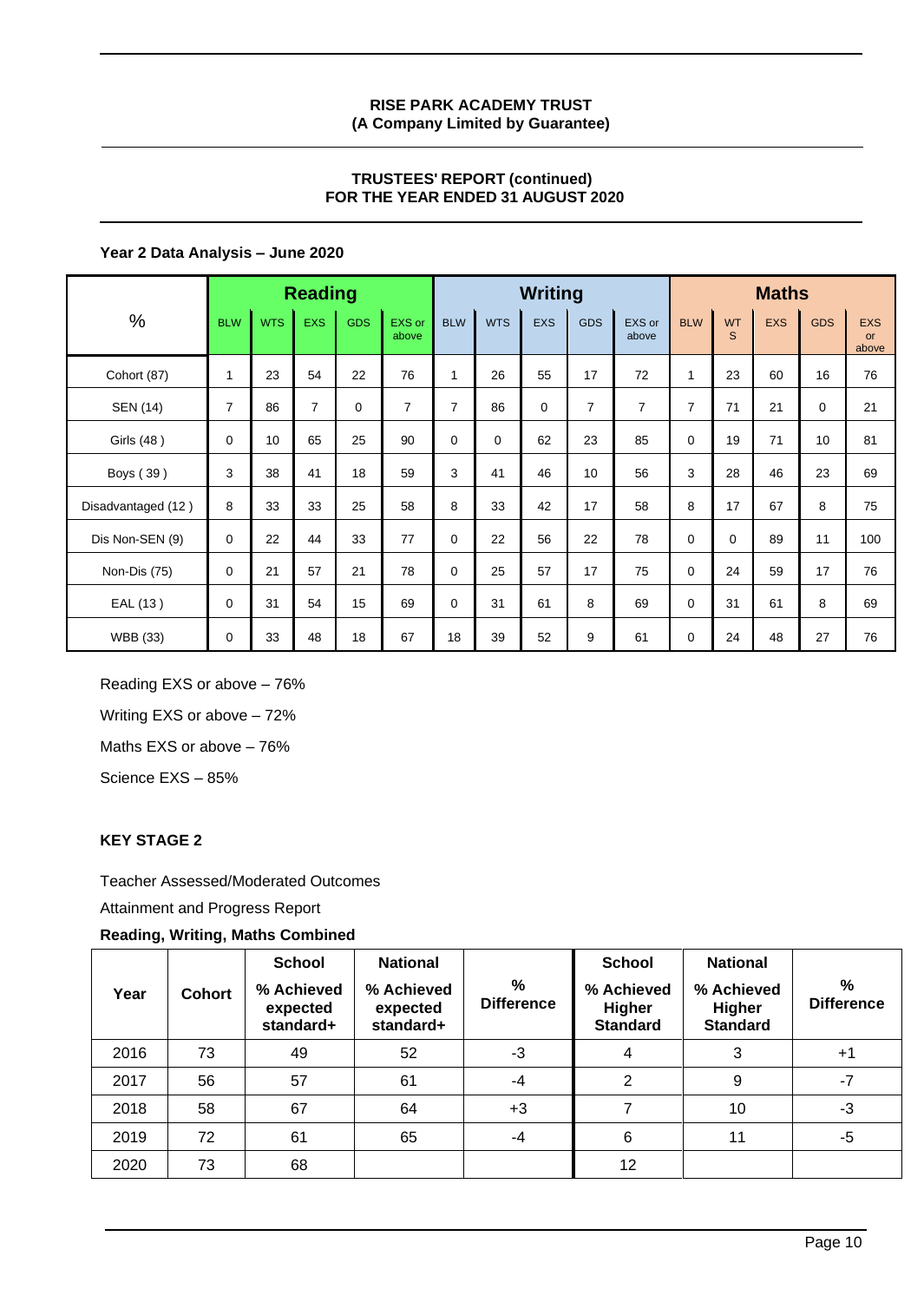# **TRUSTEES' REPORT (continued) FOR THE YEAR ENDED 31 AUGUST 2020**

|      | Writing      |                                                                   |                                                                              |                                        |                                                                 |                                                                                         |                                        |                                                             |
|------|--------------|-------------------------------------------------------------------|------------------------------------------------------------------------------|----------------------------------------|-----------------------------------------------------------------|-----------------------------------------------------------------------------------------|----------------------------------------|-------------------------------------------------------------|
| Year | <b>Cohor</b> | <b>School</b><br>$\%$<br><b>Achieved</b><br>expected<br>standard+ | <b>National</b><br>$\frac{9}{6}$<br><b>Achieved</b><br>expected<br>standard+ | $\frac{0}{2}$<br><b>Differenc</b><br>e | <b>School</b><br>% Achieved<br><b>Higher</b><br><b>Standard</b> | <b>National</b><br>$\frac{9}{6}$<br><b>Achieved</b><br><b>Higher</b><br><b>Standard</b> | $\frac{9}{6}$<br><b>Differenc</b><br>e | <b>School</b><br>Average<br><b>Progress</b><br><b>Score</b> |
| 2016 | 73           | 75                                                                | 73                                                                           | $+2$                                   |                                                                 |                                                                                         |                                        | 0.4                                                         |
| 2017 | 56           | 75                                                                | 76                                                                           | $+1$                                   | 9                                                               | 15                                                                                      | -6                                     | $-2.0$                                                      |
| 2018 | 58           | 78                                                                | 78                                                                           | 0                                      | 24                                                              | 20                                                                                      | $+4$                                   | $-1.1$                                                      |
| 2019 | 72           | 81                                                                | 78                                                                           | $+3$                                   | 13                                                              | 15                                                                                      | $-2$                                   |                                                             |
| 2020 | 73           | 89                                                                |                                                                              |                                        | 25                                                              |                                                                                         |                                        |                                                             |

# **Reading**

| Year | Co<br>hor<br>t | <b>School</b><br>$\%$<br><b>Achieve</b><br>d<br>expecte<br>d<br>standar<br>$d+$ | <b>Nationa</b><br>%<br><b>Achieve</b><br>d<br>expecte<br>d<br>standar<br>$d+$ | $\frac{9}{6}$<br><b>Differen</b><br>ce. | <b>School</b><br>$\%$<br><b>Achieved</b><br><b>Higher</b><br><b>Standard</b> | <b>Nationa</b><br>$\%$<br><b>Achieve</b><br>d<br><b>Higher</b><br><b>Standar</b><br>d | $\%$<br><b>Differen</b><br><sub>ce</sub> | <b>Schoo</b><br>Avera<br>ge<br><b>Scale</b><br>d<br><b>Score</b> | <b>Nation</b><br>al<br>Avera<br>ge<br><b>Scale</b><br>d<br><b>Score</b> | <b>Differen</b><br>ce | <b>Schoo</b><br>Avera<br>ge<br>Progr<br>ess<br><b>Score</b> |
|------|----------------|---------------------------------------------------------------------------------|-------------------------------------------------------------------------------|-----------------------------------------|------------------------------------------------------------------------------|---------------------------------------------------------------------------------------|------------------------------------------|------------------------------------------------------------------|-------------------------------------------------------------------------|-----------------------|-------------------------------------------------------------|
| 2016 | 73             | 74                                                                              | 66                                                                            | $+8$                                    | 15                                                                           |                                                                                       |                                          | 102                                                              |                                                                         |                       | $-0.5$                                                      |
| 2017 | 56             | 64                                                                              | 71                                                                            | $-7$                                    | 11                                                                           | 25                                                                                    | $-14$                                    | 101                                                              | 104                                                                     | $-3.0$                | $-3.0$                                                      |
| 2018 | 58             | 86                                                                              | 75                                                                            | $+11$                                   | 38                                                                           | 28                                                                                    | $+10$                                    | 106.6                                                            | 105.0                                                                   | $+1.6$                | $-0.1$                                                      |
| 2019 | 72             | 64                                                                              | 73                                                                            | -9                                      | 21                                                                           | 27                                                                                    | 6                                        | 103.31                                                           | 104                                                                     |                       |                                                             |
| 2020 | 73             | 79                                                                              |                                                                               |                                         | 36                                                                           |                                                                                       |                                          |                                                                  |                                                                         |                       |                                                             |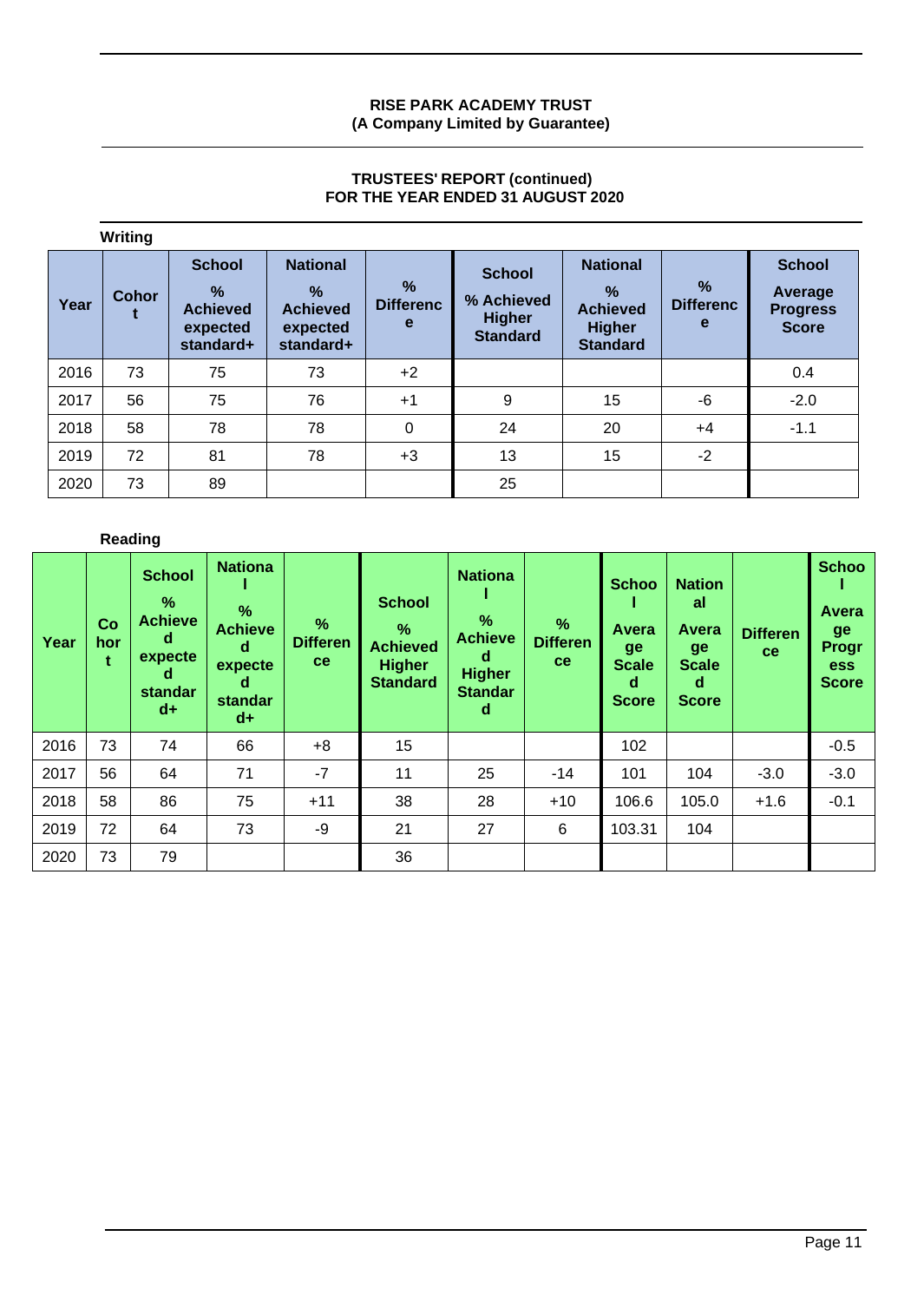# **TRUSTEES' REPORT (continued) FOR THE YEAR ENDED 31 AUGUST 2020**

| Year | Co<br>hor<br>t | <b>School</b><br>%<br><b>Achieve</b><br>d<br>expecte<br>d<br>standar<br>$d+$ | <b>Nationa</b><br>%<br><b>Achieve</b><br>d<br>expecte<br>d<br><b>standar</b><br>$d+$ | $\%$<br><b>Differen</b><br>ce | <b>School</b><br>$\%$<br><b>Achieve</b><br>d<br><b>Higher</b><br><b>Standar</b><br>d | <b>Nationa</b><br>%<br><b>Achieve</b><br>d<br><b>Higher</b><br><b>Standar</b><br>d | %<br><b>Differen</b><br>ce | <b>School</b><br><b>Averag</b><br>e<br><b>Scaled</b><br><b>Score</b> | <b>Nation</b><br>al<br><b>Avera</b><br>ge<br><b>Scale</b><br>d<br><b>Score</b> | <b>Differen</b><br>ce | <b>Schoo</b><br><b>Avera</b><br>ge<br><b>Progr</b><br><b>ess</b><br><b>Score</b> |
|------|----------------|------------------------------------------------------------------------------|--------------------------------------------------------------------------------------|-------------------------------|--------------------------------------------------------------------------------------|------------------------------------------------------------------------------------|----------------------------|----------------------------------------------------------------------|--------------------------------------------------------------------------------|-----------------------|----------------------------------------------------------------------------------|
| 2016 | 73             | 70                                                                           | 72                                                                                   | $-2$                          | 14                                                                                   |                                                                                    |                            | 102                                                                  |                                                                                |                       |                                                                                  |
| 2017 | 56             | 66                                                                           | 77                                                                                   | $-11$                         | 16                                                                                   | 31                                                                                 | $-15$                      | 103.0                                                                | 106.0                                                                          | $-3.0$                | $-2.4$                                                                           |
| 2018 | 58             | 84                                                                           | 78                                                                                   | $+6$                          | 28                                                                                   | 34                                                                                 | -6                         | 104.7                                                                | 106.1                                                                          | $-1.4$                |                                                                                  |
| 2019 | 72             | 79                                                                           | 78                                                                                   | $+1$                          | 35                                                                                   | 36                                                                                 | $-1$                       | 106.88                                                               | 106                                                                            |                       |                                                                                  |
| 2020 | 73             | 88                                                                           |                                                                                      |                               | 41                                                                                   |                                                                                    |                            |                                                                      |                                                                                |                       |                                                                                  |

# **Grammar, Punctuation and Spelling**

### **Mathematics**

| Year | Co<br>hor | <b>School</b><br>%<br><b>Achieve</b><br>d<br>expecte<br>d<br>standar<br>$d+$ | <b>Nationa</b><br>%<br><b>Achieve</b><br>d<br>expecte<br>d<br>standar<br>$d+$ | %<br><b>Differen</b><br>ce | <b>School</b><br>%<br><b>Achieve</b><br>d<br><b>Higher</b><br><b>Standar</b><br>d | <b>Nationa</b><br>$\frac{9}{6}$<br><b>Achieve</b><br>d<br><b>Higher</b><br><b>Standar</b><br>d | $\frac{9}{6}$<br><b>Differen</b><br>ce | <b>School</b><br><b>Averag</b><br>e<br><b>Scaled</b><br><b>Score</b> | <b>Nation</b><br>al<br>Avera<br>ge<br><b>Scale</b><br>d<br><b>Score</b> | <b>Differen</b><br>ce | <b>Schoo</b><br>Avera<br>ge<br>Progr<br><b>ess</b><br><b>Score</b> |
|------|-----------|------------------------------------------------------------------------------|-------------------------------------------------------------------------------|----------------------------|-----------------------------------------------------------------------------------|------------------------------------------------------------------------------------------------|----------------------------------------|----------------------------------------------------------------------|-------------------------------------------------------------------------|-----------------------|--------------------------------------------------------------------|
| 2016 | 73        | 53                                                                           | 70                                                                            | $-17$                      | 14                                                                                |                                                                                                |                                        | 101                                                                  |                                                                         |                       | $-1.6$                                                             |
| 2017 | 56        | 66                                                                           | 75                                                                            | -9                         | 7                                                                                 | 23                                                                                             | $-16$                                  | 101                                                                  | 104                                                                     | $-3.0$                | $-3.0$                                                             |
| 2018 | 58        | 72                                                                           | 75                                                                            | $-3$                       | 12                                                                                | 23                                                                                             | $-11$                                  | 102.7                                                                | 104.3                                                                   | $-1.6$                | $-3.0$                                                             |
| 2019 | 72        | 78                                                                           | 79                                                                            | $-1$                       | 18                                                                                | 27                                                                                             | -9                                     | 104.75                                                               | 105                                                                     |                       |                                                                    |
| 2019 | 73        | 73                                                                           |                                                                               |                            | 19                                                                                |                                                                                                |                                        |                                                                      |                                                                         |                       |                                                                    |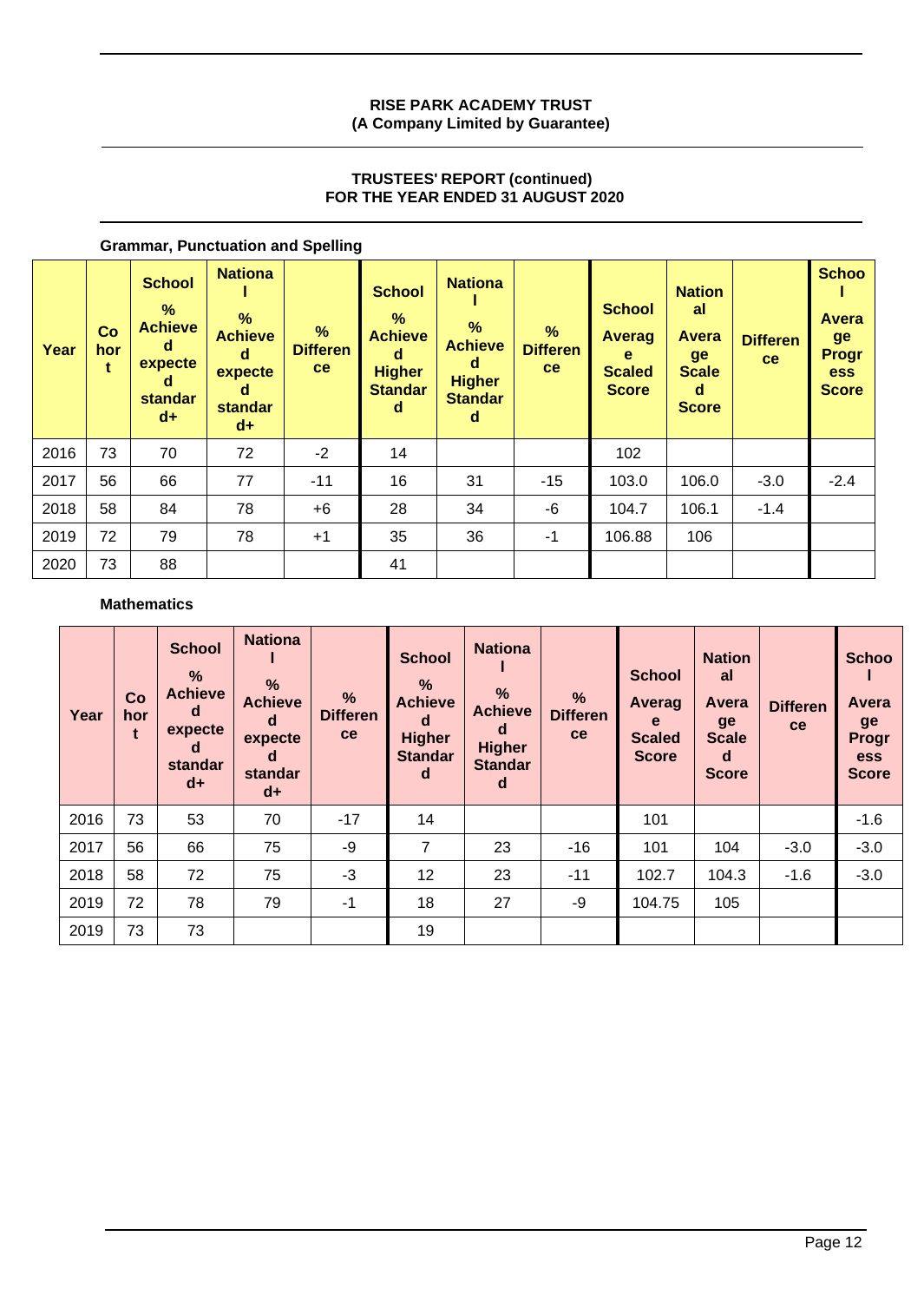# **TRUSTEES' REPORT (continued) FOR THE YEAR ENDED 31 AUGUST 2020**

### **2019 - 2020 Year on Year Comparison of End of KS2 Outcomes**

| Reading<br>Writing<br><b>Maths</b><br><b>Combine</b><br>$d$ (EXS) | Reading<br><b>Writing</b><br><b>Maths</b><br><b>Combine</b><br>d (GDS) | Readin<br>$g$ (EXS)             | Readin<br>$g$ (GDS)             | Writing<br>(EXS)                        | Writing<br>(GDS)                               | <b>Maths</b><br>(EXS)          | <b>Maths</b><br>(GDS)                      | <b>GPS</b><br>(EXS)            | <b>GPS</b><br>(GDS)                      |
|-------------------------------------------------------------------|------------------------------------------------------------------------|---------------------------------|---------------------------------|-----------------------------------------|------------------------------------------------|--------------------------------|--------------------------------------------|--------------------------------|------------------------------------------|
| 7%<br><b>Increase</b><br>个                                        | 6%<br><b>Increase</b><br>↑                                             | 15%<br><b>Increas</b><br>e<br>个 | 15%<br><b>Increas</b><br>e<br>个 | 8%<br><b>Increas</b><br>e<br>$\uparrow$ | 12%<br><b>Increas</b><br>е<br>$\hat{\Upsilon}$ | 5%<br><b>Increas</b><br>e<br>个 | $1\%$<br><b>Increas</b><br>е<br>$\uparrow$ | 9%<br><b>Increas</b><br>e<br>↑ | 6%<br><b>Increas</b><br>e<br>$\bigwedge$ |

# **b. GOING CONCERN**

After making appropriate enquiries, the board of trustees has a reasonable expectation that the academy trust has adequate resources to continue in operational existence for the foreseeable future. For this reason, it continues to adopt the going concern basis in preparing the financial statements. Further details regarding the adoption of the going concern basis can be found in the Statement of Accounting Policies.

### **Financial Review**

# **a. FINANCIAL AND RISK MANAGEMENT OBJECTIVES AND POLICIES**

The Trust's income is derived in the main from the Department for Education (DfE) via the Education Funding Agency (EFA) in the form of recurrent and capital grants, the use of which is restricted to particular purposes. The grants received from the EFA and other sources during the year ending  $31<sup>st</sup>$  August 2020 and the associated expenditure are shown as restricted funds in the statement of financial activities.

The Trust also receives annual funding for the acquisition and replacement of fixed assets (Devolved Fund Capital) from the EFA. Such grants are shown in the statement of financial activities as restricted income in the fixed asset fund. Fixed asset values are reduced by depreciation charges over the expected useful life of the assets concerned in accordance with the Trust's Capitalisation & Depreciation policy.

The Trust generates additional income through nursery provision, lettings and externally provided clubs although this has been adversely effected by school closures and additional infection control measures during the Covid-19 pandemic.

The Trust had an in-year deficit of £250,746 (2019: £568,333).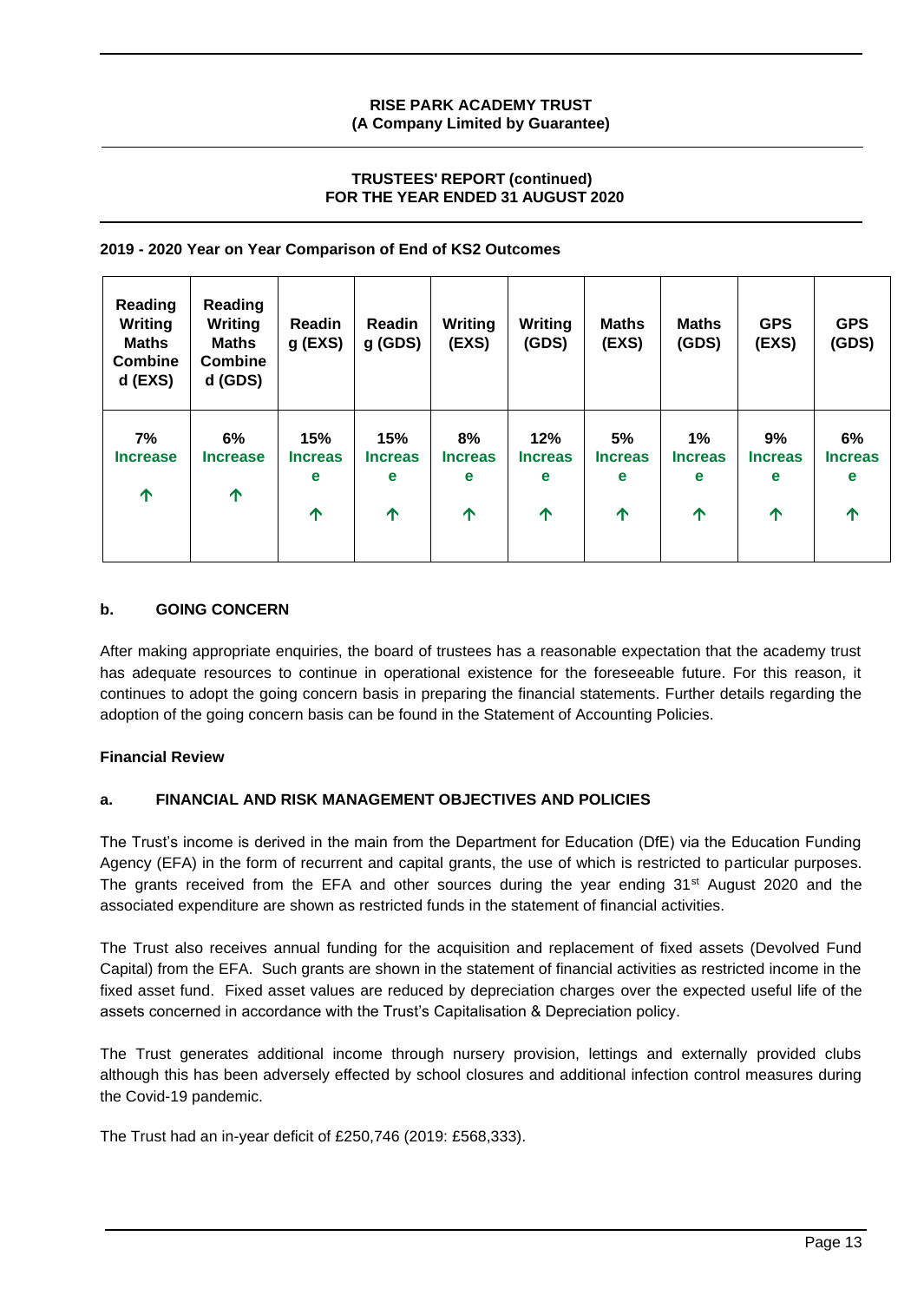# **TRUSTEES' REPORT (continued) FOR THE YEAR ENDED 31 AUGUST 2020**

The trust held reserves as at 31 August 2020 of £261,707 (2019: £182,606).

#### **b. INVESTMENT POLICY AND PERFORMANCE**

The Trust operates interest bearing current accounts with a bank approved by Board of Directors (Lloyds Bank) and maintain sufficient balances to ensure there are adequate liquid funds to cover all immediate and forthcoming financial commitments, including maintaining a sufficient contingency for unexpected payments.

The Accounting Officer has delegated authority to place funds on short term deposit with the same approved bank (Lloyds Bank).

Should the level of funds held present a further potential investment opportunity this would be presented to the Board of Directors.

#### **c. PRINCIPAL RISKS AND UNCERTAINTIES**

As a Trust the level of financial risk is considered to be increasing. Although cash flow can be reliably forecast, monitored and reported the increase in GAG funding is not keeping pace with inflationary cost increases.

The Directors assess the other principal risks and uncertainties facing the Trust as follows:

- The Academy has considerable reliance on continued Government funding through the EFA and local authority. The growth in these areas of funding do not match inflationary cost increases (the Trusts greatest exposure being to that of staff costs). To address this the Trust is continuing to explore further cost reduction measures and to generate alternative income streams. The main risk is that a level of cost reduction will be reached which starts to impact on the quality of educational provision.
- Failures in governance and/or management. The risk in this area arises from potential failure to effectively manage the Academy's finances, internal controls, compliance with regulations and legislation and statutory returns. The Trustees continue to review and ensure that appropriate measures are in place to mitigate these risks.
- Reputational the continuing success of the Academy is dependent on continuing to attract pupils in sufficient number by maintaining the highest educational standards. To mitigate this risk Trustees, ensure that pupil success and achievement are closely monitored and reviewed.
- Staffing the success of the Academy is reliant on the quality of its staff and so the Trustees monitor and review policies and procedures to ensure continued development and training of staff as well as ensuring there is clear succession planning.
- Fraud and mismanagement of funds The Trustees acknowledge the need to carry out internal controls checks of the finance systems and records as required by the Academy Financial Handbook. Responsible Officer/Internal Scrutiny checks are undertaken by external Auditors.
- The COVID-19 pandemic. The Trust's required response to the local impact of the pandemic continues to result in the reduction/loss of alternative income streams and an increase in operational costs to maintain a safe/Covid compliant working environment.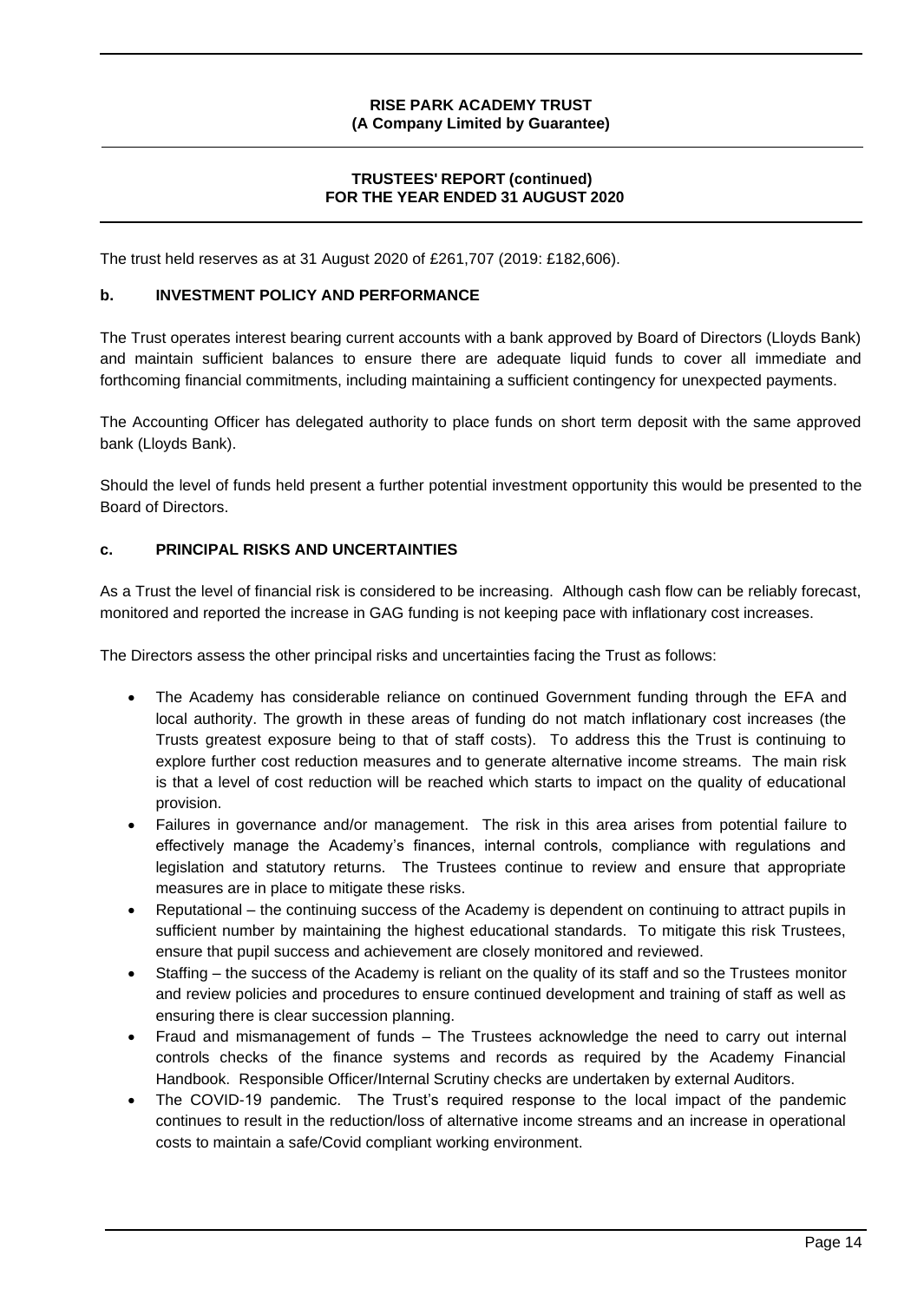# **TRUSTEES' REPORT (continued) FOR THE YEAR ENDED 31 AUGUST 2020**

### **d. RESERVES POLICY**

The Trustees regularly monitor the reserves to ensure sufficient funds are maintained to meet anticipated future needs whilst avoiding long term accumulation of excessive funds.

#### **e. PRINCIPAL FUNDING**

The Trust's income is derived in the main from the Department for Education (DfE) via the Education Funding Agency (EFA) in the form of recurrent and capital grants, the use of which is restricted to particular purposes. The grants received from the EFA and other sources during the year ending 31<sup>st</sup> August 2020 and the associated expenditure are shown as restricted funds in the statement of financial activities.

The Trust also receives grants from the local authority for pupil growth and SEN. These grants are shown as restricted income.

Funding has continued to support key objectives of raising teaching and learning standards.

#### **f. FUNDRAISING**

The Trust does not use any professional external fundraisers. All fundraising undertaken, directly by the Trust's schools or by the Parent, Teacher & Friends Association (PTFA), during the year was monitored by the Trustees.

#### **Plans for future periods**

### **a. FUTURE DEVELOPMENTS**

Directors had agreed that a "no expansion" option was not appropriate, as there were concerns about the future financial viability of the Trust over the next 5 years and external funding streams would need to be explored.

Horizontal expansion had been considered, but it was felt that expansion of this type would add to the current pressures on the existing SLT and impact on the support which could be provided to other schools. It was therefore agreed that this was not a viable option at this present time.

Vertical expansion was identified as the option of choice and Directors confirmed their agreement to explore the option in more depth with a named local secondary trust. It was felt that this would enable Rise Park to lead the primary wing of an existing trust, although it was recognised that there would be some associated loss of organisational autonomy.

Assuming that there was agreement on both sides to proceed and due diligence was satisfactory to all parties it was anticipated that the implementation date would be September 2021.

This transfer has now been approved by the RSC Headteacher Board and both trusts are now working with the DfE to undertake all due diligence processes that are required by both parties. The wider consultation process for this transfer will also be taking place during the spring term of 2021.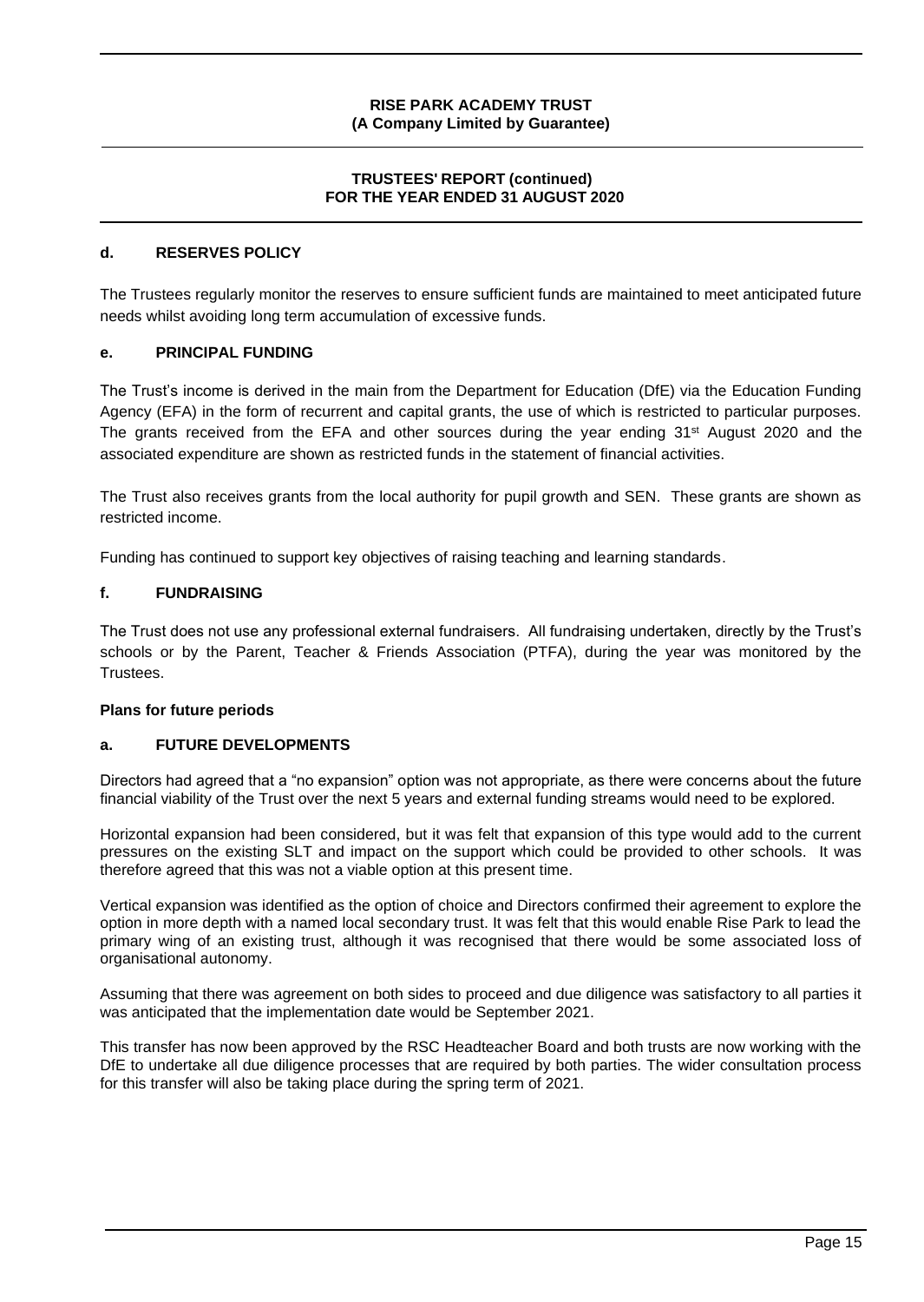# **TRUSTEES' REPORT (continued) FOR THE YEAR ENDED 31 AUGUST 2020**

# **Auditor**

Insofar as the trustees are aware:

- there is no relevant audit information of which the charitable company's auditor is unaware
- the trustees have taken all steps that they ought to have taken to make themselves aware of any relevant audit information and to establish that the auditor is aware of that information

Trustee's report, incorporating a strategic report, was approved by order of the board of trustees, as the company directors on **19th January 2021** and signed on the board's behalf by:

**Signed**

**Victoria Botham Trustee**

**Date: 19th January 2021**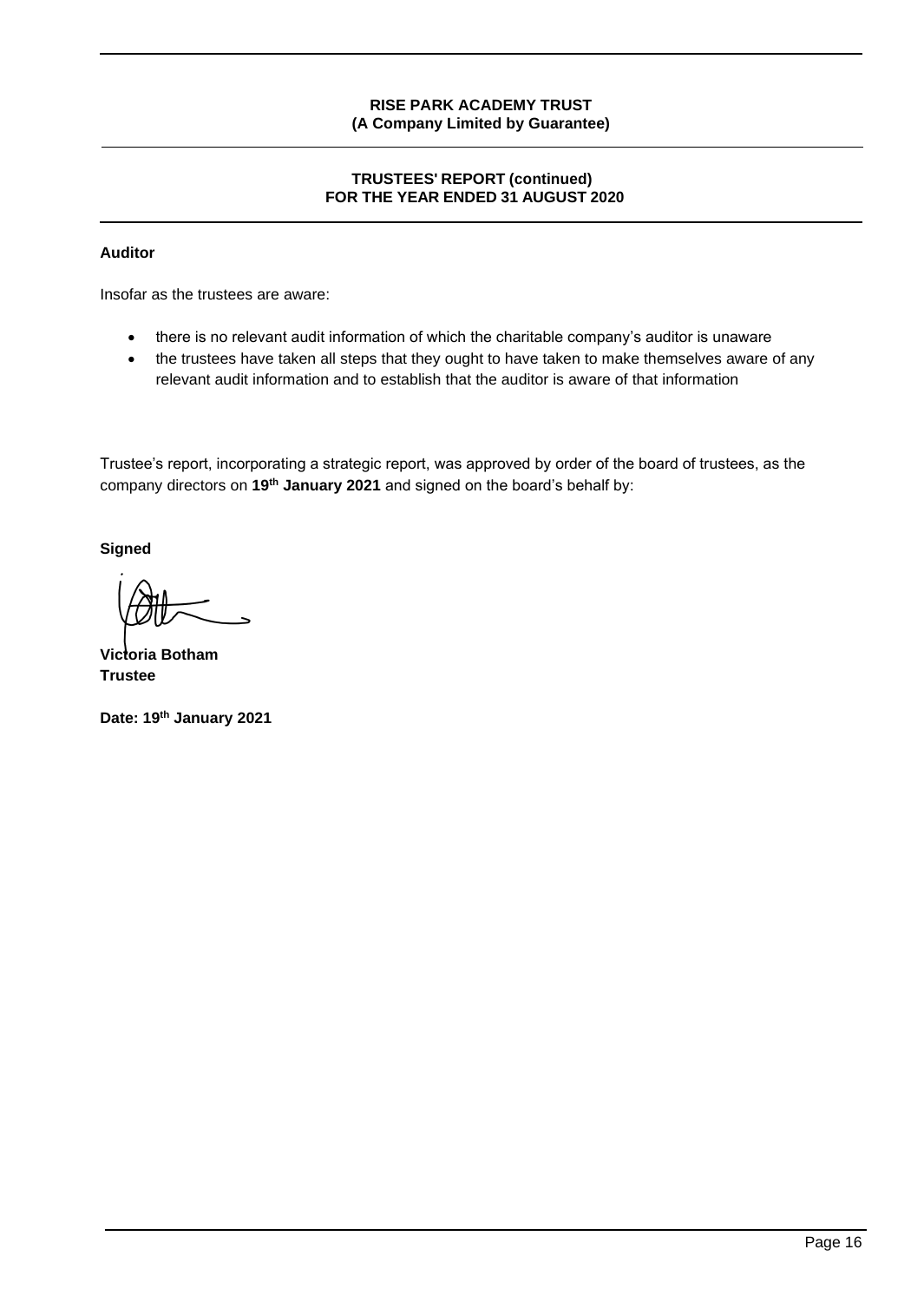#### **GOVERNANCE STATEMENT FOR THE YEAR ENDED 31 AUGUST 2020**

#### **SCOPE OF RESPONSIBILITY**

As trustees, we acknowledge we have overall responsibility for ensuring that Rise Park Academy Trust has an effective and appropriate system of control, financial and otherwise. However, such a system is designed to manage rather than eliminate the risk of failure to achieve business objectives and can provide only reasonable and not absolute assurance against material misstatement or loss.

The board of trustees has delegated the day-to-day responsibility to the Executive Headteacher, as accounting officer, for ensuring financial controls conform with the requirements of both propriety and good financial management and in accordance with the requirement and responsibilities assigned to it in the funding agreement between Rise Park Academy Trust and the Secretary of State for Education. They are also responsible for reporting to the board of trustees any material weaknesses or breakdown in internal control.

### **GOVERNANCE**

The information on governance included here supplements that described in the Trustees' report and in the Trustees' responsibilities statement. **The board of trustees** has formally met 4 times during the period. Attendance during the period at meeting of trustees was as follows:

| Trustee                          | Meetings attended | Out of a possible |
|----------------------------------|-------------------|-------------------|
| Mrs V Botham, Chair of Directors | 4                 |                   |
| Mr D Stevens                     |                   | 4                 |
| Mrs C Fox, Executive Headteacher | 2                 | 4                 |
| Mr K Johns                       | 3                 | 4                 |
| Miss T Sogbetun                  |                   |                   |

Governance review:

At each Board meeting the Trustees monitor and challenge the performance of the school. The Trustees are constantly looking to improve monitoring and to help the school improve.

The Resources committee (now Finance, Audit & Risk) is a sub-committee of the main board of trustees. Its purpose is to oversee the Trust's financial matters, risk management, and health & safety.

Attendance at meetings in the year was as follows:

| Trustee                          | Meetings attended | Out of a possible |
|----------------------------------|-------------------|-------------------|
| Mrs V Botham, Chair of Directors |                   |                   |
| Mr D Stevens                     |                   |                   |
| Mrs C Fox, Executive Headteacher |                   |                   |
| Mr K Johns                       |                   |                   |
| Miss T Sogbetun                  |                   |                   |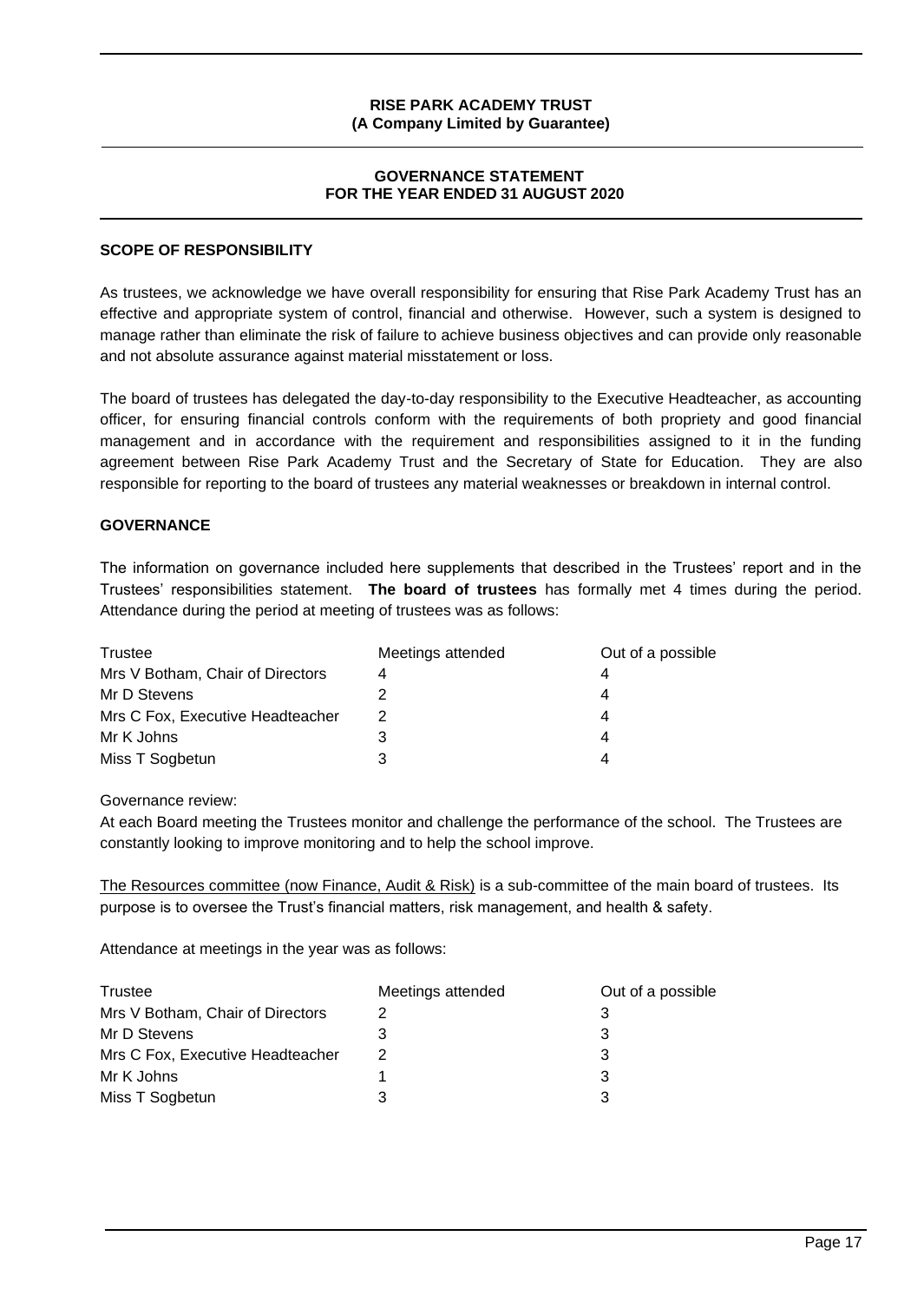# **GOVERNANCE STATEMENT FOR THE YEAR ENDED 31 AUGUST 2020**

### **REVIEW OF VALUE FOR MONEY**

As accounting officer, the Executive Headteacher has responsibility for ensuring that the academy trust delivers good value in the use of public resources. The accounting officer understands that value for money refers to the educational and wider societal outcomes achieved in return for the taxpayer resources received. The accounting officer considers how the trust's use of its resources has provided good value for money during each academic year, and reports to the board of trustees where value for money can be improved, including the use of benchmarking where available. The accounting officer for the academy trust has delivered improved value for money during the year by:

- The use of Higher-Level Teaching Assistants, where possible, to cover short-term staff absences. This ensures quality of provision and continuity for the pupils.
- The allocation of resources to best promote the aims and values of the school.
- The targeting of resources to best improve standards and the quality of provision.
- The use of resources to best support the various educational needs of all pupils.
- Negotiation of improved contracts with existing suppliers.
- The selection and appointment of alternative suppliers based on cost, quality of products and service levels.
- Extensive tendering.
- Implementation of a teaching staff restructure.

# **THE PURPOSE OF THE SYSTEM OF INTERNAL CONTROL**

The system of internal control is designed to manage risk to a reasonable level rather than to eliminate all risk of failure to achieve policies, aims and objectives, it can therefore only provide reasonable and not absolute assurance of effectiveness. The system of internal control is based on an ongoing process designed to identify and prioritise the risks to the achievement of academy policies, aims and objectives, to evaluate the likelihood of those risks being realised and the impact they should be realised, and to manage them efficiently, effectively and economically. The system of internal control has been in place in Rise Park Academy Trust for the period 1<sup>st</sup> September 2019 to 31 August 2020 and up to the date of approval of the annual report and financial statements.

## **CAPACITY TO HANDLE RISK**

The board of trustees has reviewed the key risks to which the academy is exposed together with the operating financial and compliance controls that have been implemented to mitigate those risks. The board of trustees is of the view that there is a formal ongoing process for identifying, evaluating and managing the academy's significant risks that has been in place for the period 1<sup>st</sup> September 2019 to 31 August 2020 and up to the date of the annual report and financial statements. This process is regularly reviewed by the board of trustees.

## **THE RISK AND CONTROL FRAMEWORK**

The academy's system of internal financial control is based on a framework of regular management information and administrative procedures including the segregation of duties and a system of delegation and accountability. In particular, it includes: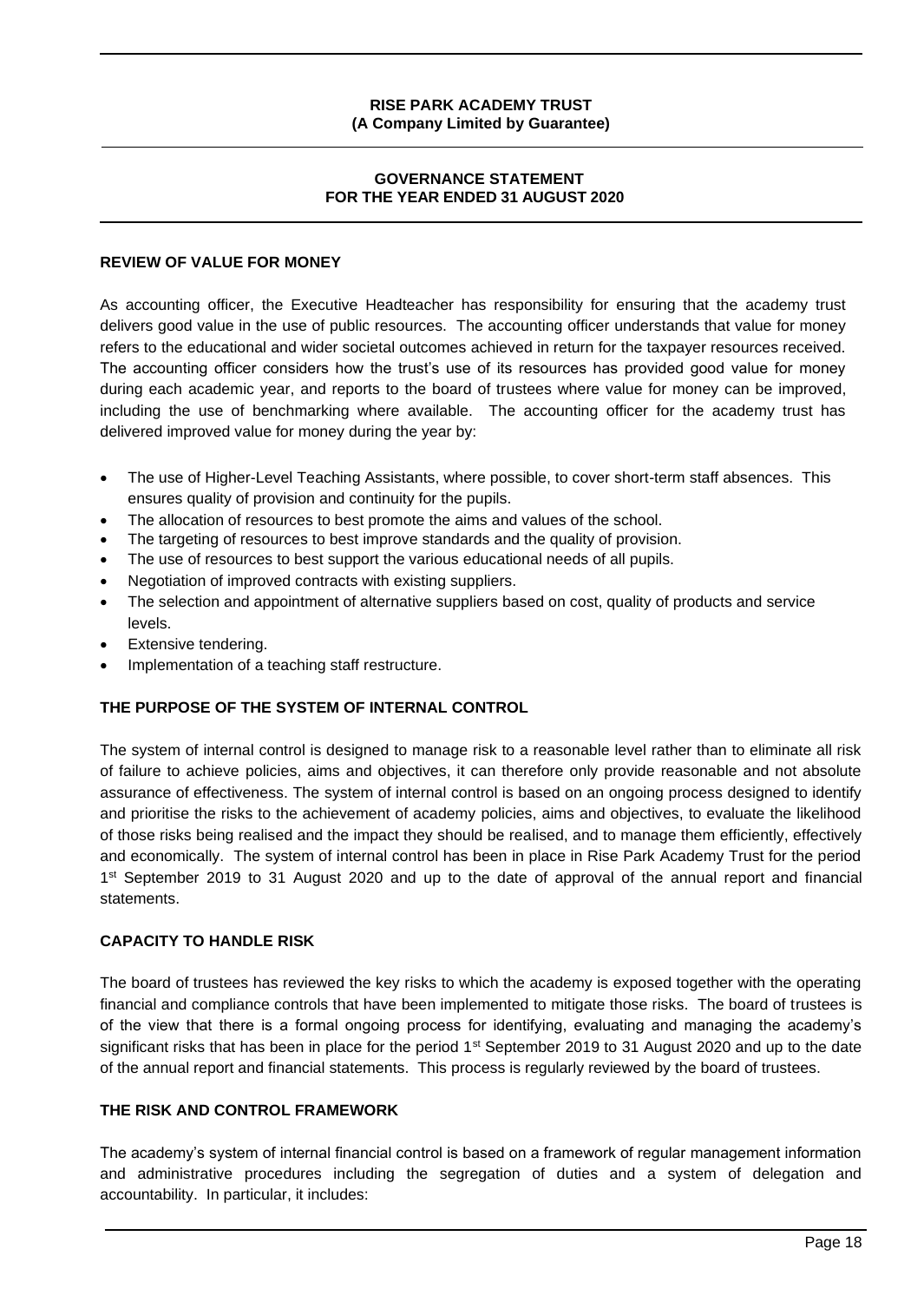# **GOVERNANCE STATEMENT FOR THE YEAR ENDED 31 AUGUST 2020**

- Comprehensive budgeting and monitoring systems with an annual budget and periodic financial reports which are reviewed and agreed by the board of trustees.
- Regular reviews by the Finance, Audit & Risk (formerly Resources) committee of reports which indicate financial performance against the forecasts and of major purchase plans, capital works and expenditure programmes
- Setting targets to measure financial and other performance
- Clearly defined purchasing (asset purchase or capital investment) guidelines.
- Delegation of authority and segregation of duties
- Identification and management of risks

The board of trustees has considered the need for a specific internal audit function.

The Board of Trustees appointed Haslers to undertake internal scrutiny work during the period 1<sup>st</sup> September 2019 to 31st August 2020.

The internal scrutiny work is set to evaluate the adequacy of controls and processes by understanding the current methodology and systems of internal control and scrutiny and test the operating effectiveness of these existing controls and also ensure adherence to the requirements of the latest Academies Financial Handbook.

During the period one internal scrutiny visit was undertaken. The auditor reports to the Board of Directors, through the Finance, Audit & Risk (formerly Resources) committee on the operation of the systems of control and on the discharge of the board of trustees' financial responsibilities.

### **REVIEW OF EFFECTIVENESS**

As accounting officer, the principal has responsibility for reviewing the effectiveness of the system of internal control. During the year in question the review has been informed by:

- the work of the internal auditor;
- the work of the external auditor;
- the financial management and governance self-assessment processes;
- the work of the executive managers within the academy trust who have responsibility for the development and maintenance of the internal control framework

The accounting officer has been advised of the implications of the result of their review of the system of internal control by the resources committee and a plan to address any weaknesses and ensure continuous improvement of the system is in place.

Approved by order of the members of the board of trustees on **19th January 2021** and signed on its behalf by:

**Signed Signed**

**Victoria Botham Carolyn Fox**

**Trustee <b>Accounting Officer Accounting Officer**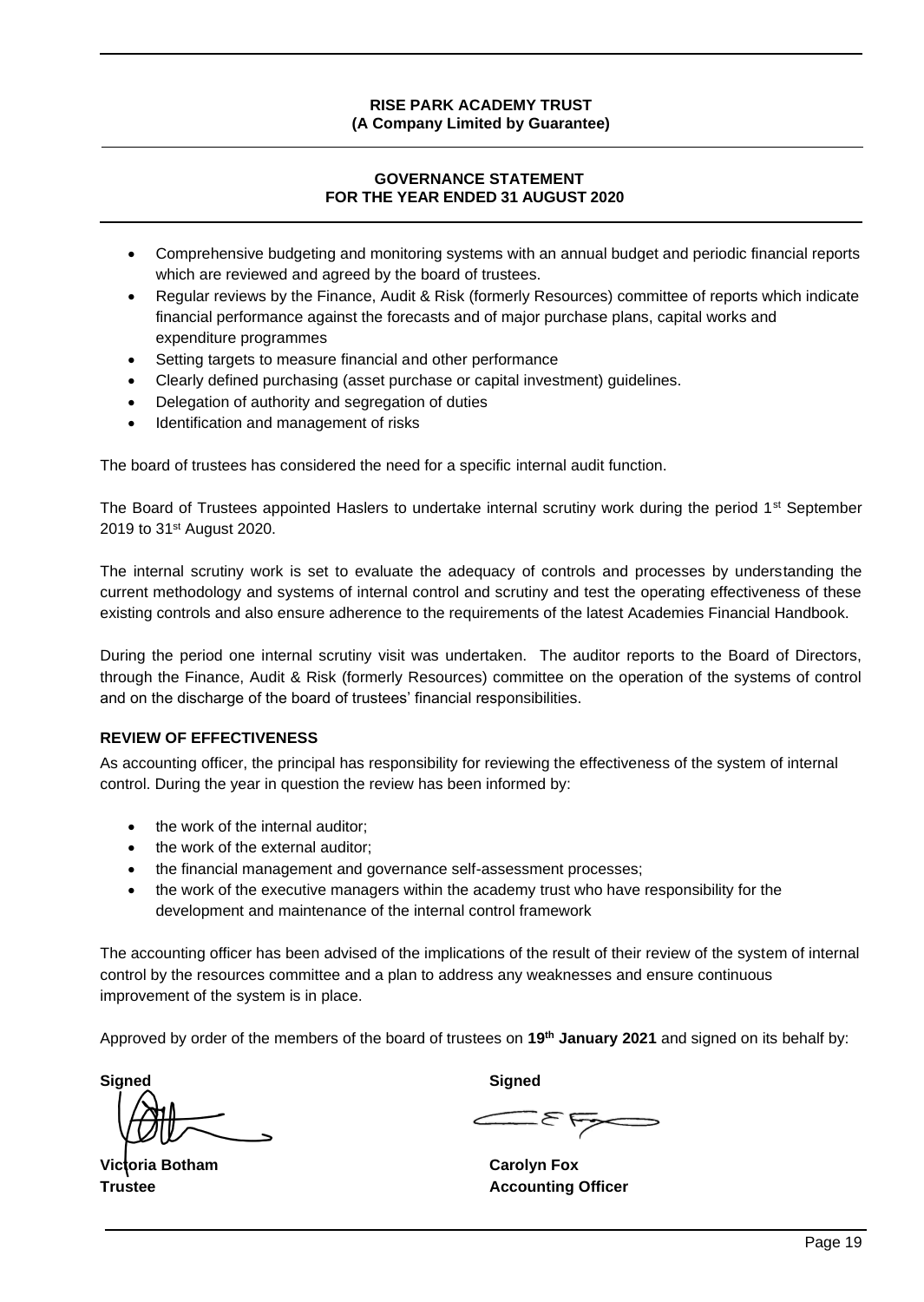#### **(A Company Limited by Guarantee)**

### **STATEMENT ON REGULARITY, PROPRIETY AND COMPLIANCE**

Type text here

As accounting officer of Rise Park Academy Trust I have considered my responsibility to notify the academy Board of Trustees and the Education and Skills Funding Agency (ESFA) of material irregularity, impropriety and non-compliance with terms and conditions of all funding received by the academy, under the funding agreement in place between the academy and the Secretary of State for Education. As part of my consideration I have had due regard to the requirements of the Academies Financial Handbook 2019.

I confirm that I and the academy Board of Trustees are able to identify any material irregular or improper use of all funds by the academy, or material non-compliance with the terms and conditions of funding under the academy's funding agreement and the Academies Financial Handbook 2019.

I confirm that no instances of material irregularity, impropriety or funding non-compliance have been discovered to date. If any instances are identified after the date of this statement, these will be notified to the Board of Trustees and ESFA.

**Mrs C Fox** Accounting Officer Date: 19 January 2021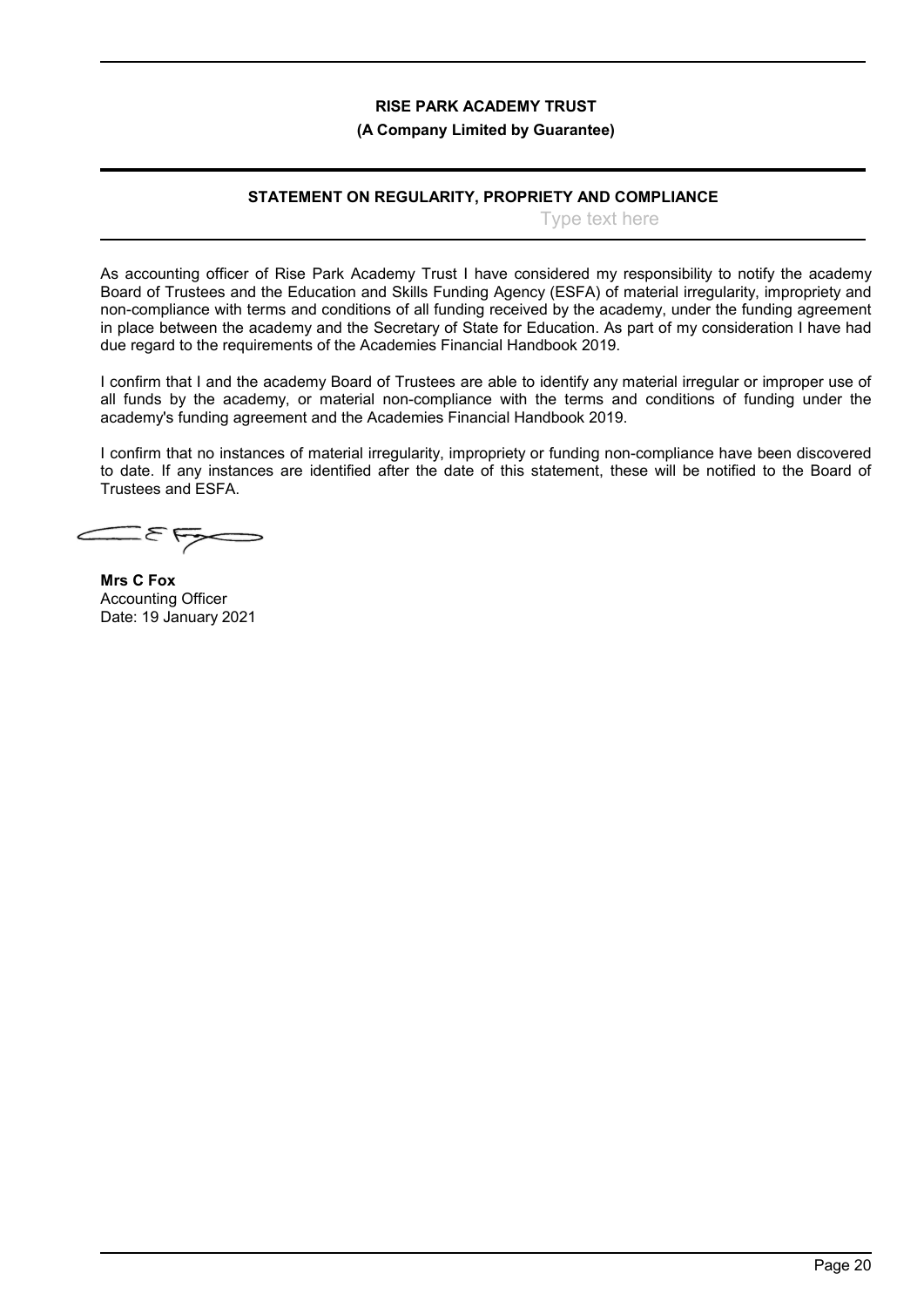#### **(A Company Limited by Guarantee)**

# **STATEMENT OF TRUSTEES' RESPONSIBILITIES FOR THE YEAR ENDED 31 AUGUST 2020**

The Trustees (who are also the directors of the charitable company for the purposes of company law) are responsible for preparing the Trustees' Report and the financial statements in accordance with the Academies Accounts Direction published by the Education and Skills Funding Agency, United Kingdom Accounting Standards (United Kingdom Generally Accepted Accounting Practice) and applicable law and regulations.

Company law requires the Trustees to prepare financial statements for each financial year. Under company law, the Trustees must not approve the financial statements unless they are satisfied that they give a true and fair view of the state of affairs of the charitable company and of its incoming resources and application of resources, including its income and expenditure, for that period. In preparing these financial statements, the Trustees are required to:

- select suitable accounting policies and then apply them consistently;
- observe the methods and principles of the Charities SORP 2019 and the Academies Accounts Direction 2019 to 2020 2019 to 2020;
- make judgments and accounting estimates that are reasonable and prudent;
- state whether applicable UK Accounting Standards have been followed, subject to any material departures disclosed and explained in the financial statements;
- prepare the financial statements on the going concern basis unless it is inappropriate to presume that the charitable company will continue in business.

The Trustees are responsible for keeping adequate accounting records that are sufficient to show and explain the charitable company's transactions and disclose with reasonable accuracy at any time the financial position of the charitable company and enable them to ensure that the financial statements comply with the Companies Act 2006. They are also responsible for safeguarding the assets of the charitable company and hence for taking reasonable steps for the prevention and detection of fraud and other irregularities.

The Trustees are responsible for ensuring that in its conduct and operation the charitable company applies financial and other controls, which conform with the requirements both of propriety and of good financial management. They are also responsible for ensuring grants received from ESFA/DfE have been applied for the purposes intended.

The Trustees are responsible for the maintenance and integrity of the corporate and financial information included on the charitable company's website. Legislation in the United Kingdom governing the preparation and dissemination of financial statements may differ from legislation in other jurisdictions.

Approved by order of the members of the Board of Trustees on 19 January 2021 and signed on its behalf by:

**Mrs V Botham** (Chair of Trustees)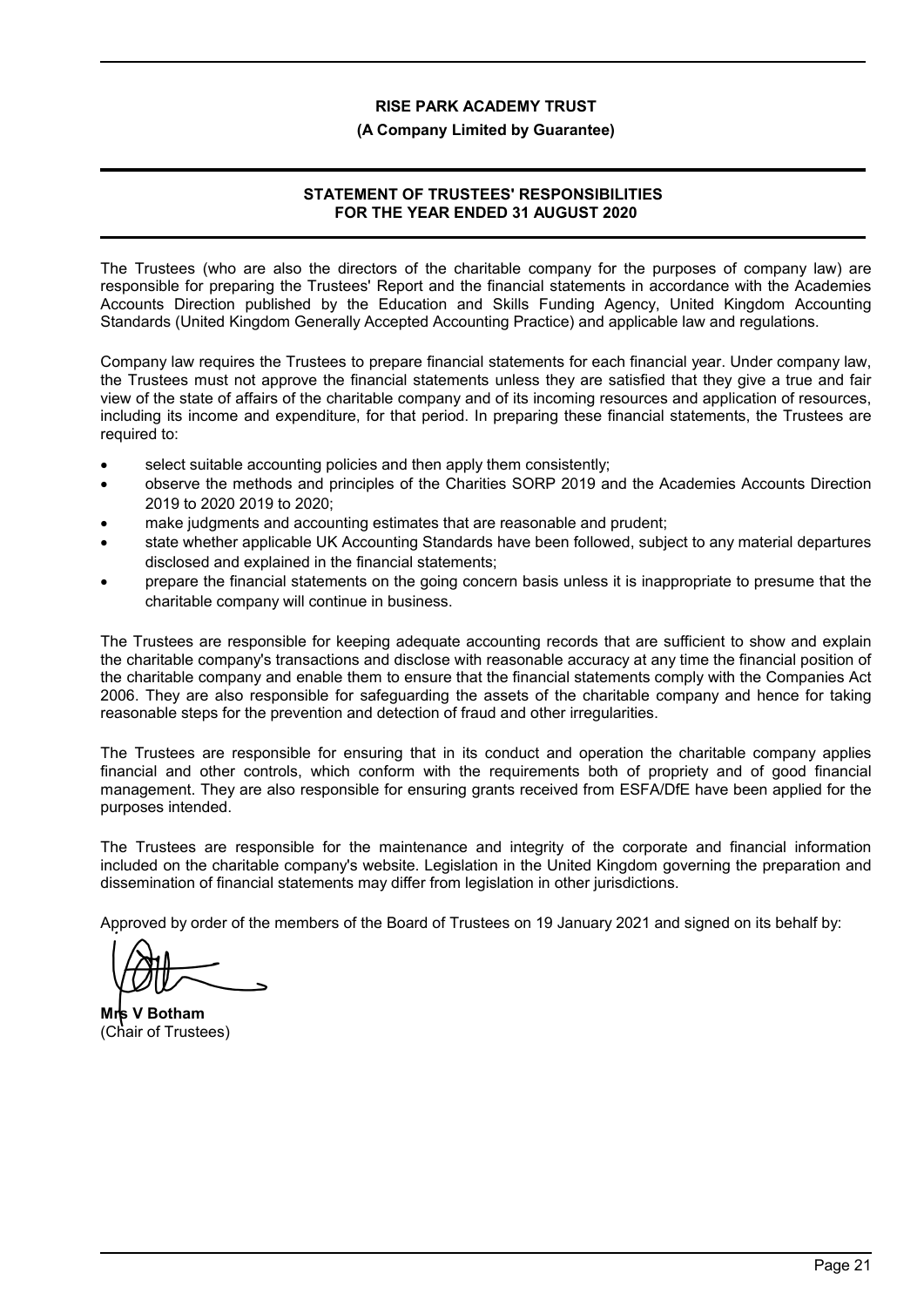#### **(A Company Limited by Guarantee)**

#### **INDEPENDENT AUDITORS' REPORT ON THE FINANCIAL STATEMENTS TO THE MEMBERS OF RISE PARK ACADEMY TRUST**

#### **Opinion**

We have audited the financial statements of Rise Park Academy Trust (the 'academy') for the year ended 31 August 2020 which comprise the Statement of Financial Activities, the Balance Sheet, the Statement of Cash Flows and the related notes, including a summary of significant accounting policies. The financial reporting framework that has been applied in their preparation is applicable law, United Kingdom Accounting Standards (United Kingdom Generally Accepted Accounting Practice), including Financial Reporting Standard 102 'The Financial Reporting Standard applicable in the UK and Republic of Ireland', the Charities SORP 2019 and the Academies Accounts Direction 2019 to 2020 issued by the Education and Skills Funding Agency.

In our opinion the financial statements:

- give a true and fair view of the state of the academy's affairs as at 31 August 2020 and of its incoming resources and application of resources, including its income and expenditure for the year then ended;
- have been properly prepared in accordance with United Kingdom Generally Accepted Accounting Practice; and
- have been prepared in accordance with the requirements of the Companies Act 2006, the Charities SORP 2019 and the Academies Accounts Direction 2019 to 2020 issued by the Education and Skills Funding Agency.

#### **Basis for opinion**

We conducted our audit in accordance with International Standards on Auditing (UK) (ISAs (UK)) and applicable law. Our responsibilities under those standards are further described in the Auditors' responsibilities for the audit of the financial statements section of our report. We are independent of the academy in accordance with the ethical requirements that are relevant to our audit of the financial statements in the United Kingdom, including the Financial Reporting Council's Ethical Standard, and we have fulfilled our other ethical responsibilities in accordance with these requirements. We believe that the audit evidence we have obtained is sufficient and appropriate to provide a basis for our opinion.

#### **Conclusions relating to going concern**

We have nothing to report in respect of the following matters in relation to which the ISAs (UK) require us to report to you where:

- the Trustees' use of the going concern basis of accounting in the preparation of the financial statements is not appropriate; or
- the Trustees have not disclosed in the financial statements any identified material uncertainties that may cast significant doubt about the academy's ability to continue to adopt the going concern basis of accounting for a period of at least twelve months from the date when the financial statements are authorised for issue.

#### **Emphasis of matter**

We draw attention to the accounting policy on page 17 of these financial statements which indicates that the trustees of Rise Park Academy Trust have prepared the financial statements on a basis other than a going concern basis. This is due to the legal transfer of all activities, assets and liabilities of the charitable company to another academy trust which is due to complete on 1 September 2021. Our opinion is not modified in respect of this matter.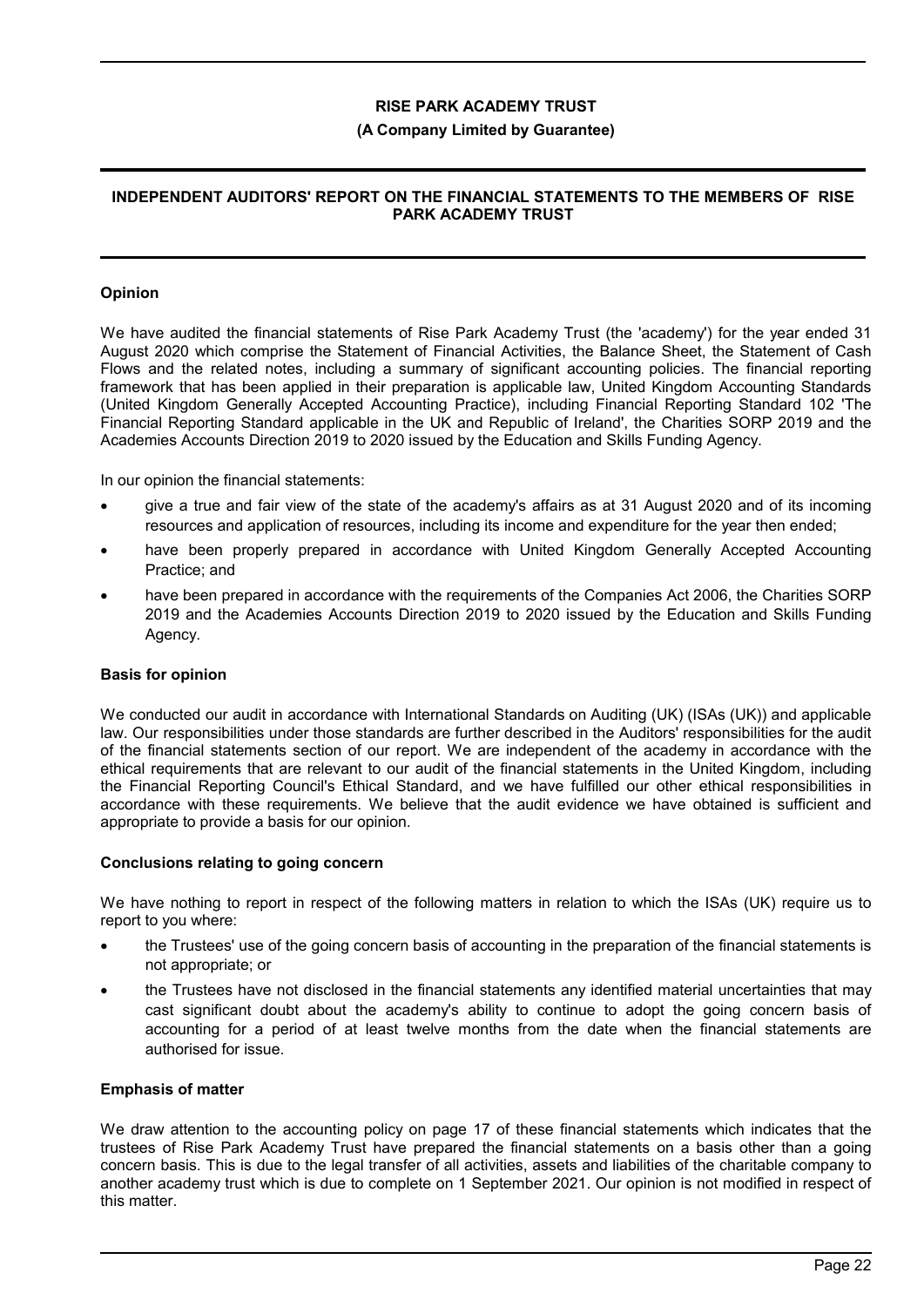#### **(A Company Limited by Guarantee)**

### **INDEPENDENT AUDITORS' REPORT ON THE FINANCIAL STATEMENTS TO THE MEMBERS OF RISE PARK ACADEMY TRUST (CONTINUED)**

#### **Other information**

The Trustees are responsible for the other information. The other information comprises the information included in the Annual Report, other than the financial statements and our Auditors' Report thereon. Other information includes the Reference and Administrative Details, the Trustees' Report including the Strategic Report, and the Governance Statement. Our opinion on the financial statements does not cover the other information and, except to the extent otherwise explicitly stated in our report, we do not express any form of assurance conclusion thereon.

In connection with our audit of the financial statements, our responsibility is to read the other information and, in doing so, consider whether the other information is materially inconsistent with the financial statements or our knowledge obtained in the audit or otherwise appears to be materially misstated. If we identify such material inconsistencies or apparent material misstatements, we are required to determine whether there is a material misstatement in the financial statements or a material misstatement of the other information. If, based on the work we have performed, we conclude that there is a material misstatement of this other information, we are required to report that fact.

We have nothing to report in this regard.

#### **Opinion on other matters prescribed by the Companies Act 2006**

In our opinion, based on the work undertaken in the course of the audit:

- the information given in the Trustees' Report including the Strategic Report for the financial year for which the financial statements are prepared is consistent with the financial statements.
- the Trustees' Report and the Strategic Report have been prepared in accordance with applicable legal requirements.

#### **Matters on which we are required to report by exception**

In the light of our knowledge and understanding of the academy and its environment obtained in the course of the audit, we have not identified material misstatements in the Trustees' Report including the Strategic Report.

We have nothing to report in respect of the following matters in relation to which the Companies Act 2006 requires us to report to you if, in our opinion:

- adequate accounting records have not been kept, or returns adequate for our audit have not been received from branches not visited by us; or
- the financial statements are not in agreement with the accounting records and returns; or
- certain disclosures of Trustees' remuneration specified by law are not made; or
- we have not received all the information and explanations we require for our audit.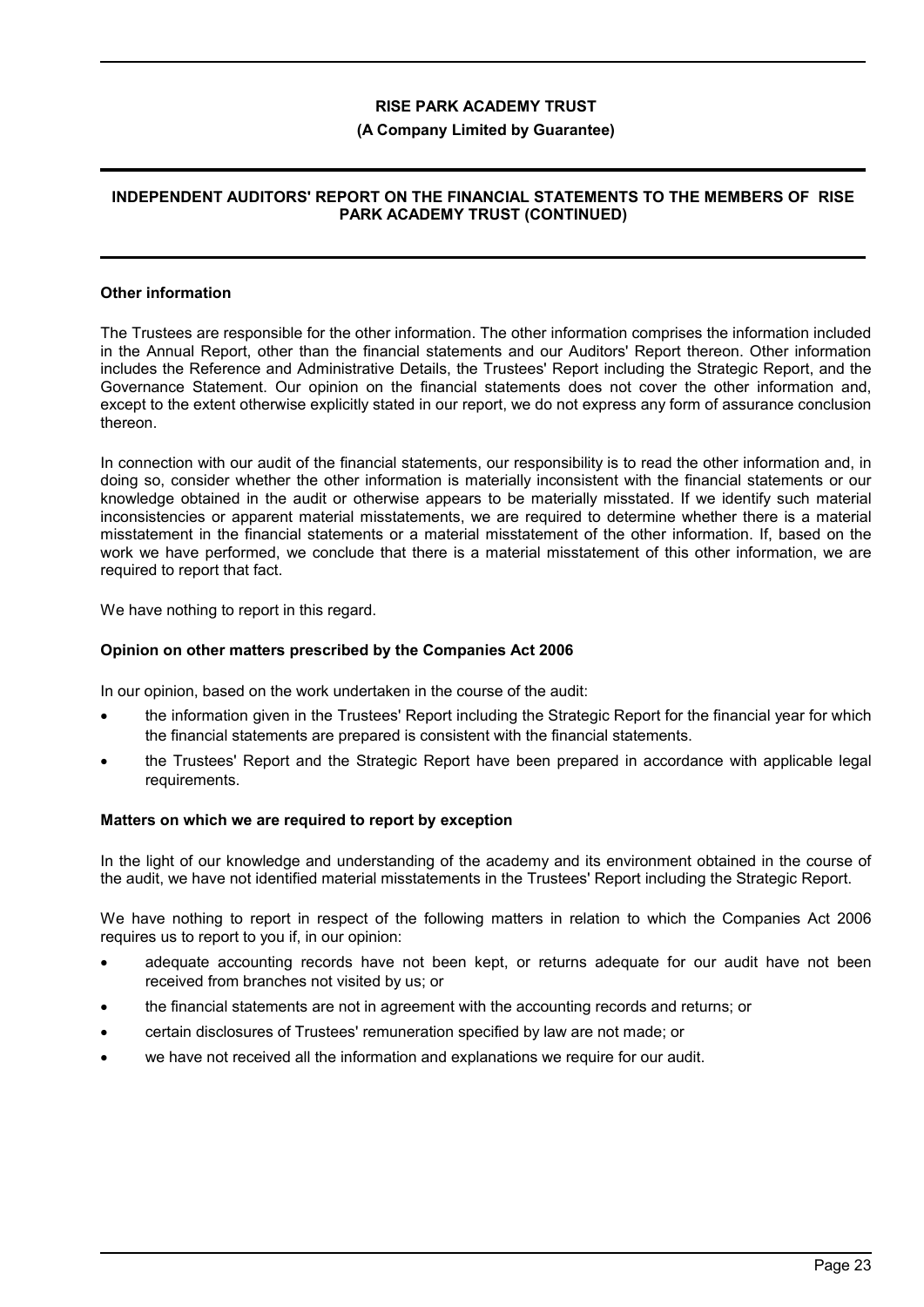#### **(A Company Limited by Guarantee)**

# **INDEPENDENT AUDITORS' REPORT ON THE FINANCIAL STATEMENTS TO THE MEMBERS OF RISE PARK ACADEMY TRUST (CONTINUED)**

#### **Responsibilities of trustees**

As explained more fully in the Trustees' Responsibilities Statement, the Trustees (who are also the directors of the academy for the purposes of company law) are responsible for the preparation of the financial statements and for being satisfied that they give a true and fair view, and for such internal control as the Trustees determine is necessary to enable the preparation of financial statements that are free from material misstatement, whether due to fraud or error.

In preparing the financial statements, the Trustees are responsible for assessing the academy's ability to continue as a going concern, disclosing, as applicable, matters related to going concern and using the going concern basis of accounting unless the Trustees either intend to liquidate the academy or to cease operations, or have no realistic alternative but to do so.

#### **Auditors' responsibilities for the audit of the financial statements**

Our objectives are to obtain reasonable assurance about whether the financial statements as a whole are free from material misstatement, whether due to fraud or error, and to issue an Auditors' Report that includes our opinion. Reasonable assurance is a high level of assurance, but is not a guarantee that an audit conducted in accordance with ISAs (UK) will always detect a material misstatement when it exists. Misstatements can arise from fraud or error and are considered material if, individually or in the aggregate, they could reasonably be expected to influence the economic decisions of users taken on the basis of these financial statements.

A further description of our responsibilities for the audit of the financial statements is located on the Financial Reporting Council's website at: www.frc.org.uk/auditorsresponsibilities. This description forms part of our Auditors' Report.

#### **Use of our report**

This report is made solely to the academy's members, as a body, in accordance with Chapter 3 of Part 16 of the Companies Act 2006. Our audit work has been undertaken so that we might state to the academy's members those matters we are required to state to them in an Auditors' Report and for no other purpose. To the fullest extent permitted by law, we do not accept or assume responsibility to anyone other than the academy and its members, as a body, for our audit work, for this report, or for the opinions we have formed.

**Laura Ambrose (Senior Statutory Auditor)** for and on behalf of **Haslers** Chartered Accountants Statutory Auditor Old Station Road Loughton Essex IG10 4PL

19 January 2021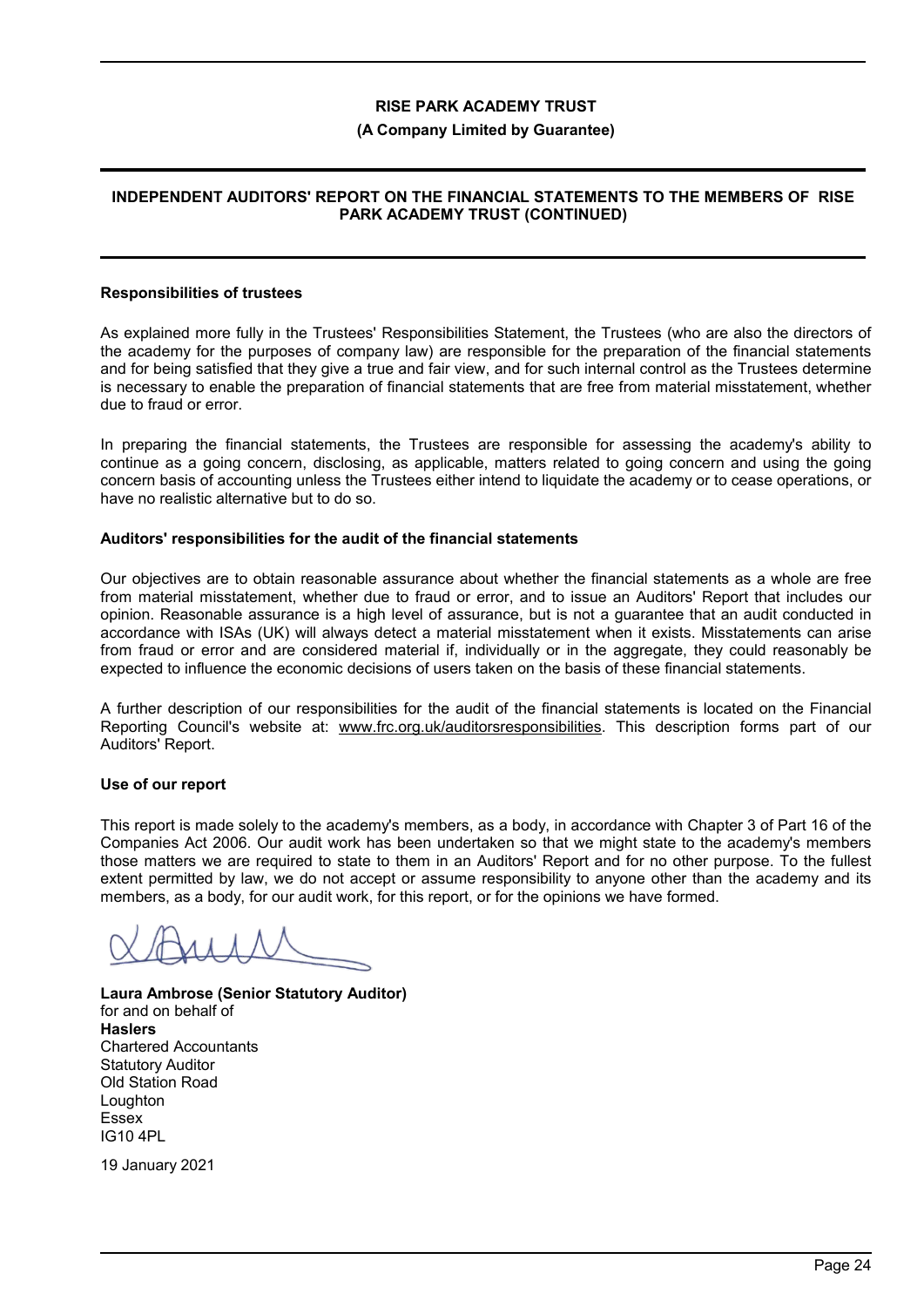#### **(A Company Limited by Guarantee)**

### **INDEPENDENT REPORTING ACCOUNTANT'S ASSURANCE REPORT ON REGULARITY TO RISE PARK ACADEMY TRUST AND THE EDUCATION AND SKILLS FUNDING AGENCY**

In accordance with the terms of our engagement letter and further to the requirements of the Education and Skills Funding Agency (ESFA) as included in the Academies Accounts Direction 2019 to 2020, we have carried out an engagement to obtain limited assurance about whether the expenditure disbursed and income received by Rise Park Academy Trust during the year 1 September 2019 to 31 August 2020 have been applied to the purposes identified by Parliament and the financial transactions conform to the authorities which govern them.

This report is made solely to Rise Park Academy Trust and ESFA in accordance with the terms of our engagement letter. Our work has been undertaken so that we might state to Rise Park Academy Trust and ESFA those matters we are required to state in a report and for no other purpose. To the fullest extent permitted by law, we do not accept or assume responsibility to anyone other than Rise Park Academy Trust and ESFA, for our work, for this report, or for the conclusion we have formed.

#### **Respective responsibilities of Rise Park Academy Trust's accounting officer and the reporting accountant**

The accounting officer is responsible, under the requirements of Rise Park Academy Trust's funding agreement with the Secretary of State for Education and the Academies Financial Handbook, extant from 1 September 2019, for ensuring that expenditure disbursed and income received is applied for the purposes intended by Parliament and the financial transactions conform to the authorities which govern them.

Our responsibilities for this engagement are established in the United Kingdom by our profession's ethical guidance and are to obtain limited assurance and report in accordance with our engagement letter and the requirements of the Academies Accounts Direction 2019 to 2020. We report to you whether anything has come to our attention in carrying out our work which suggests that in all material respects, expenditure disbursed and income received during the year 1 September 2019 to 31 August 2020 have not been applied to purposes intended by Parliament or that the financial transactions do not conform to the authorities which govern them.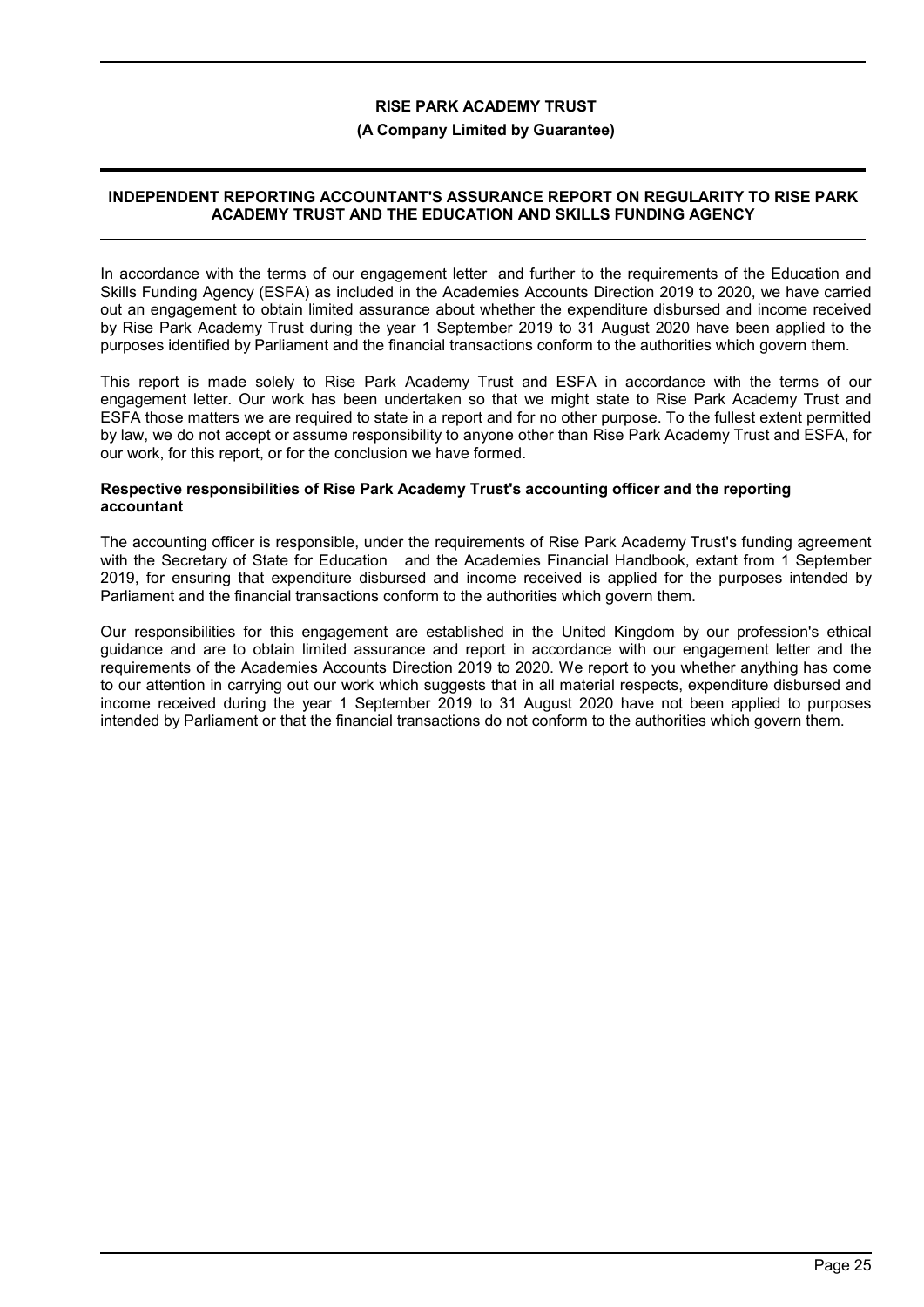#### **(A Company Limited by Guarantee)**

#### **INDEPENDENT REPORTING ACCOUNTANT'S ASSURANCE REPORT ON REGULARITY TO RISE PARK ACADEMY TRUST AND THE EDUCATION & SKILLS FUNDING AGENCY (CONTINUED)**

#### **Approach**

We conducted our engagement in accordance with the Academies Accounts Direction 2019 to 2020 issued by ESFA. We performed a limited assurance engagement as defined in our engagement letter.

The objective of a limited assurance engagement is to perform such procedures as to obtain information and explanations in order to provide us with sufficient appropriate evidence to express a negative conclusion on regularity.

A limited assurance engagement is more limited in scope than a reasonable assurance engagement and consequently does not enable us to obtain assurance that we would become aware of all significant matters that might be identified in a reasonable assurance engagement. Accordingly, we do not express a positive opinion.

Our engagement includes examination, on a test basis, of evidence relevant to the regularity and propriety of the academy's income and expenditure.

The work undertaken to draw our conclusion includes sample testing of the following:

- Review of governance procedures including inspection of Trustee and relevant Board minutes

- A review of internal auditor reports.

- A review of Financial Controls Procedures and related records

- Discussions with the Accounting Officer and the Business Manager

- Reviewing the procedures for identifying and declaring related parties and other business interests

- Assessment and testing of a sample of the specific control activities over regularity of a particular activity

- Perform sample testing of expenditure ensuring items are for the Trust's purposes and are appropriately authorised

- Carrying out substantive testing to cover authorisation of expenditure within internal delegated authorities and externally imposed limits

- Obtaining formal representation from the Trustees and Accounting Officer acknowledging their responsibilities

- Scrutinising journals, and other adjustments posted during the year for evidence of unusual entries

#### **Conclusion**

In the course of our work, nothing has come to our attention which suggest in all material respects the expenditure disbursed and income received during the year 1 September 2019 to 31 August 2020 has not been applied to purposes intended by Parliament and the financial transactions do not conform to the authorities which govern them.

Haslers

**Haslers**

Date: 19 January 2021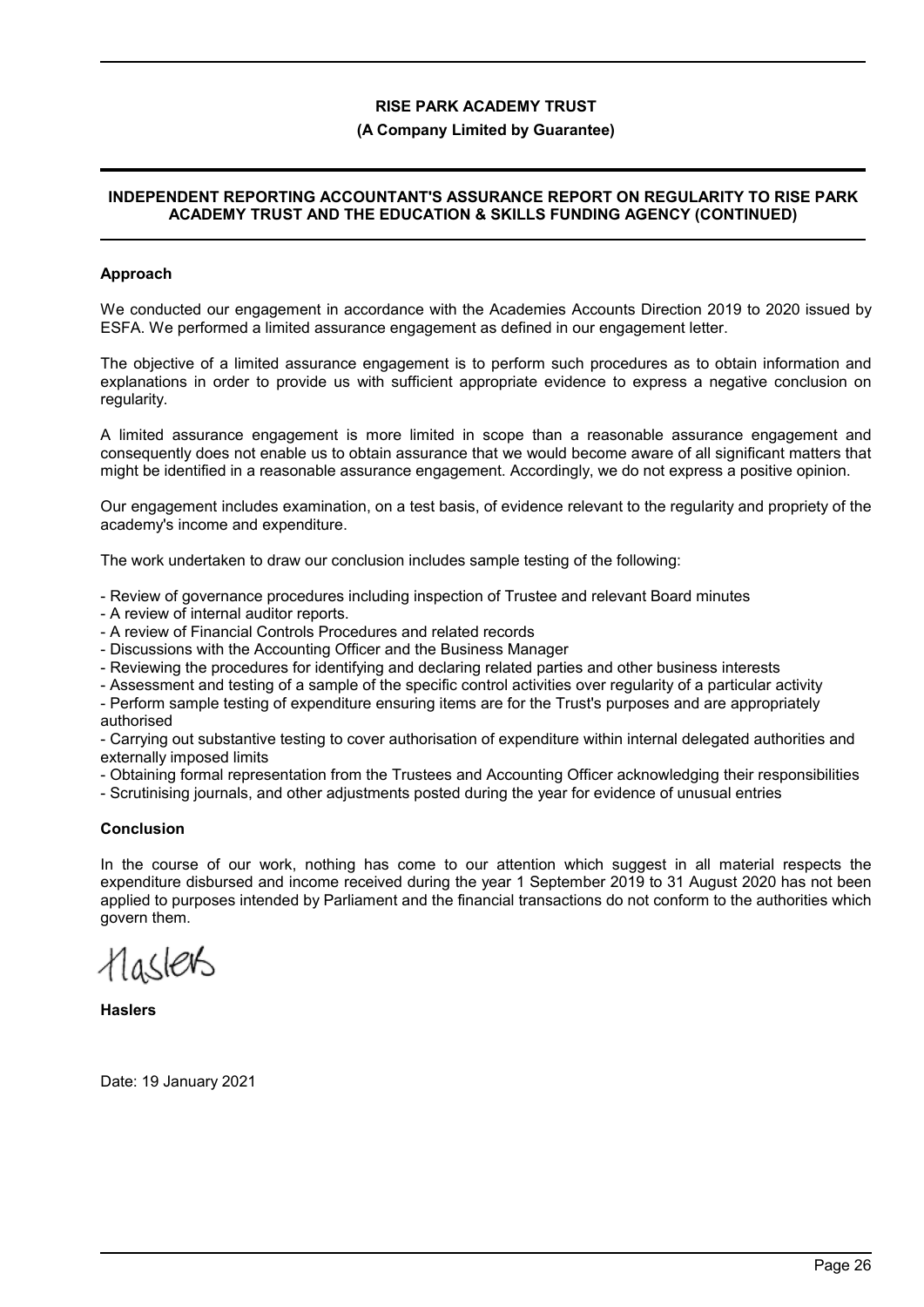# **(A Company Limited by Guarantee)**

|                                                     |             | <b>Unrestricted</b><br>funds<br>2020 | <b>Restricted</b><br>funds<br>2020 | <b>Restricted</b><br>fixed asset<br>funds<br>2020 | Total<br>funds<br>2020 | Total<br>funds<br>2019 |
|-----------------------------------------------------|-------------|--------------------------------------|------------------------------------|---------------------------------------------------|------------------------|------------------------|
|                                                     | <b>Note</b> | £                                    | £                                  | £                                                 | £                      | £                      |
| Income from:                                        |             |                                      |                                    |                                                   |                        |                        |
| Donations and capital<br>grants                     | 3           | 32,971                               |                                    | 15,021                                            | 47,992                 | 87,184                 |
| Charitable activities                               |             |                                      | 2,977,789                          |                                                   | 2,977,789              | 2,915,780              |
| Other trading activities                            |             | 35,872                               |                                    |                                                   | 35,872                 | 30,820                 |
| Investments                                         | 6           | 181                                  |                                    |                                                   | 181                    | 173                    |
| <b>Total income</b>                                 |             | 69,024                               | 2,977,789                          | 15,021                                            | 3,061,834              | 3,033,957              |
| <b>Expenditure on:</b>                              |             |                                      |                                    |                                                   |                        |                        |
| Raising funds                                       |             | 8,870                                |                                    |                                                   | 8,870                  | 14,544                 |
| Charitable activities                               | 8           | 111                                  | 3,115,283                          | 183,316                                           | 3,298,710              | 3,249,746              |
| <b>Total expenditure</b>                            |             | 8,981                                | 3,115,283                          | 183,316                                           | 3,307,580              | 3,264,290              |
| <b>Net</b><br>income/(expenditure)                  |             | 60,043                               | (137, 494)                         | (168, 295)                                        | (245, 746)             | (230, 333)             |
| Transfers between<br>funds                          | 19          | (4, 448)                             |                                    | 4,448                                             |                        |                        |
| Net movement in<br>funds before other<br>recognised |             |                                      |                                    |                                                   |                        |                        |
| gains/(losses)                                      |             | 55,595                               | (137, 494)                         | (163, 847)                                        | (245, 746)             | (230, 333)             |
| Other recognised<br>gains/(losses):                 |             |                                      |                                    |                                                   |                        |                        |
| Actuarial losses on<br>defined benefit pension      |             |                                      |                                    |                                                   |                        |                        |
| schemes                                             | 25          |                                      | (5,000)                            |                                                   | (5,000)                | (338,000)              |
| Net movement in<br>funds                            |             | 55,595                               | (142, 494)                         | (163, 847)                                        | (250, 746)             | (568, 333)             |

#### **STATEMENT OF FINANCIAL ACTIVITIES (INCORPORATING INCOME AND EXPENDITURE ACCOUNT) FOR THE YEAR ENDED 31 AUGUST 2020**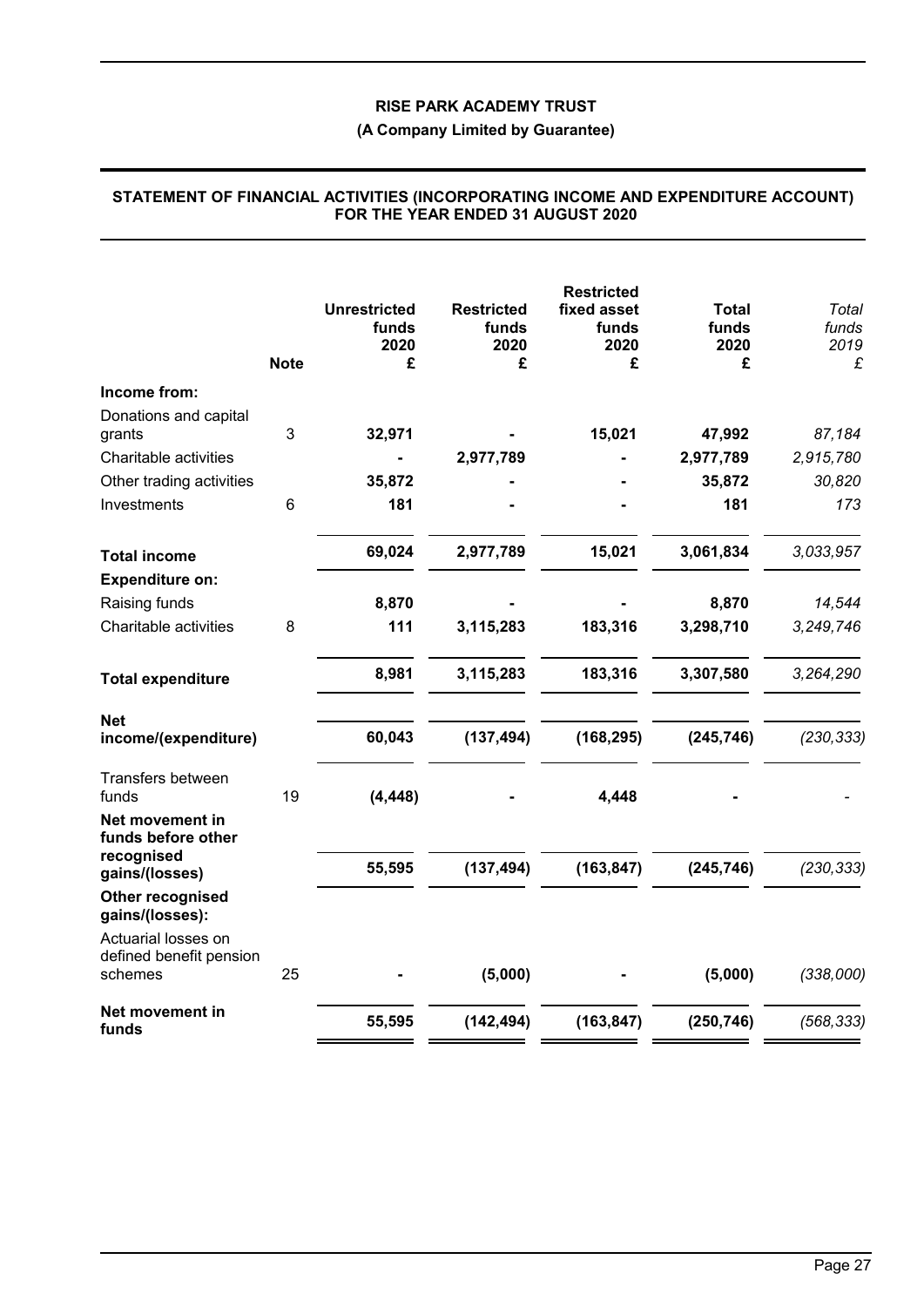# **(A Company Limited by Guarantee)**

#### **STATEMENT OF FINANCIAL ACTIVITIES (INCORPORATING INCOME AND EXPENDITURE ACCOUNT) (CONTINUED) FOR THE YEAR ENDED 31 AUGUST 2020**

|                                       | <b>Note</b> | <b>Unrestricted</b><br>funds<br>2020<br>£ | <b>Restricted</b><br>funds<br>2020<br>£ | <b>Restricted</b><br>fixed asset<br>funds<br>2020<br>£ | <b>Total</b><br>funds<br>2020<br>£ | Total<br>funds<br>2019<br>£ |
|---------------------------------------|-------------|-------------------------------------------|-----------------------------------------|--------------------------------------------------------|------------------------------------|-----------------------------|
| <b>Reconciliation of</b><br>funds:    |             |                                           |                                         |                                                        |                                    |                             |
| Total funds brought<br>forward        |             | 154,809                                   | (1,203,202)                             | 7,482,854                                              | 6,434,461                          | 7,002,794                   |
| Net movement in funds                 |             | 55,595                                    | (142, 494)                              | (163, 847)                                             | (250, 746)                         | (568, 333)                  |
| <b>Total funds carried</b><br>forward |             | 210,404                                   | (1, 345, 696)                           | 7,319,007                                              | 6,183,715                          | 6,434,461                   |

The Statement of Financial Activities includes all gains and losses recognised in the year.

The notes on pages 32 to 55 form part of these financial statements.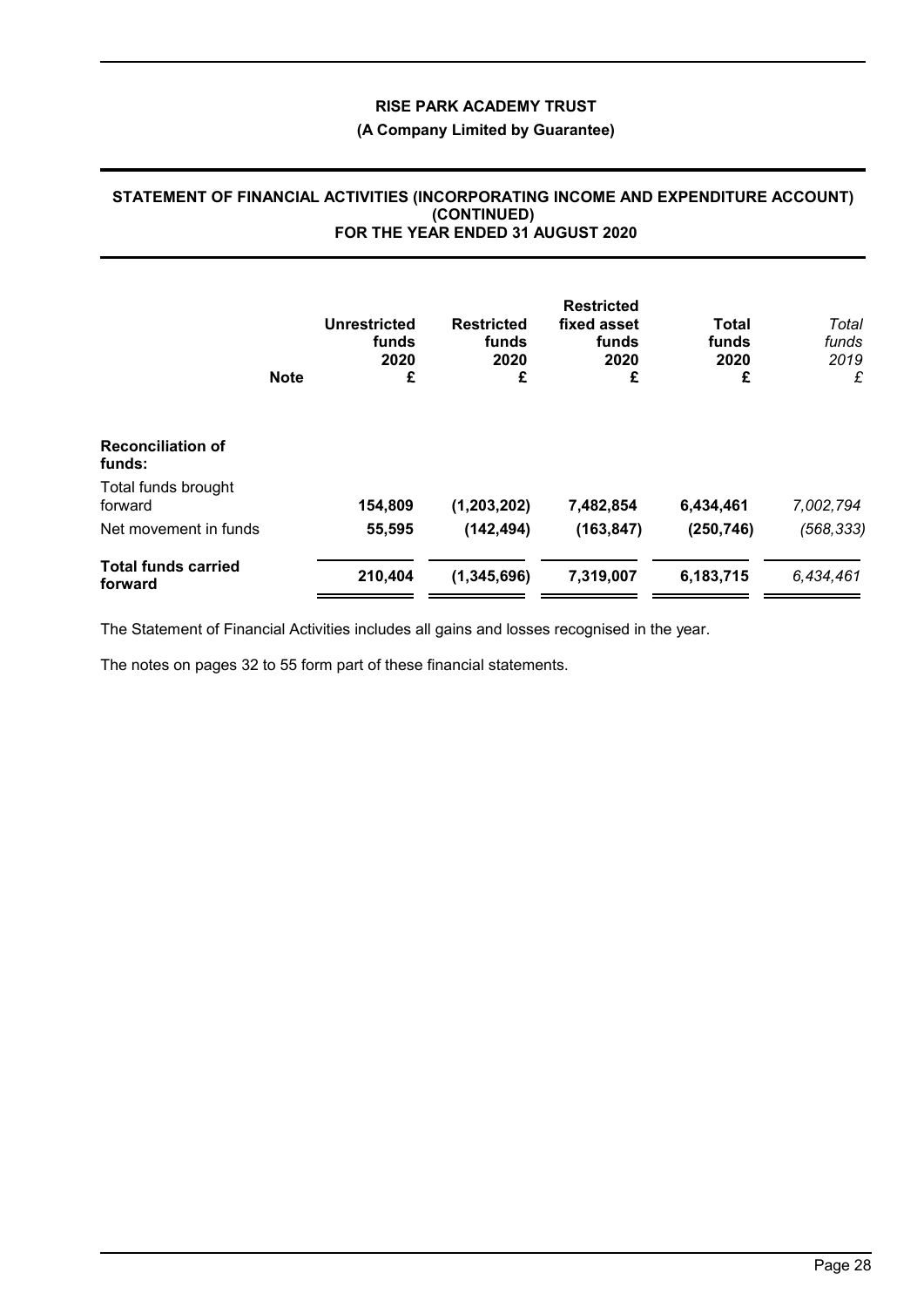#### **(A Company Limited by Guarantee) REGISTERED NUMBER: 09051179**

| <b>BALANCE SHEET</b><br>AS AT 31 AUGUST 2020               |             |            |               |            |               |
|------------------------------------------------------------|-------------|------------|---------------|------------|---------------|
|                                                            | <b>Note</b> |            | 2020<br>£     |            | 2019<br>£     |
| <b>Fixed assets</b>                                        |             |            |               |            |               |
| Tangible assets                                            | 15          |            | 7,319,007     |            | 7,482,854     |
|                                                            |             |            | 7,319,007     |            | 7,482,854     |
| <b>Current assets</b>                                      |             |            |               |            |               |
| <b>Debtors</b>                                             | 16          | 83,655     |               | 71,495     |               |
| Cash at bank and in hand                                   |             | 377,037    |               | 300,037    |               |
|                                                            |             | 460,692    |               | 371,532    |               |
| Creditors: amounts falling due within one<br>year          | 17          | (174, 050) |               | (159, 293) |               |
| <b>Net current assets</b>                                  |             |            | 286,642       |            | 212,239       |
| <b>Total assets less current liabilities</b>               |             |            | 7,605,649     |            | 7,695,093     |
| Creditors: amounts falling due after more<br>than one year | 18          |            | (24, 935)     |            | (29, 633)     |
| Net assets excluding pension liability                     |             |            | 7,580,714     |            | 7,665,460     |
| Defined benefit pension scheme liability                   | 25          |            | (1, 397, 000) |            | (1, 231, 000) |
| <b>Total net assets</b>                                    |             |            | 6,183,714     |            | 6,434,460     |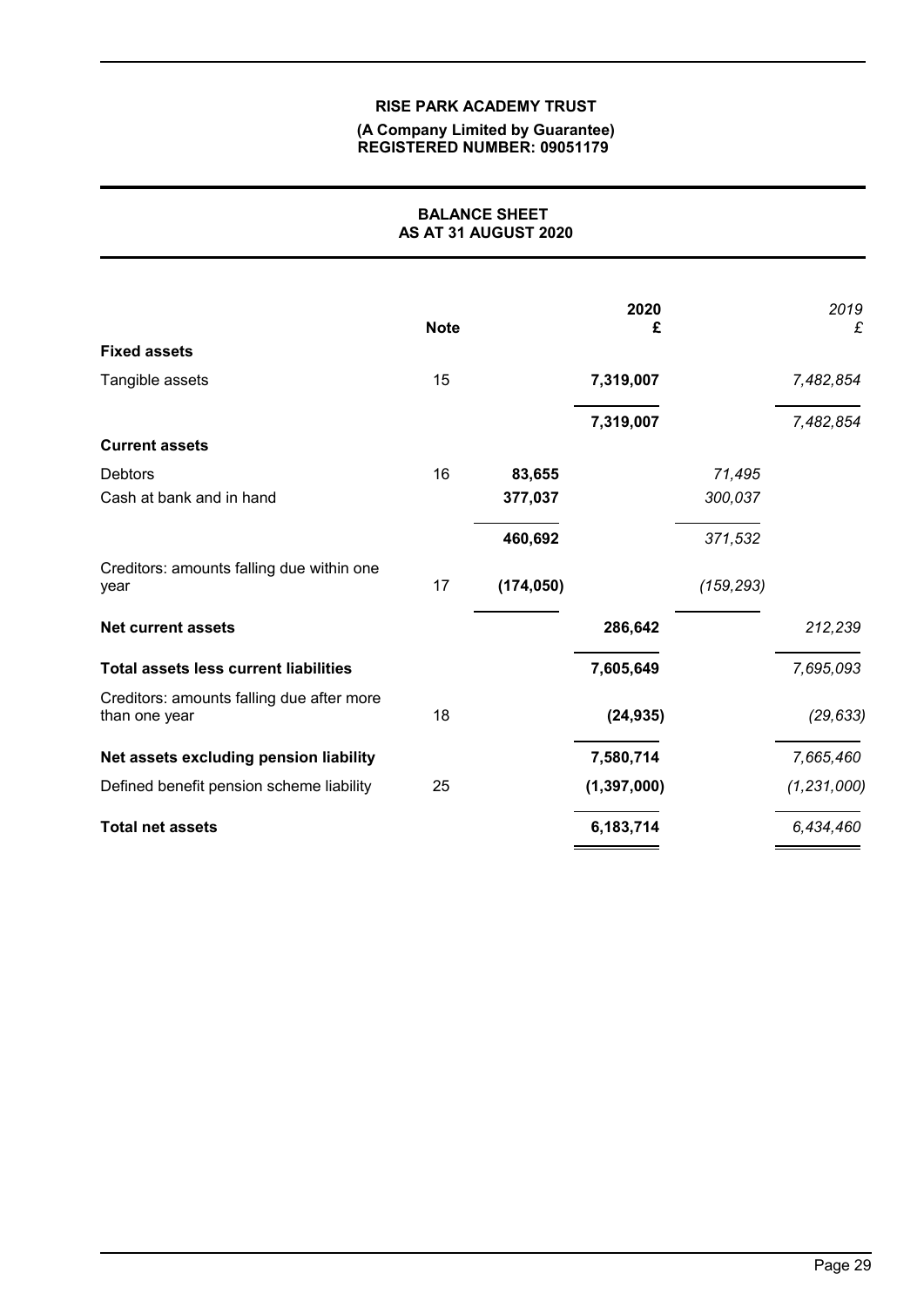#### **(A Company Limited by Guarantee) REGISTERED NUMBER: 09051179**

# **BALANCE SHEET (CONTINUED) AS AT 31 AUGUST 2020**

| <b>Funds of the academy</b><br><b>Restricted funds:</b> | <b>Note</b> |               | 2020<br>£ |               | 2019<br>£ |
|---------------------------------------------------------|-------------|---------------|-----------|---------------|-----------|
| Fixed asset funds                                       | 19          | 7,319,007     |           | 7,482,854     |           |
| Restricted income funds                                 | 19          | 51,304        |           | 27,798        |           |
| Restricted funds excluding pension asset                | 19          | 7,370,311     |           | 7,510,652     |           |
| Pension reserve                                         | 19          | (1, 397, 000) |           | (1, 231, 000) |           |
| <b>Total restricted funds</b>                           | 19          |               | 5,973,311 |               | 6,279,652 |
| Unrestricted income funds                               | 19          |               | 210,403   |               | 154,808   |
| <b>Total funds</b>                                      |             |               | 6,183,714 |               | 6,434,460 |

The financial statements on pages 27 to 55 were approved by the Trustees, and authorised for issue on 19 January 2021 and are signed on their behalf, by:

**Mrs V Botham** Chair of Trustees

ᡵ

**Mrs C Fox** Accounting Officer

The notes on pages 32 to 55 form part of these financial statements.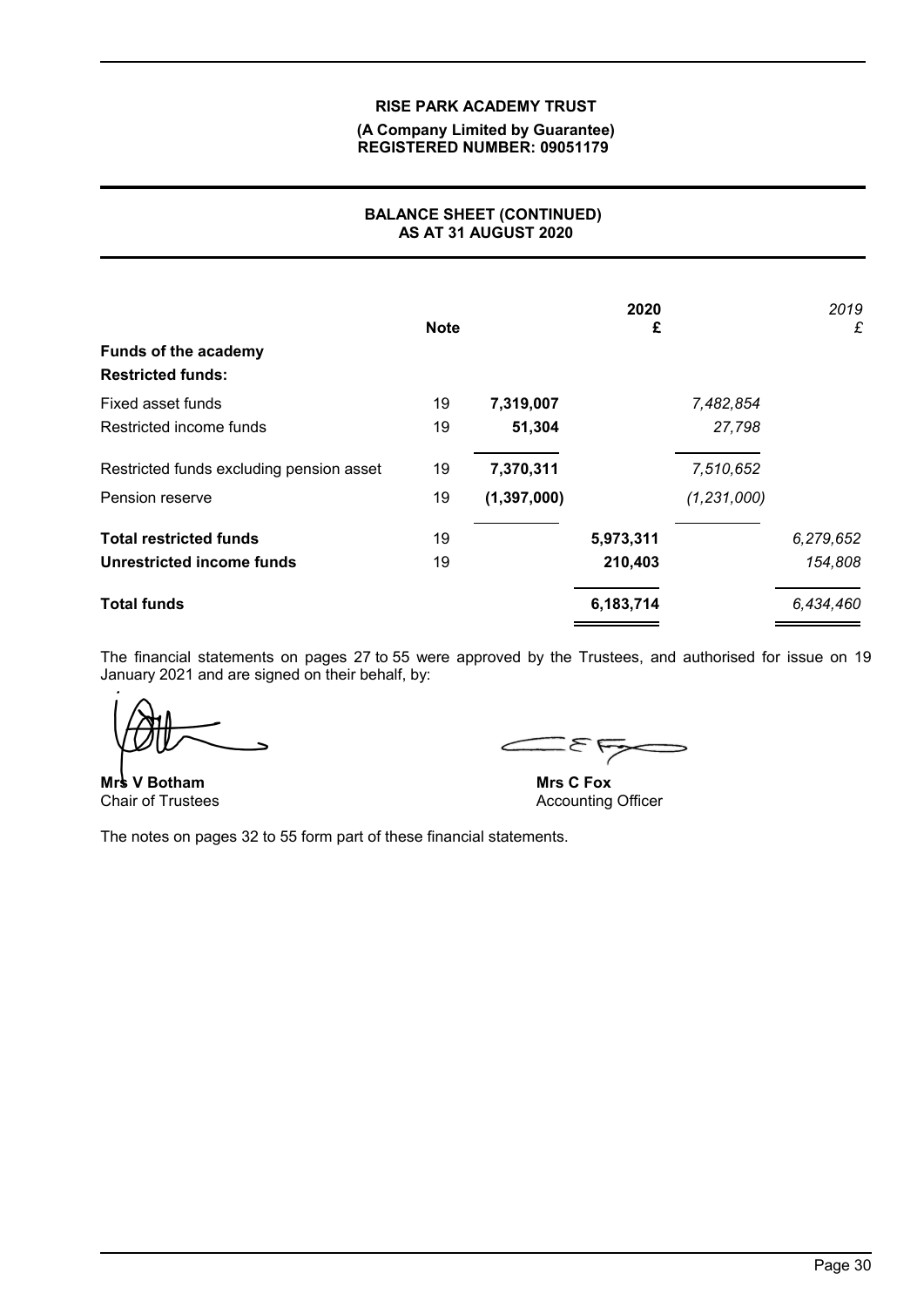# **(A Company Limited by Guarantee)**

# **STATEMENT OF CASH FLOWS FOR THE YEAR ENDED 31 AUGUST 2020**

|                                                        | <b>Note</b> | 2020<br>£ | 2019<br>£ |
|--------------------------------------------------------|-------------|-----------|-----------|
| Cash flows from operating activities                   |             |           |           |
| Net cash provided by operating activities              | 21          | 96,789    | 136,092   |
| Cash flows from investing activities                   | 22          | (19, 789) | 10,967    |
| Change in cash and cash equivalents in the year        |             | 77.000    | 147,059   |
| Cash and cash equivalents at the beginning of the year |             | 300,037   | 152,978   |
| Cash and cash equivalents at the end of the year       | 23, 24      | 377,037   | 300,037   |

The notes on pages 32 to 55 form part of these financial statements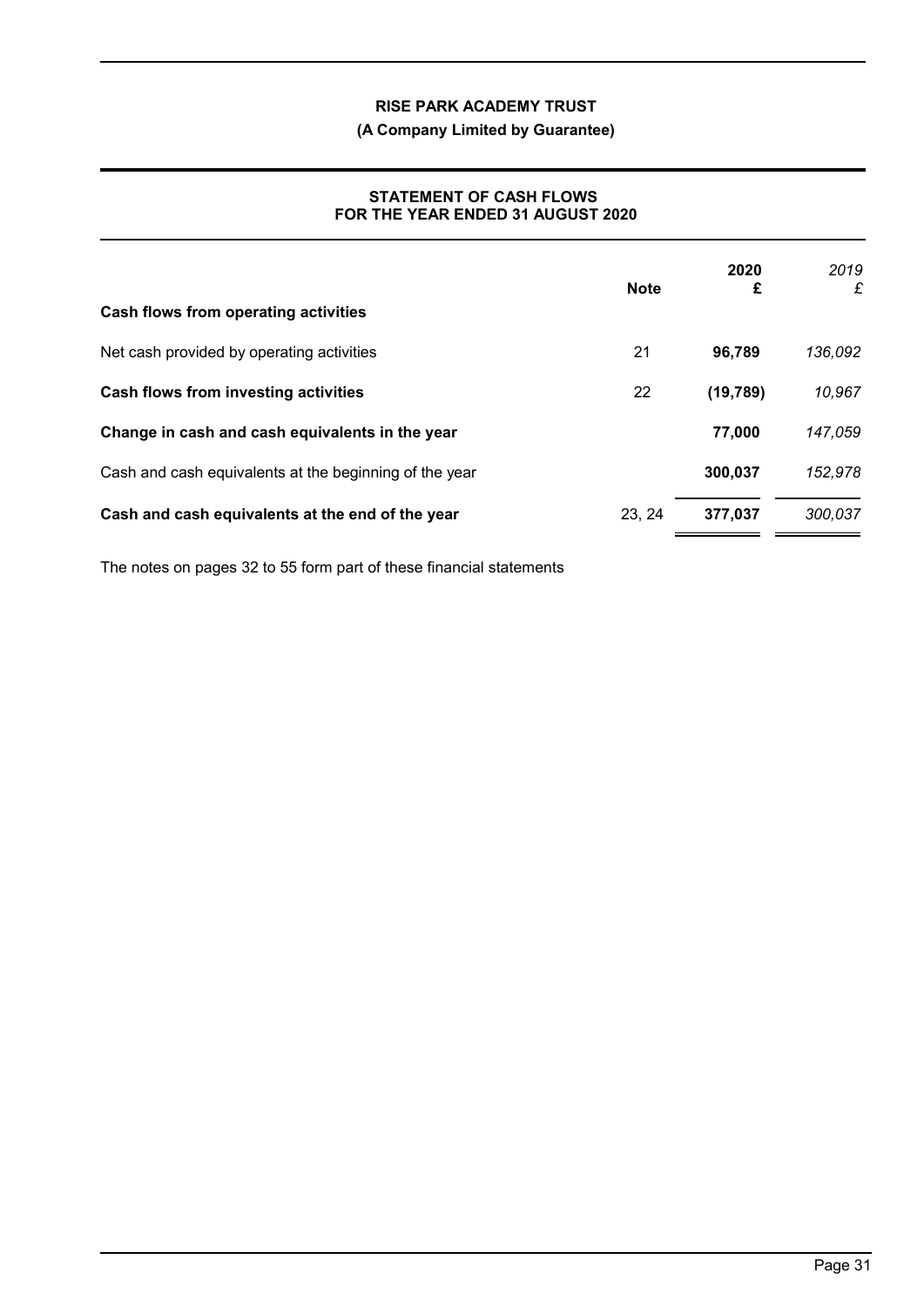#### **(A Company Limited by Guarantee)**

#### **NOTES TO THE FINANCIAL STATEMENTS FOR THE YEAR ENDED 31 AUGUST 2020**

#### **1. Accounting policies**

A summary of the principal accounting policies adopted (which have been applied consistently, except where noted), judgments and key sources of estimation uncertainty, is set out below.

#### **1.1 Basis of preparation of financial statements**

The financial statements of the academy, which is a public benefit entity under FRS 102, have been prepared under the historic cost convention in accordance with the Financial Reporting Standard Applicable in the UK and Republic of Ireland (FRS 102), the Accounting and Reporting by Charities: Statement of Recommended Practice applicable to charities preparing their accounts in accordance with the Financial Reporting Standard applicable in the UK and Republic of Ireland (FRS 102) (Charities SORP (FRS 102)), the Academies Accounts Direction *2019* to 2020 issued by ESFA, the Charities Act 2011 and the Companies Act 2006.

Rise Park Academy Trust meets the definition of a public benefit entity under FRS 102.

### **1.2 Going concern**

Due to come into effect from 1 September 2021, the Academy Trust will be transferred, in accordance with a legal transfer of undertakings, all activities, assets and liabilities of Rise Park Academy Trust as a going concern to another academy trust. For this reason the trustees do not deem it appropriate to continue to adopt the going concern basis for the preparation of the Academy Trust's financial statements and have therefore prepared the financial statements on a basis other than the going concern basis. No adjustments have been made to book values as a result of this.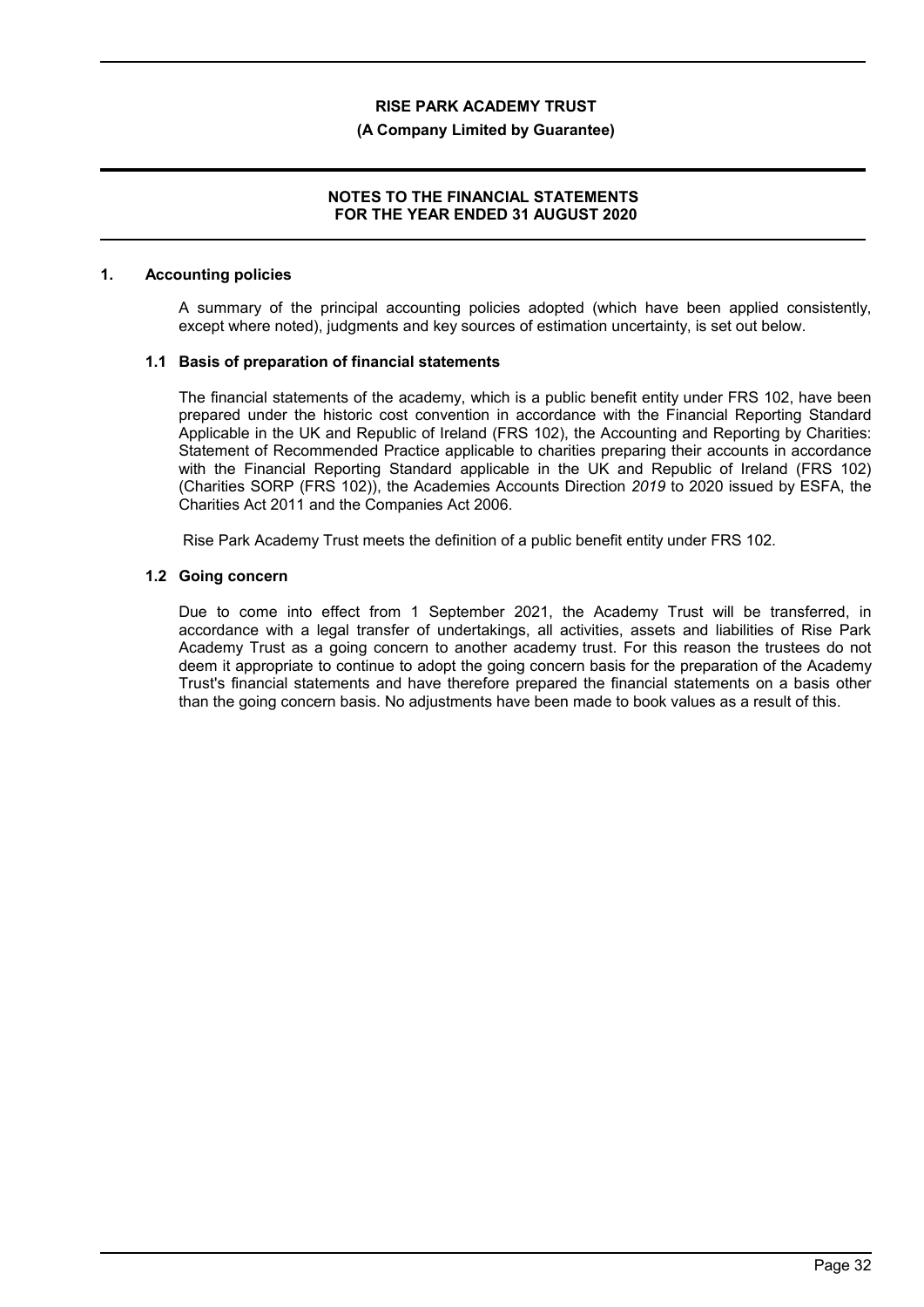#### **(A Company Limited by Guarantee)**

### **NOTES TO THE FINANCIAL STATEMENTS FOR THE YEAR ENDED 31 AUGUST 2020**

#### **1. Accounting policies (continued)**

## **1.3 Income**

All incoming resources are recognised when the academy has entitlement to the funds, the receipt is probable and the amount can be measured reliably.

### **Grants**

Grants are included in the Statement of Financial Activities on a receivable basis. The balance of income received for specific purposes but not expended during the period is shown in the relevant funds on the Balance Sheet. Where income is received in advance of meeting any performancerelated conditions there is not unconditional entitlement to the income and its recognition is deferred and included in creditors as deferred income until the performance-related conditions are met. Where entitlement occurs before income is received, the income is accrued.

General Annual Grant is recognised in full in the Statement of Financial Activities in the year for which it is receivable and any abatement in respect of the year is deducted from income and recognised as a liability.

Capital grants are recognised in full when there is an unconditional entitlement to the grant. Unspent amounts of capital grants are reflected in the Balance Sheet in the restricted fixed asset fund. Capital grants are recognised when there is entitlement and are not deferred over the life of the asset on which they are expended.

### **Donations**

Donations are recognised on a receivable basis (where there are no performance-related conditions) where the receipt is probable and the amount can be reliably measured.

### **Other income**

Other income, including the hire of facilities, is recognised in the year it is receivable and to the extent the academy has provided the goods or services.

#### **1.4 Expenditure**

Expenditure is recognised once there is a legal or constructive obligation to transfer economic benefit to a third party, it is probable that a transfer of economic benefits will be required in settlement and the amount of the obligation can be measured reliably. Expenditure is classified by activity. The costs of each activity are made up of the total of direct costs and shared costs, including support costs involved in undertaking each activity. Direct costs attributable to a single activity are allocated directly to that activity. Shared costs which contribute to more than one activity and support costs which are not attributable to a single activity are apportioned between those activities on a basis consistent with the use of resources. Central staff costs are allocated on the basis of time spent, and depreciation charges allocated on the portion of the asset's use.

### **Expenditure on raising funds**

This includes all expenditure incurred by the academy to raise funds for its charitable purposes and includes costs of all fundraising activities events and non-charitable trading.

### **Charitable activities**

These are costs incurred on the academy's educational operations, including support costs and costs relating to the governance of the academy apportioned to charitable activities.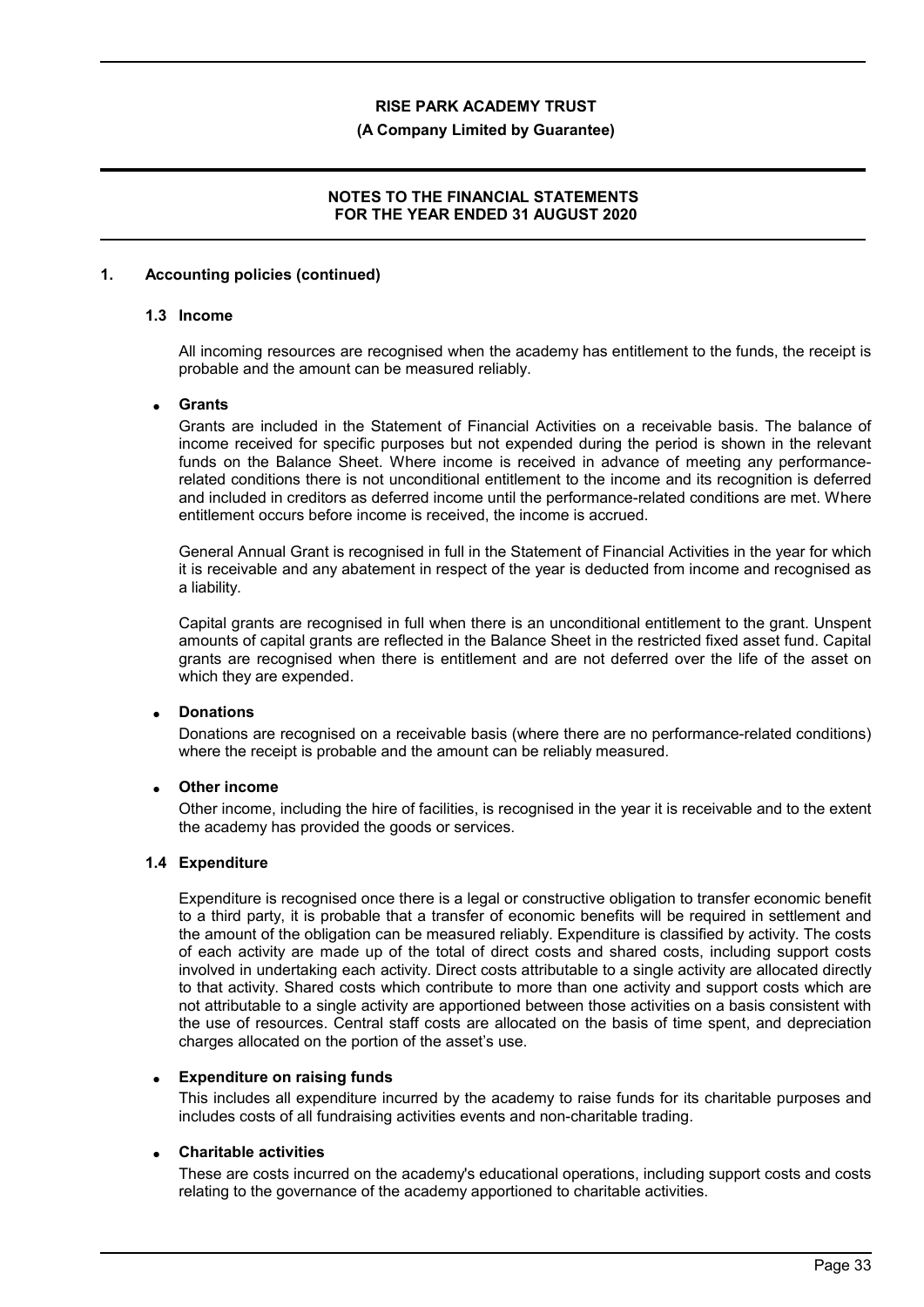#### **(A Company Limited by Guarantee)**

#### **NOTES TO THE FINANCIAL STATEMENTS FOR THE YEAR ENDED 31 AUGUST 2020**

#### **1. Accounting policies (continued)**

#### **1.4 Expenditure (continued)**

All resources expended are inclusive of irrecoverable VAT.

#### **1.5 Interest receivable**

Interest on funds held on deposit is included when receivable and the amount can be measured reliably by the academy; this is normally upon notification of the interest paid or payable by the institution with whom the funds are deposited.

#### **1.6 Tangible fixed assets**

Assets costing £1,000 or more are capitalised as tangible fixed assets and are carried at cost, net of depreciation and any provision for impairment.

Where tangible fixed assets have been acquired with the aid of specific grants, either from the government or from the private sector, they are included in the Balance Sheet at cost and depreciated over their expected useful economic life. Where there are specific conditions attached to the funding requiring the continued use of the asset, the related grants are credited to a restricted fixed asset fund in the Statement of Financial Activities and carried forward in the Balance Sheet. Depreciation on the relevant assets is charged directly to the restricted fixed asset fund in the Statement of Financial Activities. Where tangible fixed assets have been acquired with unrestricted funds, depreciation on such assets is charged to the unrestricted fund.

Depreciation is provided on all tangible fixed assets other than freehold land and assets under construction, at rates calculated to write off the cost of each asset on a straight-line basis over its expected useful life, as follows:

Depreciation is provided on the following basis:

| Freehold property       | $\overline{\phantom{0}}$ | 2% straight line  |
|-------------------------|--------------------------|-------------------|
| Leasehold property      | $\blacksquare$           | 2% straight line  |
| Furniture and equipment | $\overline{a}$           | 20% straight line |
| Plant and machinery     | $\sim$                   | 15% straight line |
| Computer equipment      | $\overline{\phantom{0}}$ | 25% straight line |

A review for impairment of a fixed asset is carried out if events or changes in circumstances indicate that the carrying value of any fixed asset may not be recoverable. Shortfalls between the carrying value of fixed assets and their recoverable amounts are recognised as impairments. Impairment losses are recognised in the Statement of Financial Activities.

### **1.7 Debtors**

Trade and other debtors are recognised at the settlement amount after any trade discount offered. Prepayments are valued at the amount prepaid net of any trade discounts due.

#### **1.8 Cash at bank and in hand**

Cash at bank and in hand includes cash and short-term highly liquid investments with a short maturity of three months or less from the date of acquisition or opening of the deposit or similar account.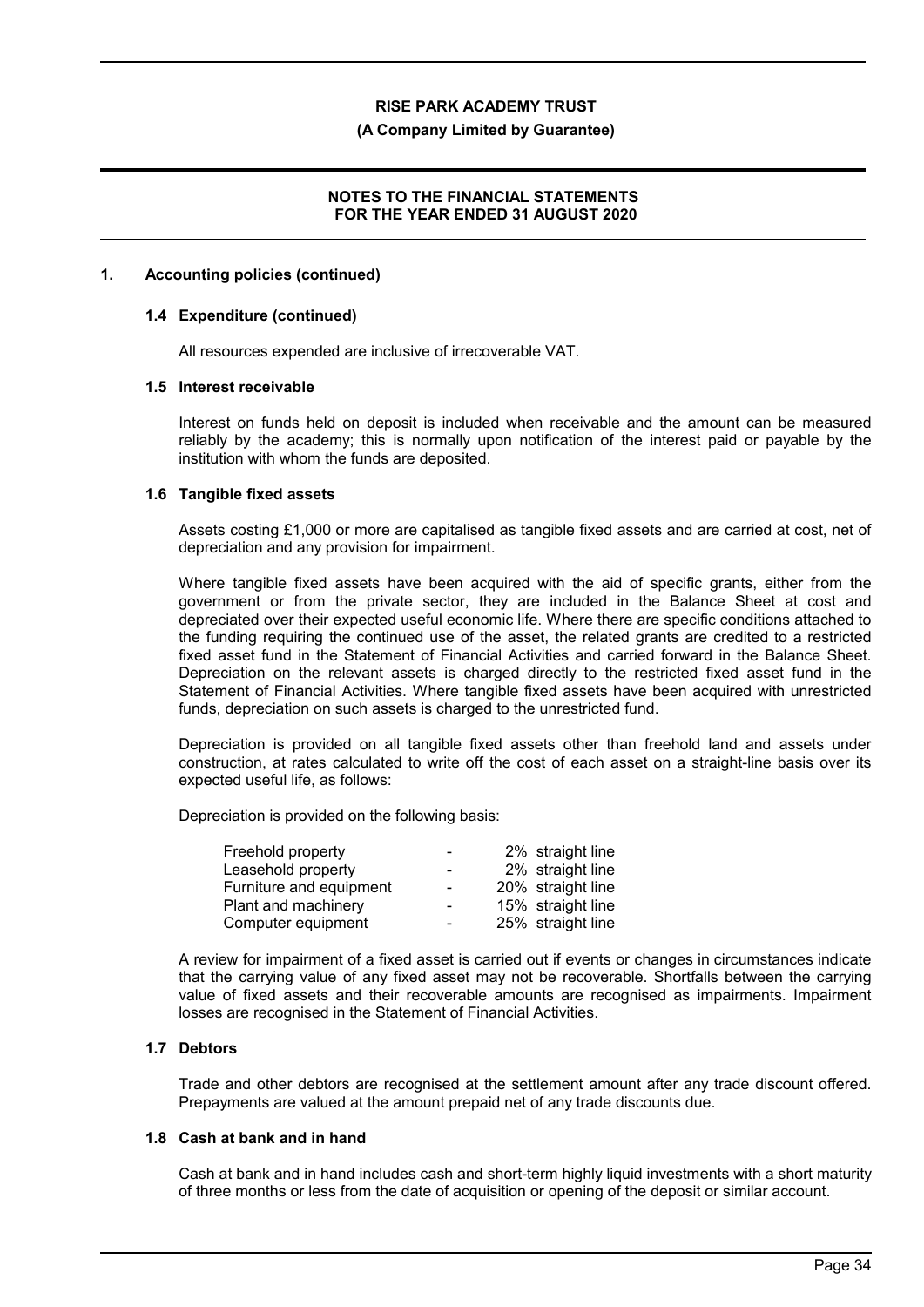#### **(A Company Limited by Guarantee)**

### **NOTES TO THE FINANCIAL STATEMENTS FOR THE YEAR ENDED 31 AUGUST 2020**

#### **1. Accounting policies (continued)**

#### **1.9 Liabilities**

Liabilities are recognised when there is an obligation at the Balance Sheet date as a result of a past event, it is probable that a transfer of economic benefit will be required in settlement, and the amount of the settlement can be estimated reliably. Liabilities are recognised at the amount that the academy anticipates it will pay to settle the debt or the amount it has received as advanced payments for the goods or services it must provide.

#### **1.10 Financial instruments**

The academy only holds basic financial instruments as defined in FRS 102. The financial assets and financial liabilities of the academy and their measurement bases are as follows:

*Financial assets* - trade and other debtors are basic financial instruments and are debt instruments measured at amortised cost as detailed in note 16. Prepayments are not financial instruments.

Cash at bank is classified as a basic financial instrument and is measured at face value.

*Financial liabilities* - trade creditors, accruals and other creditors are financial instruments, and are measured at amortised cost as detailed in notes 17 and 18. Taxation and social security are not included in the financial instruments disclosure definition. Deferred income is not deemed to be a financial liability, as the cash settlement has already taken place and there is an obligation to deliver services rather than cash or another financial instrument.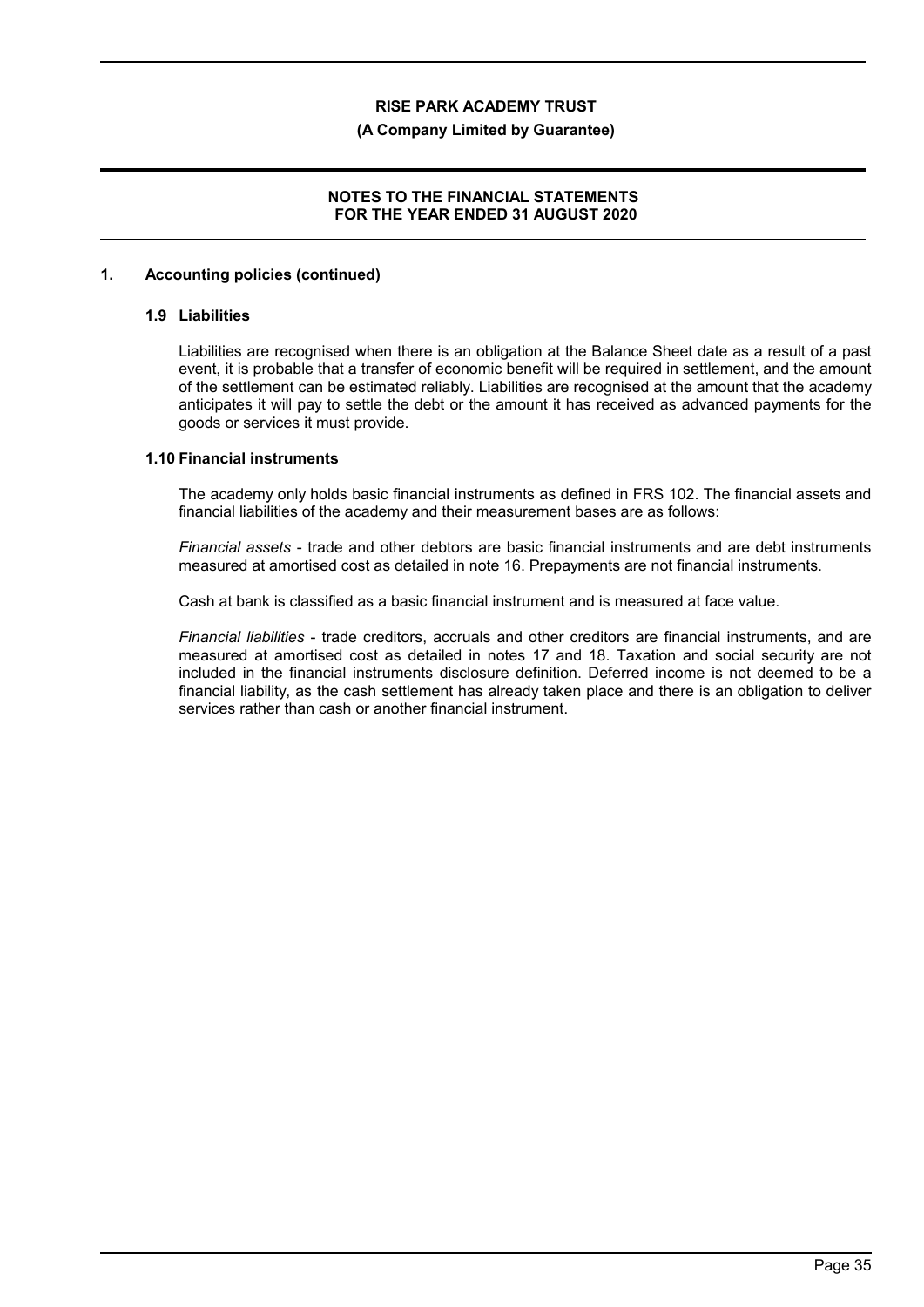#### **(A Company Limited by Guarantee)**

### **NOTES TO THE FINANCIAL STATEMENTS FOR THE YEAR ENDED 31 AUGUST 2020**

#### **1. Accounting policies (continued)**

# **1.11 Pensions**

Retirement benefits to employees of the academy are provided by the Teachers' Pension Scheme ("TPS") and the Local Government Pension Scheme ("LGPS"). These are defined benefit schemes.

The TPS is an unfunded scheme and contributions are calculated so as to spread the cost of pensions over employees' working lives with the academy in such a way that the pension cost is a substantially level percentage of current and future pensionable payroll. The contributions are determined by the Government Actuary on the basis of quadrennial valuations using a prospective unit credit method. TPS is an unfunded multi-employer scheme with no underlying assets to assign between employers. Consequently, the TPS is treated as a defined contribution scheme for accounting purposes and the contributions recognised in the period to which they relate.

The LGPS is a funded multi-employer scheme and the assets are held separately from those of the academy in separate trustee administered funds. Pension scheme assets are measured at fair value and liabilities are measured on an actuarial basis using the projected unit credit method and discounted at a rate equivalent to the current rate of return on a high quality corporate bond of equivalent term and currency to the liabilities. The actuarial valuations are obtained at least triennially and are updated at each Balance Sheet date. The amounts charged to operating surplus are the current service costs and the costs of scheme introductions, benefit changes, settlements and curtailments. They are included as part of staff costs as incurred. Net interest on the net defined benefit liability/asset is also recognised in the Statement of Financial Activities and comprises the interest cost on the defined benefit obligation and interest income on the scheme assets, calculated by multiplying the fair value of the scheme assets at the beginning of the period by the rate used to discount the benefit obligations. The difference between the interest income on the scheme assets and the actual return on the scheme assets is recognised in other recognised gains and losses.

Actuarial gains and losses are recognised immediately in other recognised gains and losses.

#### **1.12 Fund accounting**

Unrestricted income funds represent those resources which may be used towards meeting any of the charitable objects of the academy at the discretion of the Trustees.

Restricted fixed asset funds are resources which are to be applied to specific capital purposes imposed by the funders where the asset acquired or created is held for a specific purpose.

Restricted general funds comprise all other restricted funds received with restrictions imposed by the funder/donor and include grants from the Department for Education Group.

Investment income, gains and losses are allocated to the appropriate fund.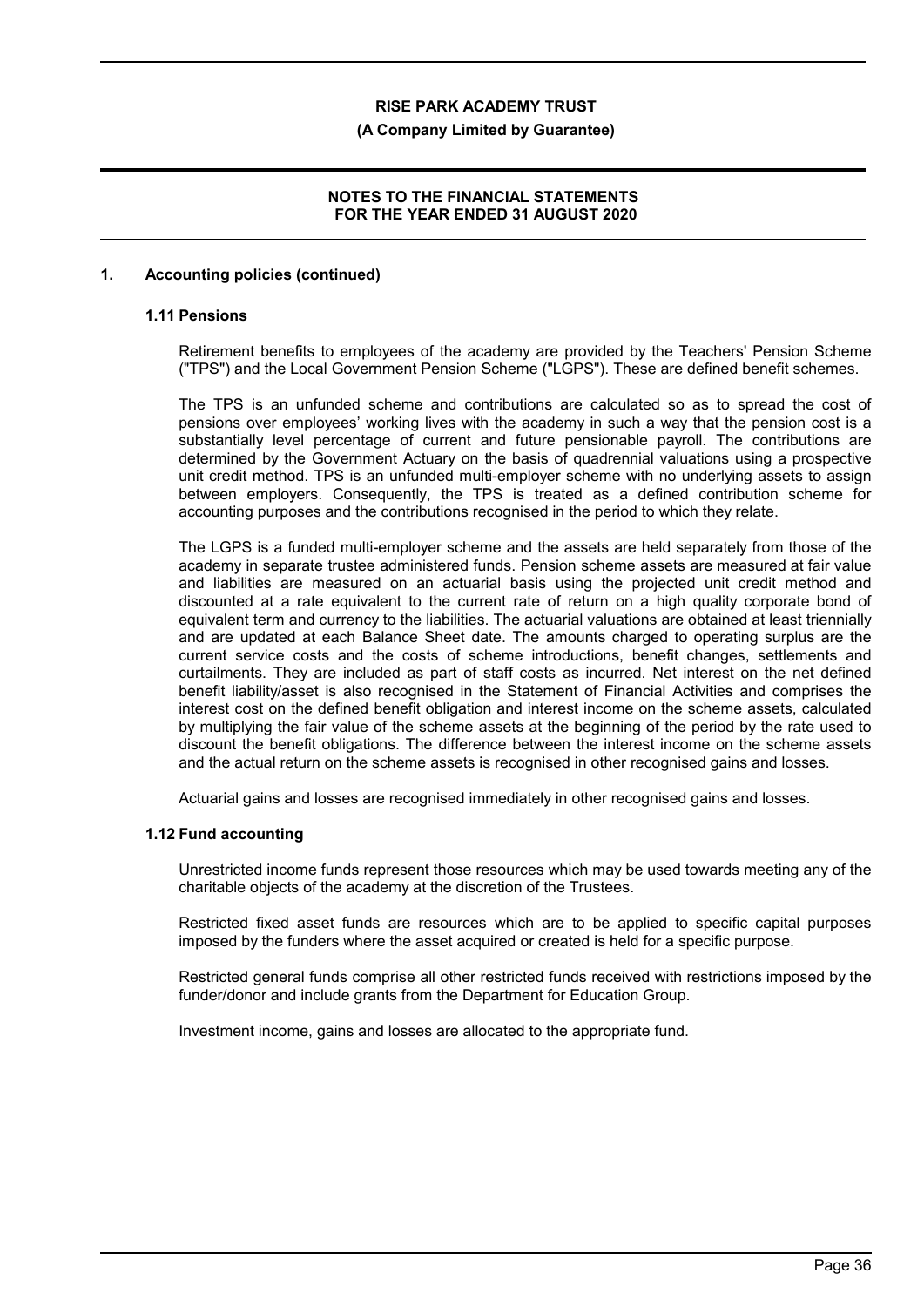#### **(A Company Limited by Guarantee)**

#### **NOTES TO THE FINANCIAL STATEMENTS FOR THE YEAR ENDED 31 AUGUST 2020**

#### **2. Critical accounting estimates and areas of judgment**

Estimates and judgments are continually evaluated and are based on historical experience and other factors, including expectations of future events that are believed to be reasonable under the circumstances.

Critical accounting estimates and assumptions:

The academy makes estimates and assumptions concerning the future. The resulting accounting estimates and assumptions will, by definition, seldom equal the related actual results. The estimates and assumptions that have a significant risk of causing a material adjustment to the carrying amounts of assets and liabilities within the next financial year are discussed below.

The present value of the Local Government Pension Scheme defined benefit liability depends on a number of factors that are determined on an actuarial basis using a variety of assumptions. The assumptions used in determining the net cost or income for pensions include the discount rate. Any changes in these assumptions, which are disclosed in note 25, will impact the carrying amount of the pension liability. Furthermore a roll forward approach which projects results from the latest full actuarial valuation performed at 31 March 2016 has been used by the actuary in valuing the pensions liability at 31 August 2020. Any differences between the figures derived from the roll forward approach and a full actuarial valuation would impact on the carrying amount of the pension liability.

### **3. Income from donations and capital grants**

|                                  | <b>Unrestricted</b><br>funds<br>2020<br>£ | <b>Restricted</b><br>fixed asset<br>funds<br>2020<br>£ | <b>Total</b><br>funds<br>2020<br>£ | Total<br>funds<br>2019<br>£ |
|----------------------------------|-------------------------------------------|--------------------------------------------------------|------------------------------------|-----------------------------|
| Donations                        | 16,683                                    |                                                        | 16,683                             | 18,790                      |
| <b>Capital Grants</b>            |                                           | 15,021                                                 | 15,021                             | 24,928                      |
| Trips & other related activities | 16,288                                    |                                                        | 16,288                             | 43,466                      |
|                                  | 32,971                                    | 15,021                                                 | 47,992                             | 87,184                      |
| <b>Total 2019</b>                | 62,256                                    | 24,928                                                 | 87,184                             |                             |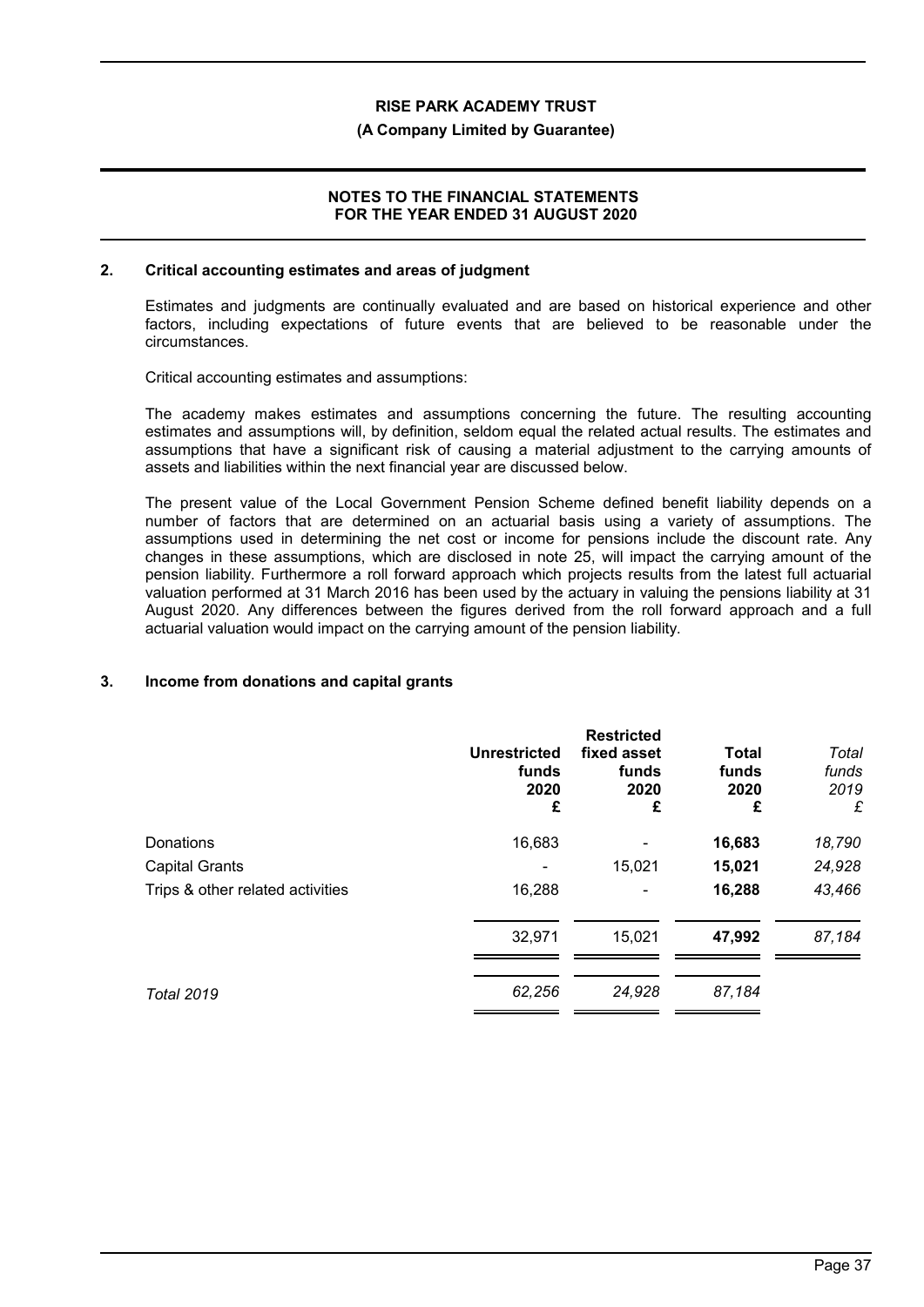# **(A Company Limited by Guarantee)**

# **NOTES TO THE FINANCIAL STATEMENTS FOR THE YEAR ENDED 31 AUGUST 2020**

# **4. Funding for the academy's educational operations**

| <b>Restricted</b><br>funds<br>2020<br>£ | Total<br>funds<br>2020<br>£ | Total<br>funds<br>2019<br>£ |
|-----------------------------------------|-----------------------------|-----------------------------|
|                                         |                             |                             |
| 2,352,761                               | 2,352,761                   | 2,268,279                   |
| 393,943                                 | 393,943                     | 316,348                     |
| 2,746,704                               | 2,746,704                   | 2,584,627                   |
| 231,085                                 | 231,085                     | 331,153                     |
| 231,085                                 | 231,085                     | 331,153                     |
| 2,977,789                               | 2,977,789                   | 2,915,780                   |
|                                         |                             |                             |

# **5. Income from other trading activities**

| <b>Unrestricted</b><br>funds<br>2020<br>£ | <b>Total</b><br>funds<br>2020<br>£ | Total<br>funds<br>2019<br>£ |
|-------------------------------------------|------------------------------------|-----------------------------|
| 10,799                                    | 10,799                             | 1,854                       |
| 7,060                                     | 7,060                              | 15,209                      |
| 555                                       | 555                                | 1,928                       |
| 17,458                                    | 17,458                             | 11,829                      |
| 35,872                                    | 35,872                             | 30,820                      |
|                                           |                                    |                             |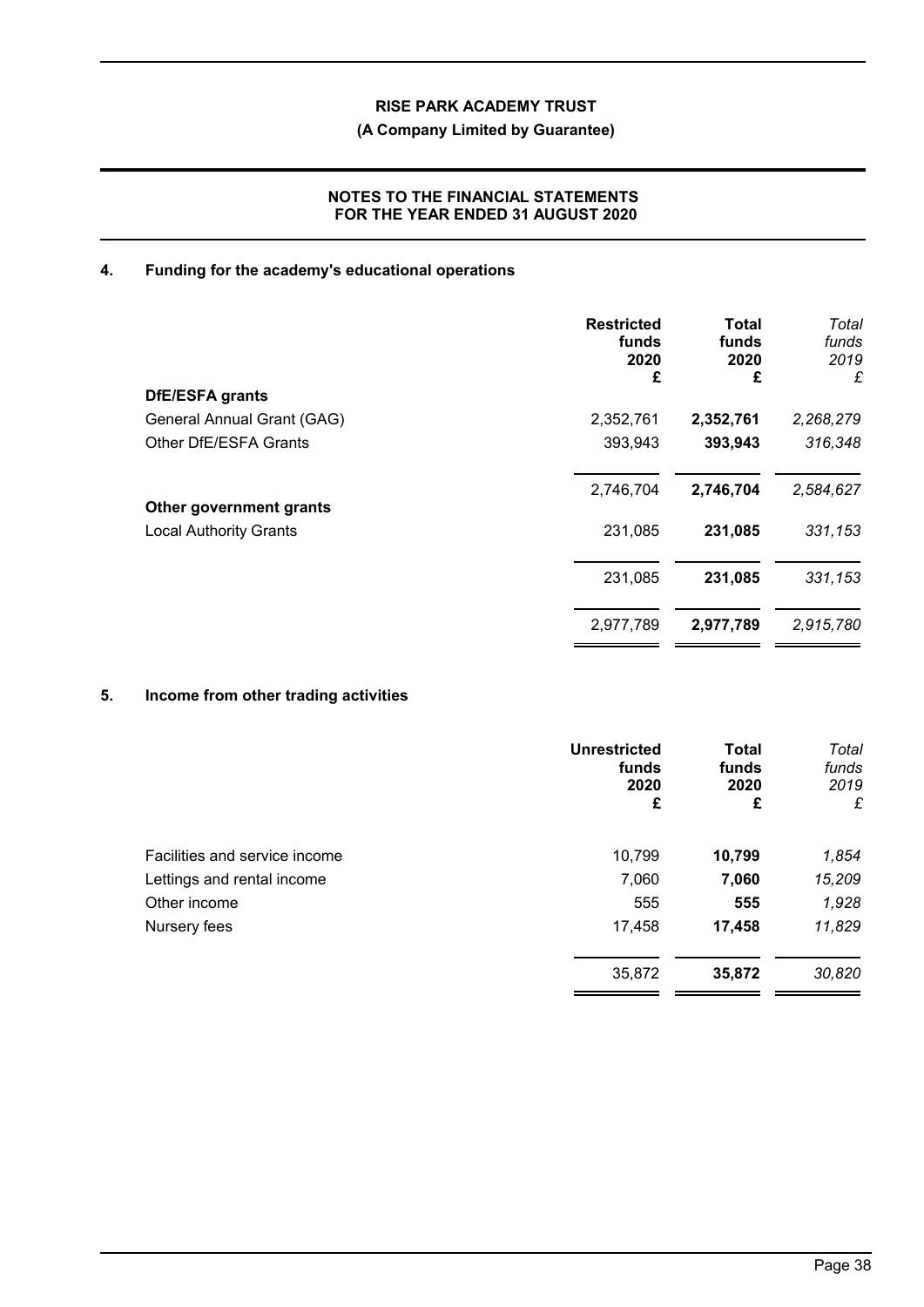# **(A Company Limited by Guarantee)**

# **NOTES TO THE FINANCIAL STATEMENTS FOR THE YEAR ENDED 31 AUGUST 2020**

#### **6. Investment income**

|                   | <b>Unrestricted</b> | Total | Total |
|-------------------|---------------------|-------|-------|
|                   | funds               | funds | funds |
|                   | 2020                | 2020  | 2019  |
|                   | £                   | £     | £     |
| Investment income | 181                 | 181   | 173   |

# **7. Expenditure**

|                                             | <b>Staff Costs</b><br>2020<br>£ | <b>Premises</b><br>2020<br>£ | <b>Other</b><br>2020<br>£ | Total<br>2020<br>£ | Total<br>2019<br>£ |
|---------------------------------------------|---------------------------------|------------------------------|---------------------------|--------------------|--------------------|
| Expenditure on raising<br>voluntary income: |                                 |                              |                           |                    |                    |
| Direct costs<br>Educational operations:     |                                 |                              | 8,870                     | 8,870              | 14,543             |
| Direct costs                                | 1,532,103                       | 57,555                       | 191,778                   | 1,781,436          | 1,708,870          |
| Allocated support costs                     | 1,083,507                       | 125,761                      | 308,006                   | 1,517,274          | 1,540,876          |
|                                             | 2,615,610                       | 183,316                      | 508,654                   | 3,307,580          | 3,264,289          |
| <b>Total 2019</b>                           | 2,547,383                       | 228,447                      | 488,459                   | 3,264,289          |                    |

# **8. Analysis of expenditure on charitable activities**

# **Summary by fund type**

|                               | Unrestricted<br>funds<br>2020<br>£ | <b>Restricted</b><br>funds<br>2020<br>£ | <b>Total</b><br>funds<br>2020<br>£ | Total<br>funds<br>2019<br>£ |
|-------------------------------|------------------------------------|-----------------------------------------|------------------------------------|-----------------------------|
| <b>Educational operations</b> | 111                                | 3,298,599                               | 3,298,710                          | 3,249,747                   |
| <b>Total 2019</b>             | 407                                | 3,249,340                               | 3, 249, 747                        |                             |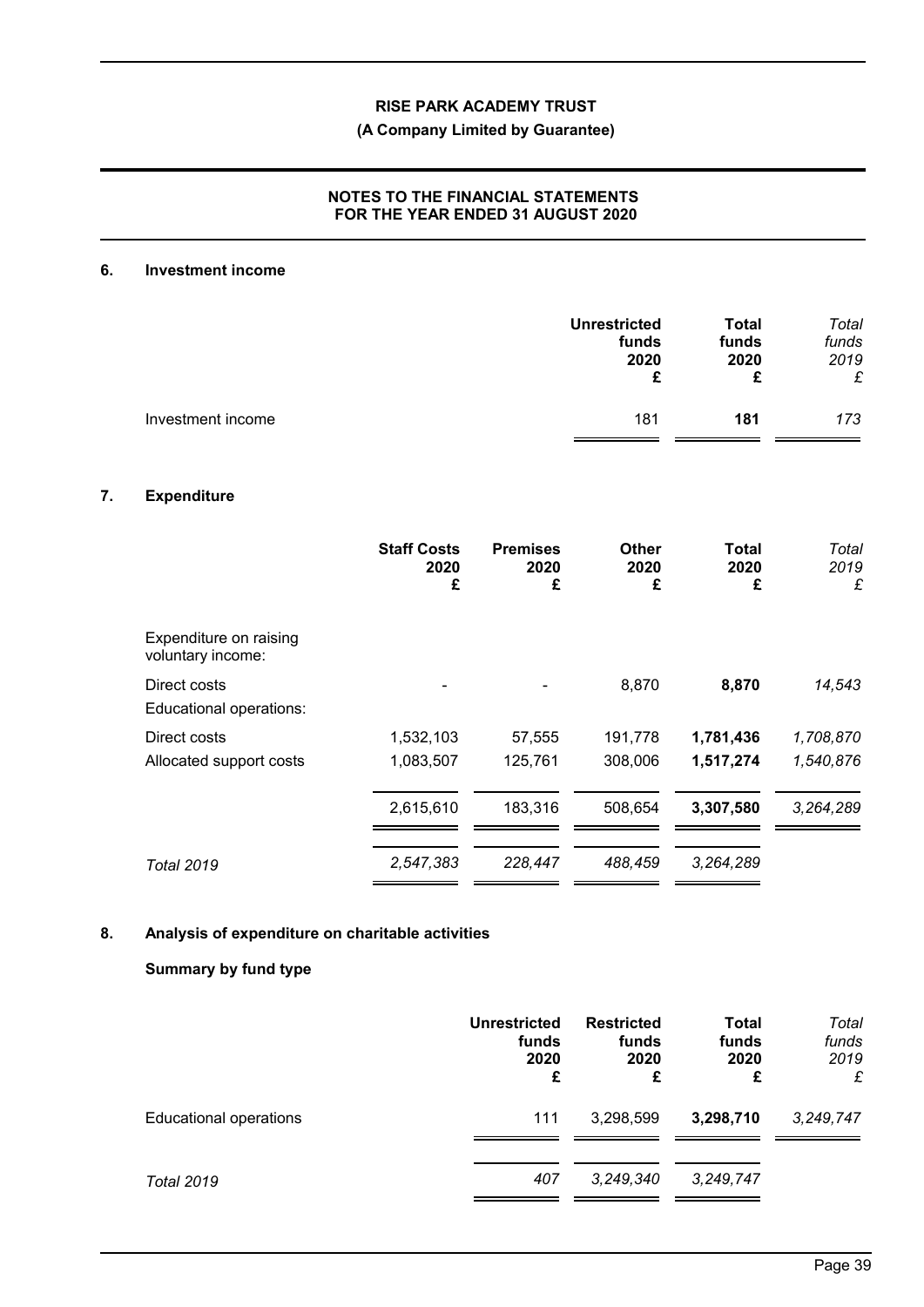# **(A Company Limited by Guarantee)**

# **NOTES TO THE FINANCIAL STATEMENTS FOR THE YEAR ENDED 31 AUGUST 2020**

# **9. Analysis of expenditure by activities**

|                        | <b>Activities</b><br>undertaken<br>directly<br>2020<br>£ | <b>Support</b><br>costs<br>2020<br>£ | <b>Total</b><br>funds<br>2020<br>£ | Total<br>funds<br>2019<br>£ |
|------------------------|----------------------------------------------------------|--------------------------------------|------------------------------------|-----------------------------|
| Educational operations | 1,781,436                                                | 1,517,274                            | 3,298,710                          | 3,249,746                   |
| <b>Total 2019</b>      | 1,708,870                                                | 1,540,876                            | 3,249,746                          |                             |

#### **Analysis of direct costs**

|                             | <b>Total</b><br>funds<br>2020<br>£ | Total<br>funds<br>2019<br>£ |
|-----------------------------|------------------------------------|-----------------------------|
| Staff costs                 | 1,532,103                          | 1,446,259                   |
| Depreciation                | 57,555                             | 61,796                      |
| <b>Educational supplies</b> | 152,613                            | 169,639                     |
| Staff development           | 7,224                              | 7,202                       |
| Supply staff costs          | 31,942                             | 6,195                       |
| Staff restructuring costs   | $\blacksquare$                     | 17,779                      |
|                             | 1,781,436                          | 1,708,870                   |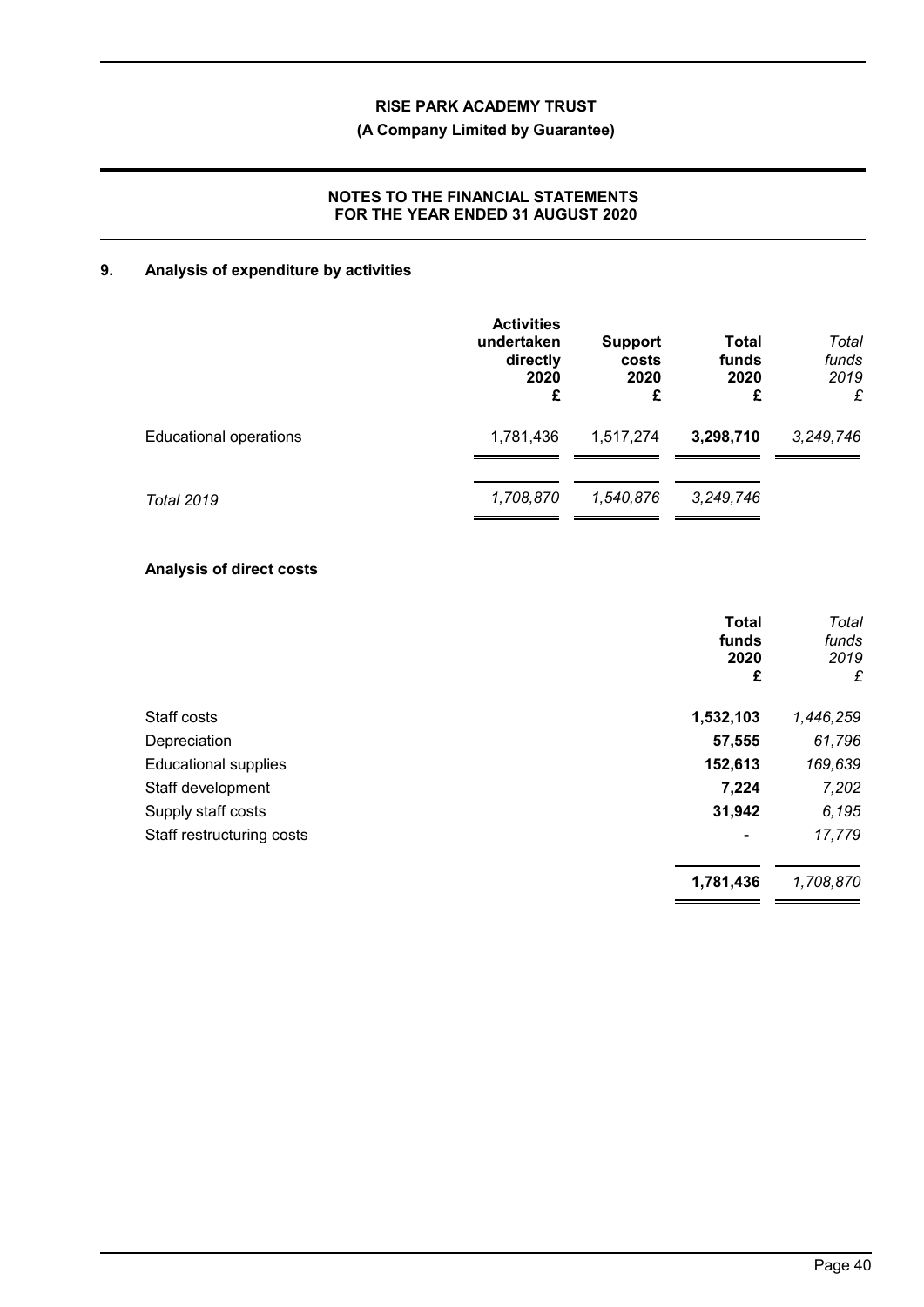# **(A Company Limited by Guarantee)**

# **NOTES TO THE FINANCIAL STATEMENTS FOR THE YEAR ENDED 31 AUGUST 2020**

# **9. Analysis of expenditure by activities (continued)**

#### **Analysis of support costs**

|                                     | Total<br>funds<br>2020<br>£ | Total<br>funds<br>2019<br>£ |
|-------------------------------------|-----------------------------|-----------------------------|
| Staff costs                         | 1,083,507                   | 1,083,345                   |
| Pension finance expense             | 24,000                      | 23,000                      |
| Depreciation                        | 125,761                     | 125,563                     |
| Nursery advertising costs           | 300                         | 2,680                       |
| Maintenance of premises & equipment | 60,900                      | 41,088                      |
| Cleaning                            | 10,591                      | 10,253                      |
| Rent & rates                        | 20,771                      | 23,196                      |
| Energy costs                        | 27,627                      | 42,103                      |
| Security & transport                | 7,210                       | 10,403                      |
| Catering                            | 53,370                      | 86,308                      |
| Bank charges                        | 634                         | 767                         |
| Other support costs                 | 26,874                      | 25,769                      |
| Legal & professional fees           | 60,457                      | 50,263                      |
| Printing, postage & stationery      | 2,316                       | 3,570                       |
| Telephone                           | 2,656                       | 2,568                       |
| Governance costs                    | 10,300                      | 10,000                      |
|                                     | 1,517,274                   | 1,540,876                   |

# **10. Net income/(expenditure)**

Net income/(expenditure) for the year includes:

|                                                                     | 2020<br>£ | 2019<br>£ |
|---------------------------------------------------------------------|-----------|-----------|
| Operating lease rentals                                             | 23,407    | 31,210    |
| Depreciation of tangible fixed assets<br>Fees paid to auditors for: | 183,316   | 187,359   |
| - audit                                                             | 10,300    | 10,000    |
| - other services                                                    | 5,750     | 5,550     |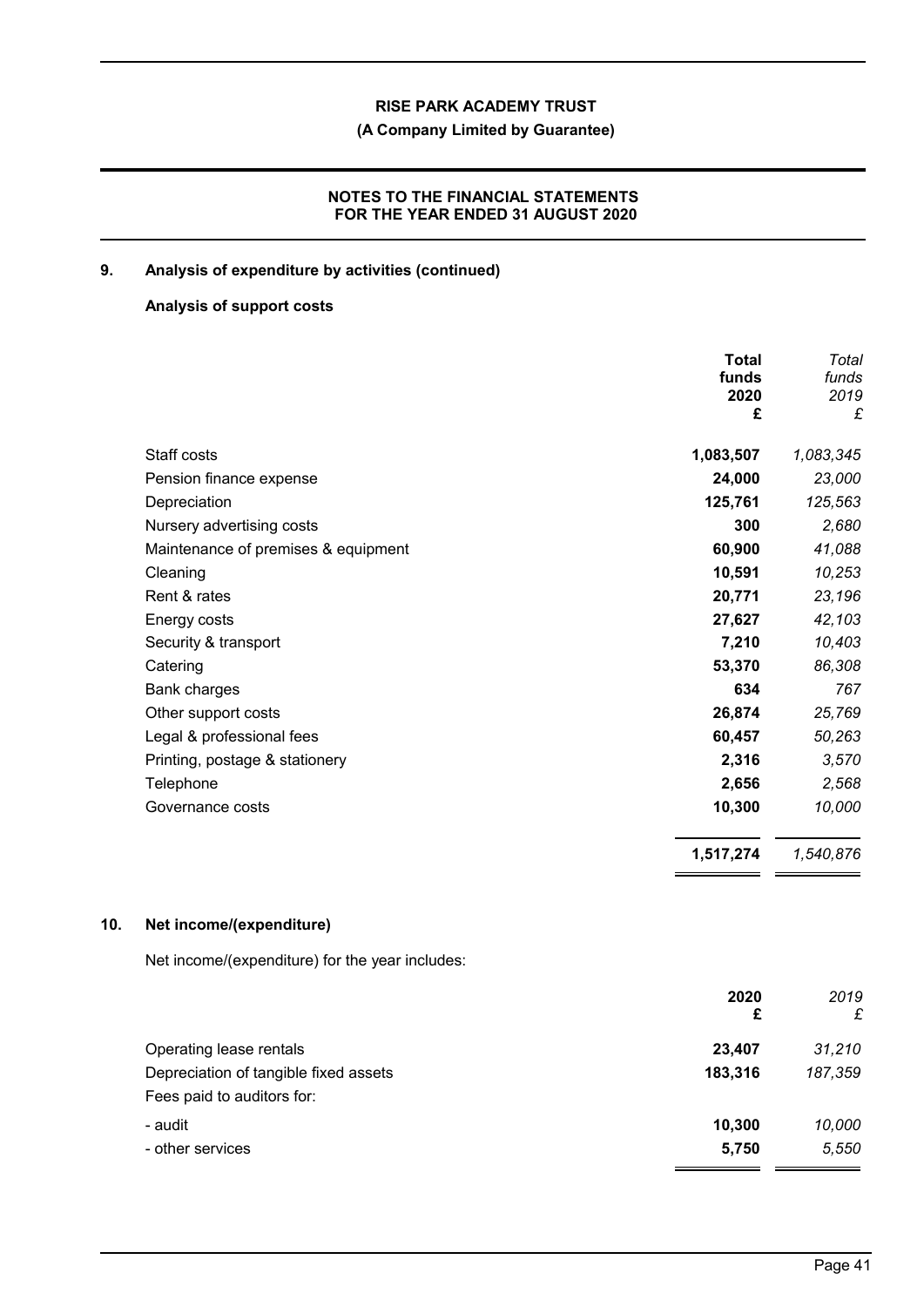# **(A Company Limited by Guarantee)**

# **NOTES TO THE FINANCIAL STATEMENTS FOR THE YEAR ENDED 31 AUGUST 2020**

#### **11. Staff**

#### **a. Staff costs**

Staff costs during the year were as follows:

|                                     | 2020<br>£ | 2019<br>£ |
|-------------------------------------|-----------|-----------|
| Wages and salaries                  | 1,913,834 | 1,944,227 |
| Social security costs               | 156,377   | 153,827   |
| Pension costs                       | 545,399   | 431,550   |
|                                     | 2,615,610 | 2,529,604 |
| Agency staff costs                  | 31,942    | 6,195     |
| Staff restructuring costs           |           | 17,779    |
|                                     | 2,647,552 | 2,553,578 |
| Staff restructuring costs comprise: |           |           |
|                                     | 2020      | 2019      |
|                                     | £         | £         |

| Redundancy payments | 17,779 |
|---------------------|--------|
|                     |        |

# **b. Staff numbers**

The average number of persons employed by the academy during the year was as follows:

|                            | 2020<br>No. | 2019<br>No.      |
|----------------------------|-------------|------------------|
| <b>Teachers</b>            | 31          | 29               |
| Administration and support | 74          | 76               |
| Management                 | 4           | $\boldsymbol{4}$ |
|                            | 109         | 109              |

**-** *17,779*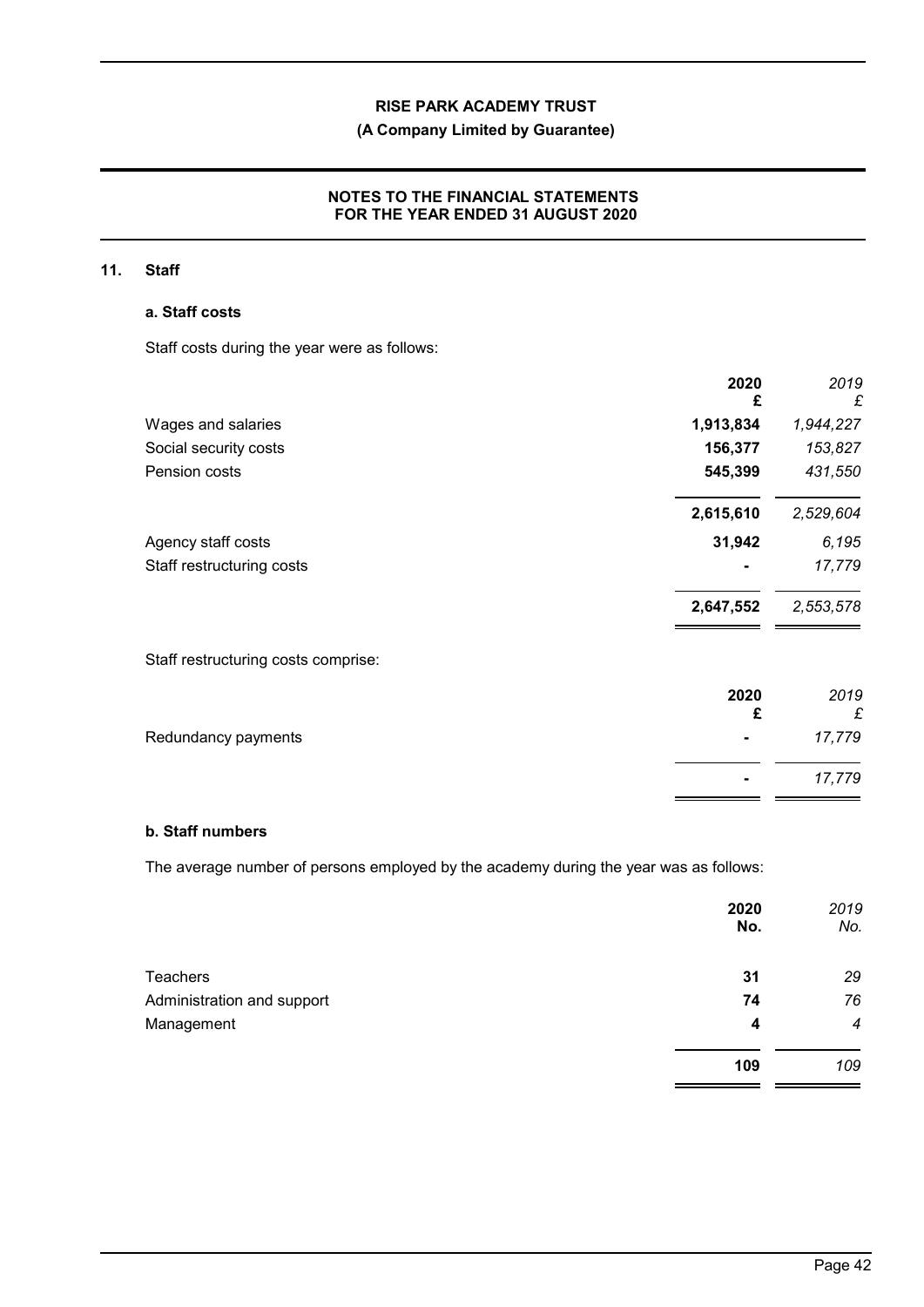#### **(A Company Limited by Guarantee)**

# **NOTES TO THE FINANCIAL STATEMENTS FOR THE YEAR ENDED 31 AUGUST 2020**

#### **11. Staff (continued)**

#### **c. Higher paid staff**

The number of employees whose employee benefits (excluding employer pension costs) exceeded £60,000 was:

|                               | 2020<br>No.    | 2019<br>No.              |
|-------------------------------|----------------|--------------------------|
| In the band £70,001 - £80,000 | $\blacksquare$ |                          |
| In the band £80,001 - £90,000 |                | $\overline{\phantom{0}}$ |
|                               |                |                          |

#### **d. Key management personnel**

The key management personnel of the academy comprise the Trustees and the senior management team as listed on page 1. The total amount of employee benefits (including employer pension contributions and employer national insurance contributions) received by key management personnel for their services to the academy was £291,419 *(2019: £275,414)*.

#### **12. Central services**

No central services were provided by the academy to its academies during the year and no central charges arose.

### **13. Trustees' remuneration and expenses**

One or more Trustees has been paid remuneration or has received other benefits from an employment with the academy. The principal and other staff Trustees only receive remuneration in respect of services they provide undertaking the roles of principal and staff members under their contracts of employment. The value of Trustees' remuneration and other benefits was as follows:

|                            | 2020       | 2019     |
|----------------------------|------------|----------|
|                            |            | £        |
| Remuneration               | $80,000 -$ | 75.000 - |
|                            | 85,000     | 80,000   |
| Pension contributions paid | $15,000 -$ | 10,000 - |
|                            | 20,000     | 15,000   |
|                            |            |          |

During the year ended 31 August 2020, no Trustee expenses have been incurred *(2019 - £NIL)*.

#### **14. Trustees' and Officers' insurance**

The academy has opted into the Department for Education's risk protection arrangement (RPA), an alternative to insurance where UK government funds cover losses that arise. This scheme protects Trustees and officers from claims arising from negligent acts, errors or omissions occurring whilst on academy business, and provides cover up to £10,000,000. It is not possible to quantify the Trustees and officers indemnity element from the overall cost of the RPA scheme membership.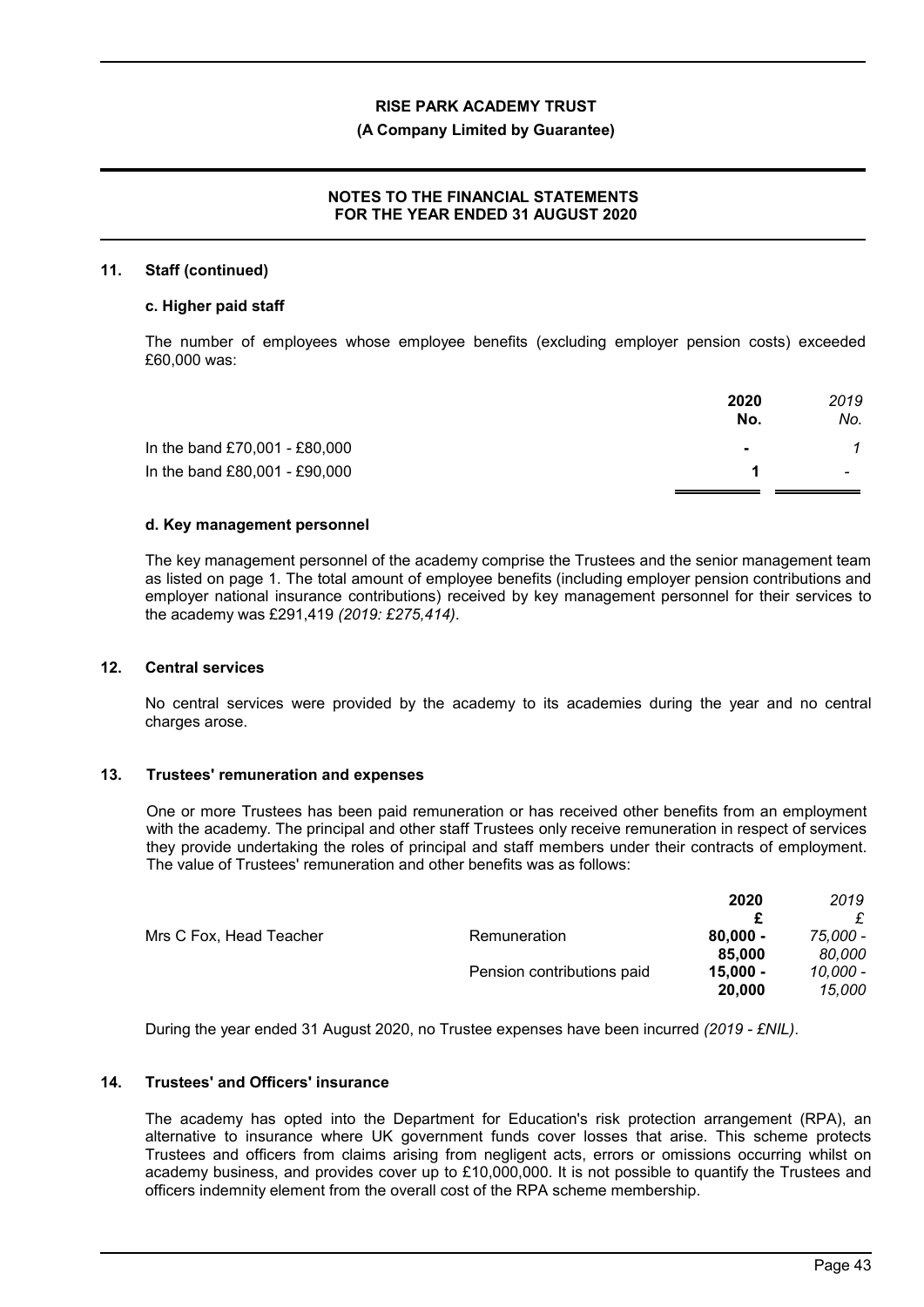**(A Company Limited by Guarantee)**

# **NOTES TO THE FINANCIAL STATEMENTS FOR THE YEAR ENDED 31 AUGUST 2020**

# **15. Tangible fixed assets**

|                          | <b>Freehold</b><br>property<br>£ | Long-term<br>leasehold<br>property<br>£ | <b>Furniture</b><br>and<br>equipment<br>£ | <b>Plant and</b><br>machinery<br>£ | Computer<br>equipment<br>£ | <b>Total</b><br>£ |
|--------------------------|----------------------------------|-----------------------------------------|-------------------------------------------|------------------------------------|----------------------------|-------------------|
| <b>Cost or valuation</b> |                                  |                                         |                                           |                                    |                            |                   |
| At 1 September 2019      | 300,000                          | 7,497,920                               | 145,673                                   | 145,135                            | 97,900                     | 8,186,628         |
| Additions                |                                  | 6,805                                   | 5,509                                     |                                    | 7,155                      | 19,469            |
| At 31 August 2020        | 300,000                          | 7,504,725                               | 151,182                                   | 145,135                            | 105,055                    | 8,206,097         |
| <b>Depreciation</b>      |                                  |                                         |                                           |                                    |                            |                   |
| At 1 September 2019      | 30,000                           | 469,489                                 | 75,320                                    | 46,093                             | 82,872                     | 703,774           |
| Charge for the year      | 6,000                            | 119,761                                 | 29,187                                    | 21,771                             | 6,597                      | 183,316           |
| At 31 August 2020        | 36,000                           | 589,250                                 | 104,507                                   | 67,864                             | 89,469                     | 887,090           |
| Net book value           |                                  |                                         |                                           |                                    |                            |                   |
| At 31 August 2020        | 264,000                          | 6,915,475                               | 46,675                                    | 77,271                             | 15,586                     | 7,319,007         |
| At 31 August 2019        | 270,000                          | 7,028,431                               | 70,353                                    | 99,042                             | 15,028                     | 7,482,854         |

#### **16. Debtors**

|                                | 2020<br>£ | 2019<br>£ |
|--------------------------------|-----------|-----------|
| Due within one year            |           |           |
| Other debtors                  | 15,141    | 28,768    |
| Prepayments and accrued income | 68,514    | 42,727    |
|                                | 83,655    | 71,495    |
|                                |           |           |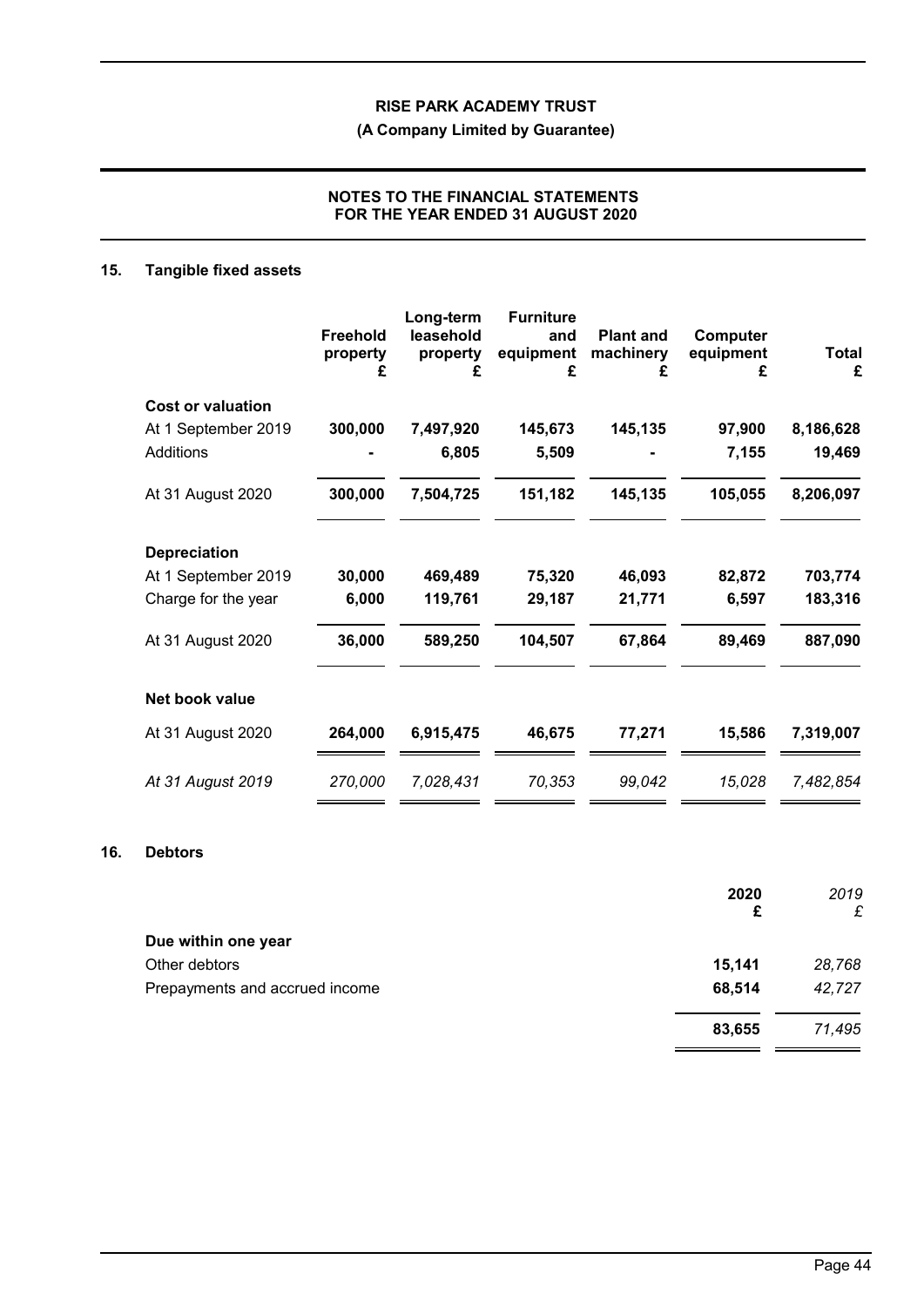# **(A Company Limited by Guarantee)**

#### **NOTES TO THE FINANCIAL STATEMENTS FOR THE YEAR ENDED 31 AUGUST 2020**

#### **17. Creditors: Amounts falling due within one year**

|                                        | 2020<br>£ | 2019<br>£ |
|----------------------------------------|-----------|-----------|
| Other loans                            | 6,798     | 3,406     |
| Other taxation and social security     | 41,728    | 40,704    |
| Other creditors                        | 45,767    | 42,192    |
| Accruals and deferred income           | 79,757    | 72,991    |
|                                        | 174,050   | 159,293   |
|                                        | 2020<br>£ | 2019<br>£ |
| Deferred income at 1 September 2019    | 45,460    | 58,376    |
| Resources deferred during the year     | 53,903    | 45,460    |
| Amounts released from previous periods | (45, 460) | (58, 376) |
|                                        | 53,903    | 45,460    |

At the balance sheet date the Academy Trust was holding funds received in advance for Universal Free School Meals for the Autumn term 2020.

### **18. Creditors: Amounts falling due after more than one year**

|             | 2020<br>c | 2019<br>£ |
|-------------|-----------|-----------|
| Other loans | 24,935    | 29,633    |

Loans of £13,646 (2019: £14,950) from Salix Finance Limited which carry no interest included within other creditors.

Conditional Improvements Fund Loans of £18,087 (2019: £18,087) from the Department of Education which carry interest of 1.67% are included within other creditors.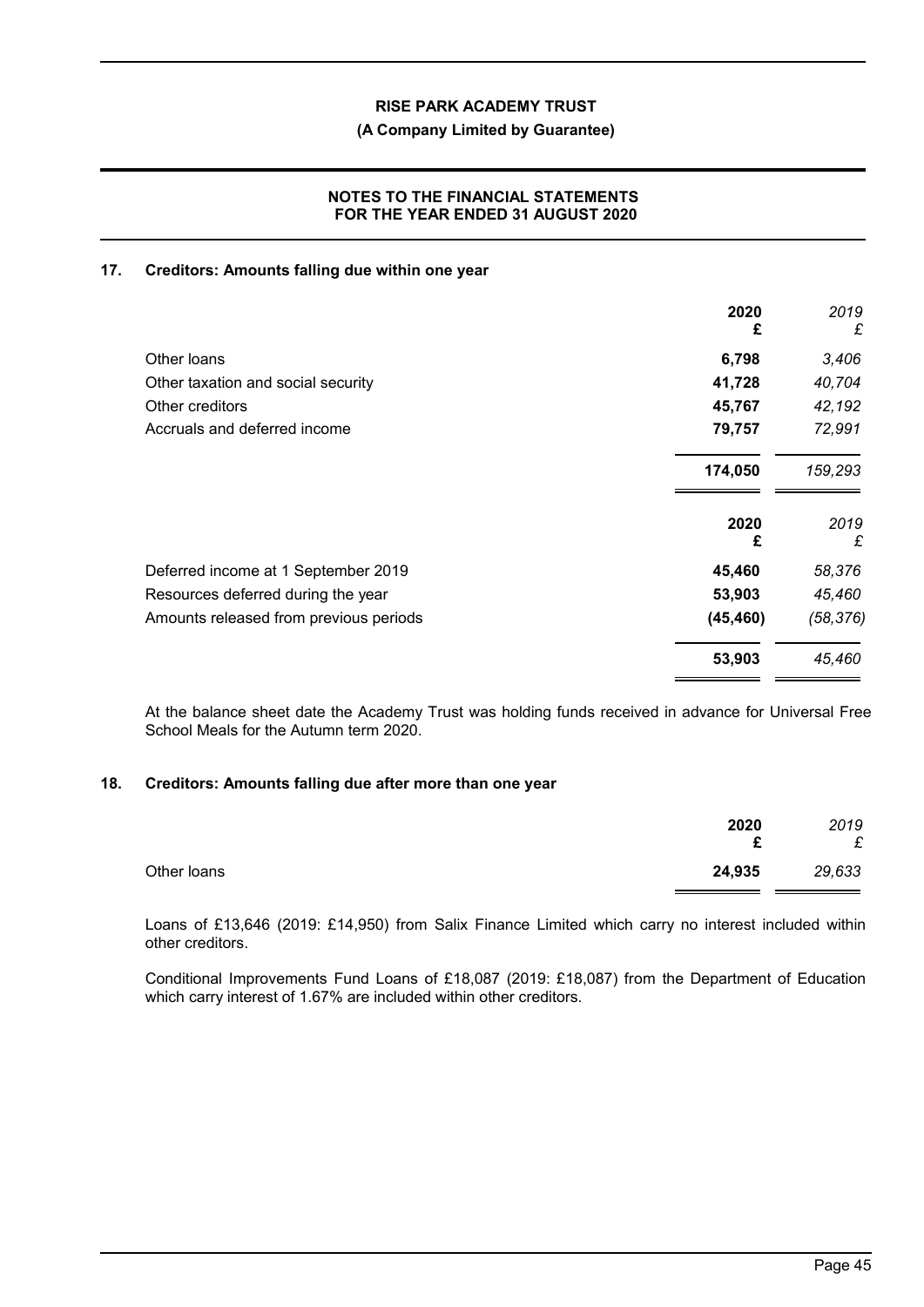**(A Company Limited by Guarantee)**

# **NOTES TO THE FINANCIAL STATEMENTS FOR THE YEAR ENDED 31 AUGUST 2020**

#### **19. Statement of funds**

|                                                                                | <b>Balance at 1</b><br><b>September</b><br>2019<br>£ | £                    | Income Expenditure<br>£               | <b>Transfers</b><br>in/out<br>£ | Gains/<br>(Losses)<br>£ | <b>Balance at</b><br>31 August<br>2020<br>£ |
|--------------------------------------------------------------------------------|------------------------------------------------------|----------------------|---------------------------------------|---------------------------------|-------------------------|---------------------------------------------|
| <b>Unrestricted</b><br>funds                                                   |                                                      |                      |                                       |                                 |                         |                                             |
| General Funds -<br>all funds                                                   | 154,808                                              | 69,024               | (8,981)                               | (4, 448)                        |                         | 210,403                                     |
| <b>Restricted</b><br>general funds                                             |                                                      |                      |                                       |                                 |                         |                                             |
| <b>General Annual</b><br>Grant (GAG)<br><b>Pupil Premium</b><br>Other DfE/ESFA | 16,060                                               | 2,352,761<br>139,903 | (2,322,838)<br>(139, 547)             |                                 |                         | 29,923<br>16,416                            |
| grants<br>Local authority<br>grants<br>Pension reserve                         | 11,738<br>(1, 231, 000)                              | 254,040<br>231,085   | (254, 040)<br>(237, 858)<br>(161,000) |                                 | (5,000)                 | 4,965<br>(1, 397, 000)                      |
|                                                                                | (1, 203, 202)                                        | 2,977,789            | (3, 115, 283)                         |                                 | (5,000)                 | (1, 345, 696)                               |
| <b>Restricted fixed</b><br>asset funds                                         |                                                      |                      |                                       |                                 |                         |                                             |
| Assets donated<br>on conversion<br>DfE/ESFA                                    | 6,294,200                                            |                      |                                       |                                 |                         | 6,294,200                                   |
| capital grants<br>Capital<br>expenditure from<br><b>GAG</b>                    | 187,737<br>75,689                                    | 15,021               | (183, 316)                            | 4,448                           |                         | 23,890<br>75,689                            |
| Local authority -<br>capital grants                                            | 925,228                                              |                      |                                       |                                 |                         | 925,228                                     |
|                                                                                | 7,482,854                                            | 15,021               | (183, 316)                            | 4,448                           |                         | 7,319,007                                   |
| <b>Total Restricted</b><br>funds                                               | 6,279,652                                            | 2,992,810            | (3, 298, 599)                         | 4,448                           | (5,000)                 | 5,973,311                                   |
| <b>Total funds</b>                                                             | 6,434,460                                            | 3,061,834            | (3, 307, 580)                         |                                 | (5,000)                 | 6,183,714                                   |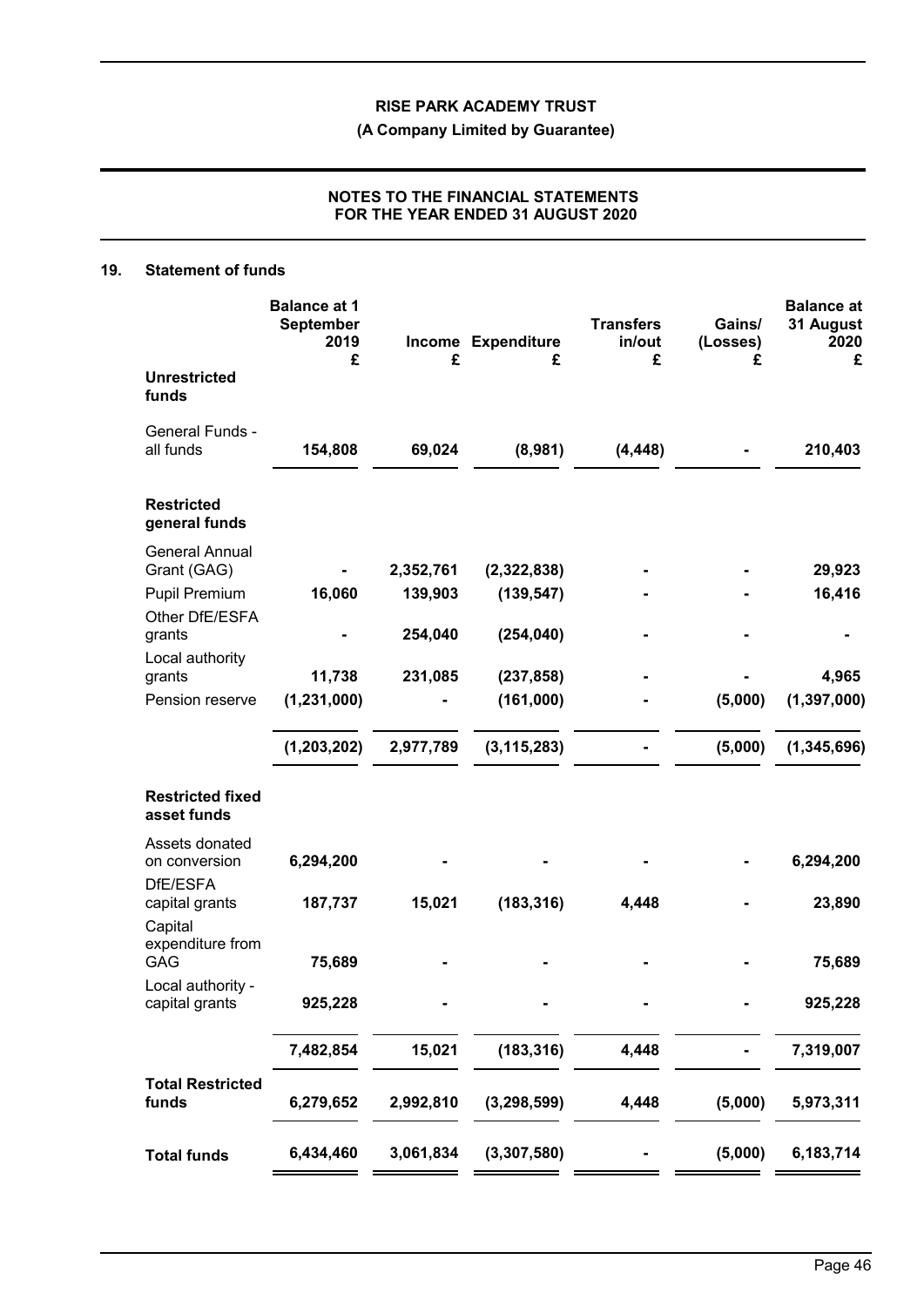#### **(A Company Limited by Guarantee)**

#### **NOTES TO THE FINANCIAL STATEMENTS FOR THE YEAR ENDED 31 AUGUST 2020**

#### **19. Statement of funds (continued)**

The specific purposes for which the funds are to be applied are as follows:

General Annual Grant (GAG) grant fund - Funds received from the ESFA under the General Annual Grant arrangements for the recurrent expenditure of the school as defined in the Funding Agreement.

Pupil Premium - Funds received from the ESFA under the Pupil Premium grant arrangements for the recurrent expenditure of the school as defined in the Funding Agreement.

Other DfE/ ESFA grants - Other government grants received for restricted educational purposes not forming part of General Annual Grant.

Local authority grants - Grants received from the local authority received for restricted educational purposes.

Pension reserve - The pension reserve recognises the deficit of the local government pension scheme.

Restricted fixed asset fund - The purpose of the Restricted Fixed Asset Fund is to hold the Academy's fixed assets recorded net of depreciation.

The transfers shown in the Statement of Funds relate to unrestricted income spent on recurrent expenditure and fixed asset additions.

Under the funding agreement with the Secretary of State, the academy was not subject to a limit on the amount of GAG it could carry forward at 31 August 2020.

#### **Total funds analysis by academy**

Fund balances at 31 August 2020 were allocated as follows:

|                                                    | 2020<br>£     | 2019<br>£     |
|----------------------------------------------------|---------------|---------------|
| Rise Park Infant School                            | 44,316        | 19,681        |
| <b>Rise Park Junior School</b>                     | 217,391       | 162,925       |
| Total before fixed asset funds and pension reserve | 261,707       | 182,606       |
| Restricted fixed asset fund                        | 7,319,007     | 7,482,854     |
| Pension reserve                                    | (1, 397, 000) | (1, 231, 000) |
| <b>Total</b>                                       | 6,183,714     | 6,434,460     |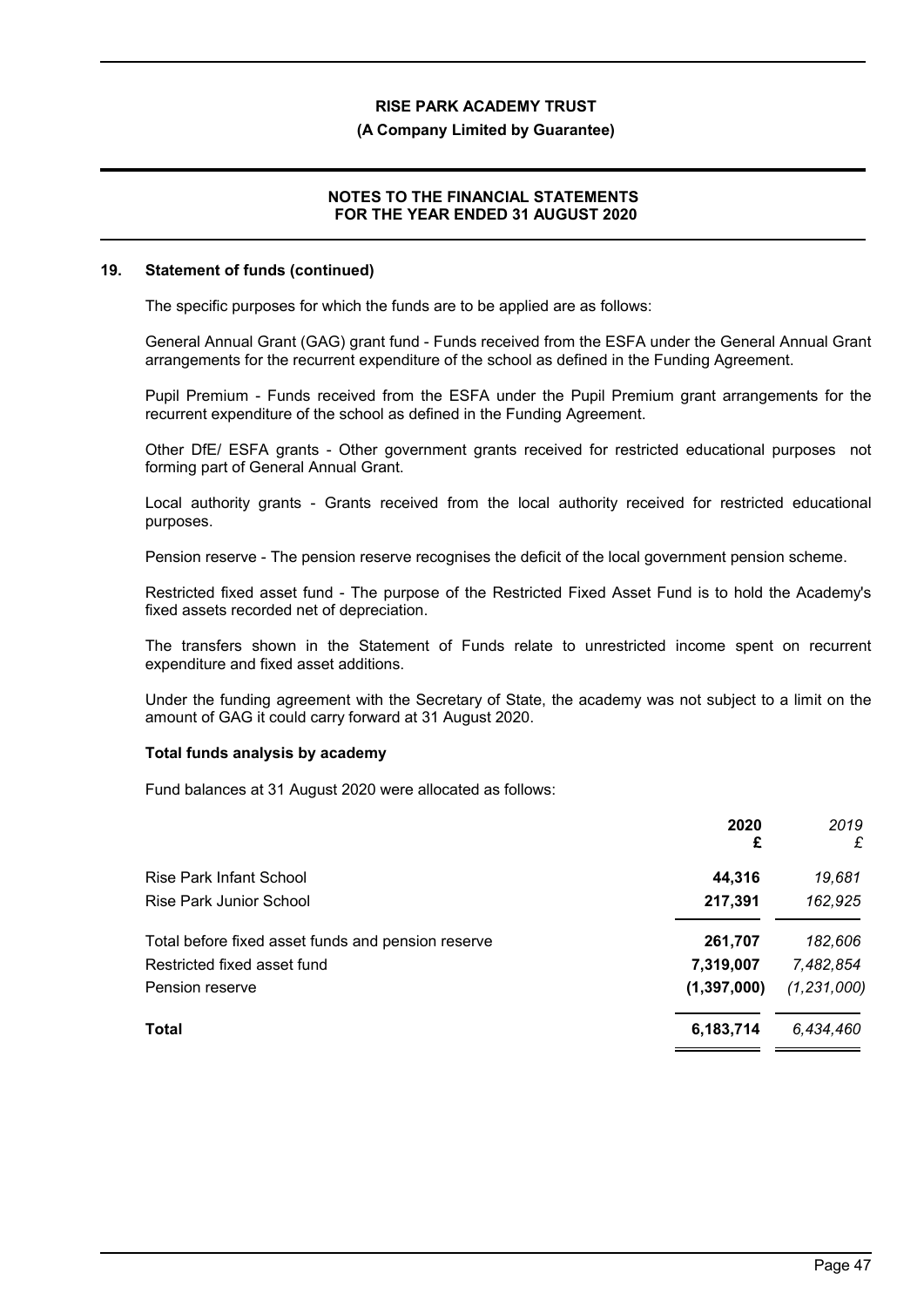# **(A Company Limited by Guarantee)**

# **NOTES TO THE FINANCIAL STATEMENTS FOR THE YEAR ENDED 31 AUGUST 2020**

#### **19. Statement of funds (continued)**

#### **Total cost analysis by academy**

Expenditure incurred by each academy during the year was as follows:

|                         | <b>Teaching</b><br>and<br>educational<br>support<br>staff costs<br>£ | <b>Educational</b><br>£ | Other costs<br>excluding<br>supplies depreciation<br>£ | <b>Total</b><br>2020<br>£ | Total<br>2019<br>£ |
|-------------------------|----------------------------------------------------------------------|-------------------------|--------------------------------------------------------|---------------------------|--------------------|
| Rise Park Infant School | 1,287,917                                                            | 46,280                  | 177,022                                                | 1,511,219                 | 1,495,240          |
| Rise Park Junior School | 1,327,692                                                            | 86,153                  | 199,200                                                | 1,613,045                 | 1,581,692          |
| Academy                 | 2,615,609                                                            | 132,433                 | 376,222                                                | 3,124,264                 | 3,076,932          |

Comparative information in respect of the preceding year is as follows:

| <b>Unrestricted</b><br>funds         | <b>Balance</b> at<br>1 September<br>2018<br>£ | Income<br>£ | Expenditure<br>£ | <b>Transfers</b><br>in/out<br>£ | Gains/<br>(Losses)<br>£ | <b>Balance</b> at<br>31 August<br>2019<br>£ |
|--------------------------------------|-----------------------------------------------|-------------|------------------|---------------------------------|-------------------------|---------------------------------------------|
|                                      |                                               |             |                  |                                 |                         |                                             |
| <b>General Funds -</b><br>all funds  | 149,777                                       | 93,248      | (14, 950)        | (73, 267)                       |                         | 154,808                                     |
| <b>Restricted</b><br>general funds   |                                               |             |                  |                                 |                         |                                             |
| <b>General Annual</b><br>Grant (GAG) | 23,678                                        | 2,268,279   | (2, 294, 675)    | 2,718                           |                         |                                             |
| Pupil Premium                        | 26,443                                        | 130,225     | (140, 608)       |                                 |                         | 16,060                                      |
| Other DfE/ESFA<br>grants             |                                               | 186,123     | (186, 123)       |                                 |                         |                                             |
| Local authority<br>grants            | 6,160                                         | 331,153     | (325, 575)       |                                 |                         | 11,738                                      |
| Pension reserve                      | (778,000)                                     |             | (115,000)        |                                 | (338,000)               | (1, 231, 000)                               |
|                                      | (721, 719)                                    | 2,915,780   | (3,061,981)      | 2,718                           | (338,000)               | (1, 203, 202)                               |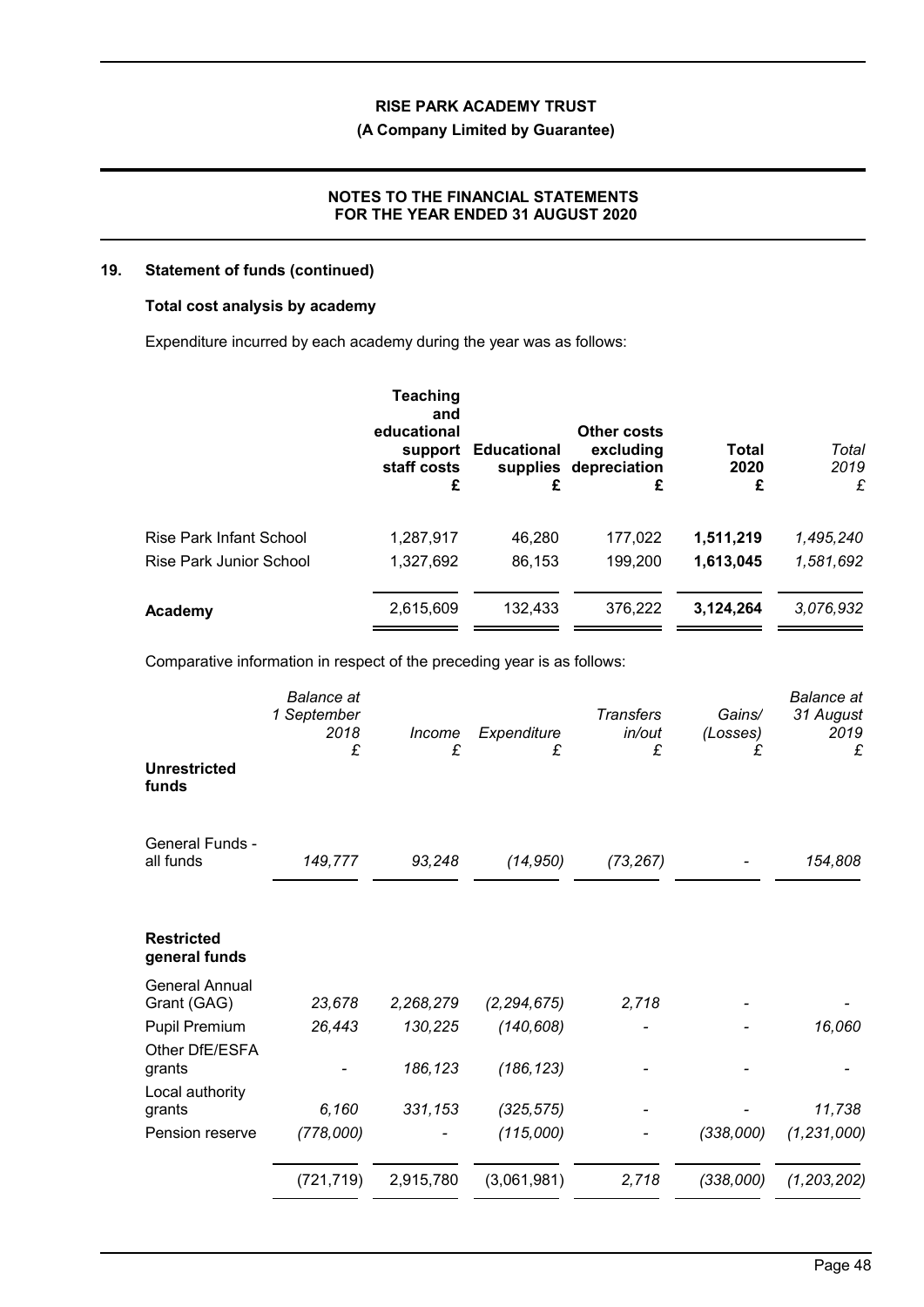**(A Company Limited by Guarantee)**

# **NOTES TO THE FINANCIAL STATEMENTS FOR THE YEAR ENDED 31 AUGUST 2020**

# **19. Statement of funds (continued)**

|                                               | <b>Balance</b> at<br>1 September<br>2018<br>£ | Income<br>£ | Expenditure<br>£ | <b>Transfers</b><br>in/out<br>£ | Gains/<br>(Losses)<br>£ | <b>Balance</b> at<br>31 August<br>2019<br>£ |
|-----------------------------------------------|-----------------------------------------------|-------------|------------------|---------------------------------|-------------------------|---------------------------------------------|
| <b>Restricted fixed</b><br>asset funds        |                                               |             |                  |                                 |                         |                                             |
| Assets donated<br>on conversion<br>DfE/ESFA   | 6,294,200                                     |             |                  |                                 |                         | 6,294,200                                   |
| capital grants<br>Capital<br>expenditure from | 279,619                                       | 24,928      | (187, 359)       | 70,549                          |                         | 187,737                                     |
| GAG                                           | 75,689                                        |             |                  |                                 |                         | 75,689                                      |
| Local authority -<br>capital grants           | 925,228                                       |             |                  |                                 |                         | 925,228                                     |
|                                               | 7,574,736                                     | 24,928      | (187, 359)       | 70,549                          |                         | 7,482,854                                   |
| <b>Total Restricted</b><br>funds              | 6,853,017                                     | 2,940,708   | (3, 249, 340)    | 73,267                          | (338,000)               | 6,279,652                                   |
| <b>Total funds</b>                            | 7,002,794                                     | 3,033,956   | (3, 264, 290)    |                                 | (338,000)               | 6,434,460                                   |

# **20. Analysis of net assets between funds**

# **Analysis of net assets between funds - current period**

|                                        | <b>Unrestricted</b><br>funds<br>2020<br>£ | <b>Restricted</b><br>funds<br>2020<br>£ | <b>Restricted</b><br>fixed asset<br>funds<br>2020<br>£ | Total<br>funds<br>2020<br>£ |
|----------------------------------------|-------------------------------------------|-----------------------------------------|--------------------------------------------------------|-----------------------------|
| Tangible fixed assets                  |                                           |                                         | 7,319,007                                              | 7,319,007                   |
| Current assets                         | 409,388                                   | 51,304                                  |                                                        | 460,692                     |
| Creditors due within one year          | (174, 050)                                |                                         | ۰                                                      | (174, 050)                  |
| Creditors due in more than one year    | (24, 935)                                 |                                         | ٠                                                      | (24, 935)                   |
| Provisions for liabilities and charges |                                           | (1,397,000)                             | ۰                                                      | (1, 397, 000)               |
| Total                                  | 210,403                                   | (1,345,696)                             | 7,319,007                                              | 6,183,714                   |
|                                        |                                           |                                         |                                                        |                             |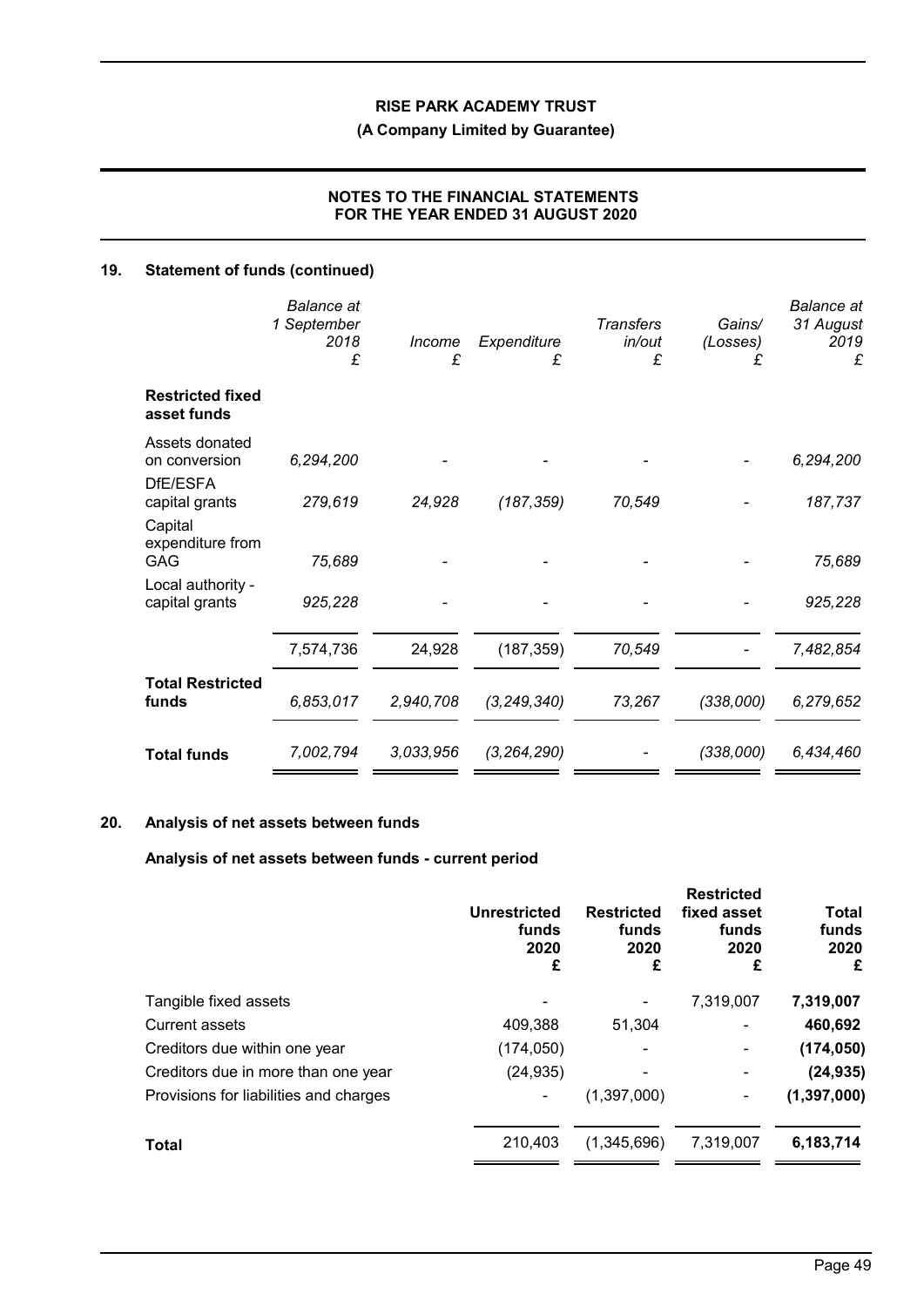# **(A Company Limited by Guarantee)**

# **NOTES TO THE FINANCIAL STATEMENTS FOR THE YEAR ENDED 31 AUGUST 2020**

# **20. Analysis of net assets between funds (continued)**

#### **Analysis of net assets between funds - prior period**

|                                        |              |             | Restricted  |               |
|----------------------------------------|--------------|-------------|-------------|---------------|
|                                        | Unrestricted | Restricted  | fixed asset | Total         |
|                                        | funds        | funds       | funds       | funds         |
|                                        | 2019         | 2019        | 2019        | 2019          |
|                                        | £            | £           | £           | £             |
| Tangible fixed assets                  |              |             | 7,482,854   | 7,482,854     |
| Current assets                         | 127,165      | 173,818     | 70,549      | 371,532       |
| Creditors due within one year          | 27,643       | (146, 020)  | (40, 916)   | (159, 293)    |
| Creditors due in more than one year    |              |             | (29, 633)   | (29, 633)     |
| Provisions for liabilities and charges |              | (1,231,000) | ۰           | (1, 231, 000) |
| <b>Total</b>                           | 154.808      | (1,203,202) | 7,482,854   | 6,434,460     |
|                                        |              |             |             |               |

# **21. Reconciliation of net expenditure to net cash flow from operating activities**

|                                                                           | 2020<br>£  | 2019<br>£ |
|---------------------------------------------------------------------------|------------|-----------|
| Net expenditure for the period (as per Statement of Financial Activities) | (245, 746) | (230,333) |
| <b>Adjustments for:</b>                                                   |            |           |
| Depreciation charges                                                      | 183,316    | 187,359   |
| Interest receivable                                                       | (181)      | (173)     |
| Defined benefit pension scheme cost less contributions payable            | 137,000    | 92,000    |
| Defined benefit pension scheme finance cost                               | 24,000     | 23,000    |
| (Increase)/decrease in debtors                                            | (19, 835)  | 124,645   |
| Increase/(decrease) in creditors                                          | 18,235     | (60, 406) |
| Net cash provided by operating activities                                 | 96,789     | 136,092   |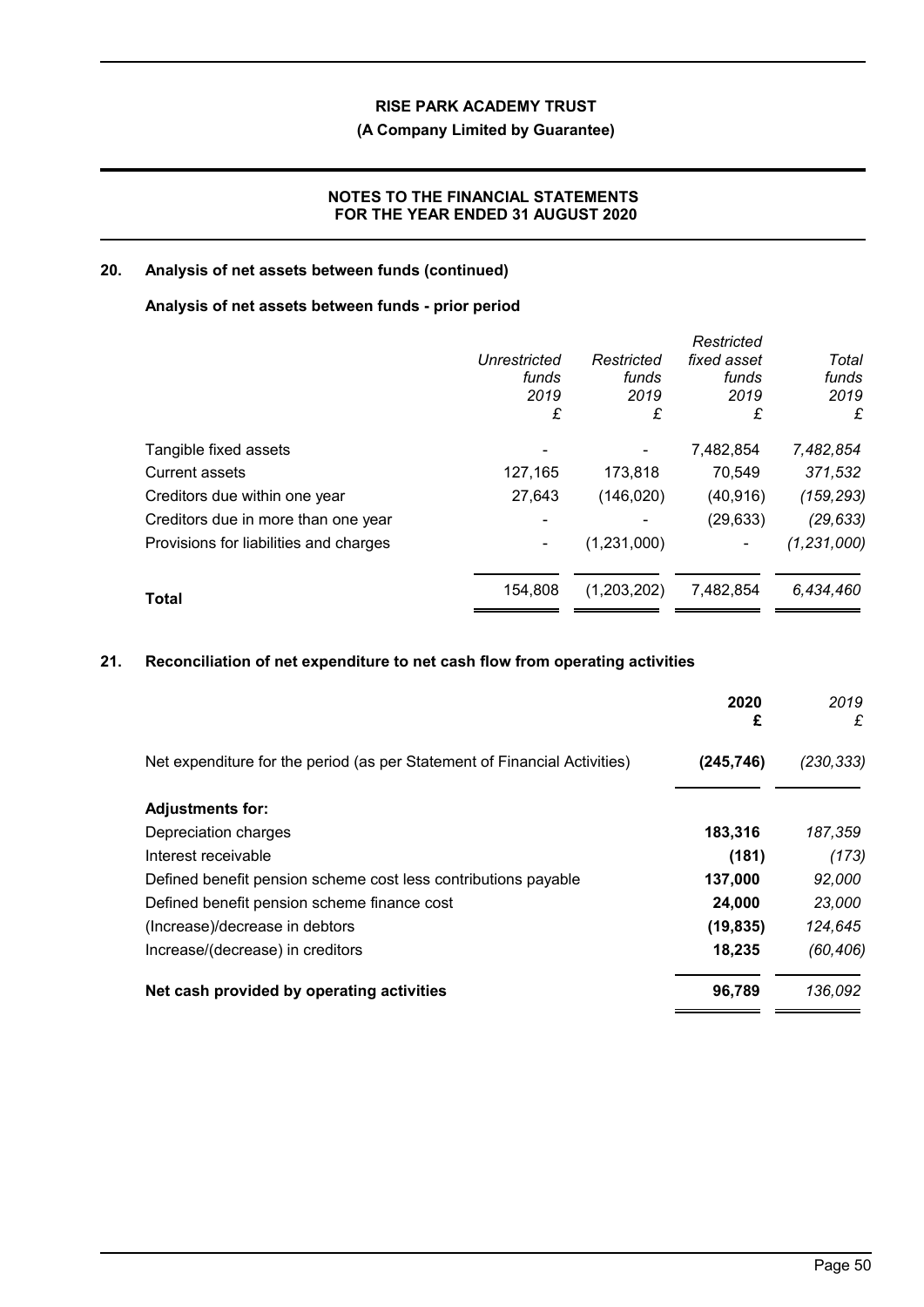#### **(A Company Limited by Guarantee)**

### **NOTES TO THE FINANCIAL STATEMENTS FOR THE YEAR ENDED 31 AUGUST 2020**

#### **22. Cash flows from investing activities**

|                                                     | 2020<br>£ | 2019<br>£ |
|-----------------------------------------------------|-----------|-----------|
| Dividends, interest and rents from investments      | 181       | 173       |
| Purchase of tangible fixed assets                   | (19, 470) | (27, 239) |
| Capital grants from DfE Group                       | (500)     | 38,033    |
| Net cash (used in)/provided by investing activities | (19, 789) | 10,967    |
| Analysis of cash and cash equivalents               |           |           |
|                                                     | 2020      | 2019      |
|                                                     | £         | £         |
| Cash in hand                                        | 377,037   | 300,037   |
| <b>Total cash and cash equivalents</b>              | 377,037   | 300,037   |
|                                                     |           |           |

### **24. Analysis of changes in net debt**

|                          | At 1      |          |                        |
|--------------------------|-----------|----------|------------------------|
|                          | September |          | At 31                  |
|                          | 2019      |          | Cash flows August 2020 |
|                          | £         | £        | £                      |
| Cash at bank and in hand | 300,037   | 77,000   | 377,037                |
| Debt due within 1 year   | (3,406)   | (3, 392) | (6, 798)               |
| Debt due after 1 year    | (29, 633) | 4,698    | (24, 935)              |
|                          | 266,998   | 78.306   | 345,304                |

#### **25. Pension commitments**

The academy's employees belong to two principal pension schemes: the Teachers' Pension Scheme England and Wales (TPS) for academic and related staff; and the Local Government Pension Scheme (LGPS) for non-teaching staff, which is managed by L.B. Havering. Both are multi-employer defined benefit schemes.

The latest actuarial valuation of the TPS related to the period ended 31 March 2016 and of the LGPS 31 March 2016.

Contributions amounting to £45,768 were payable to the schemes at 31 August 2020 *(2019 - £42,192)* and are included within creditors.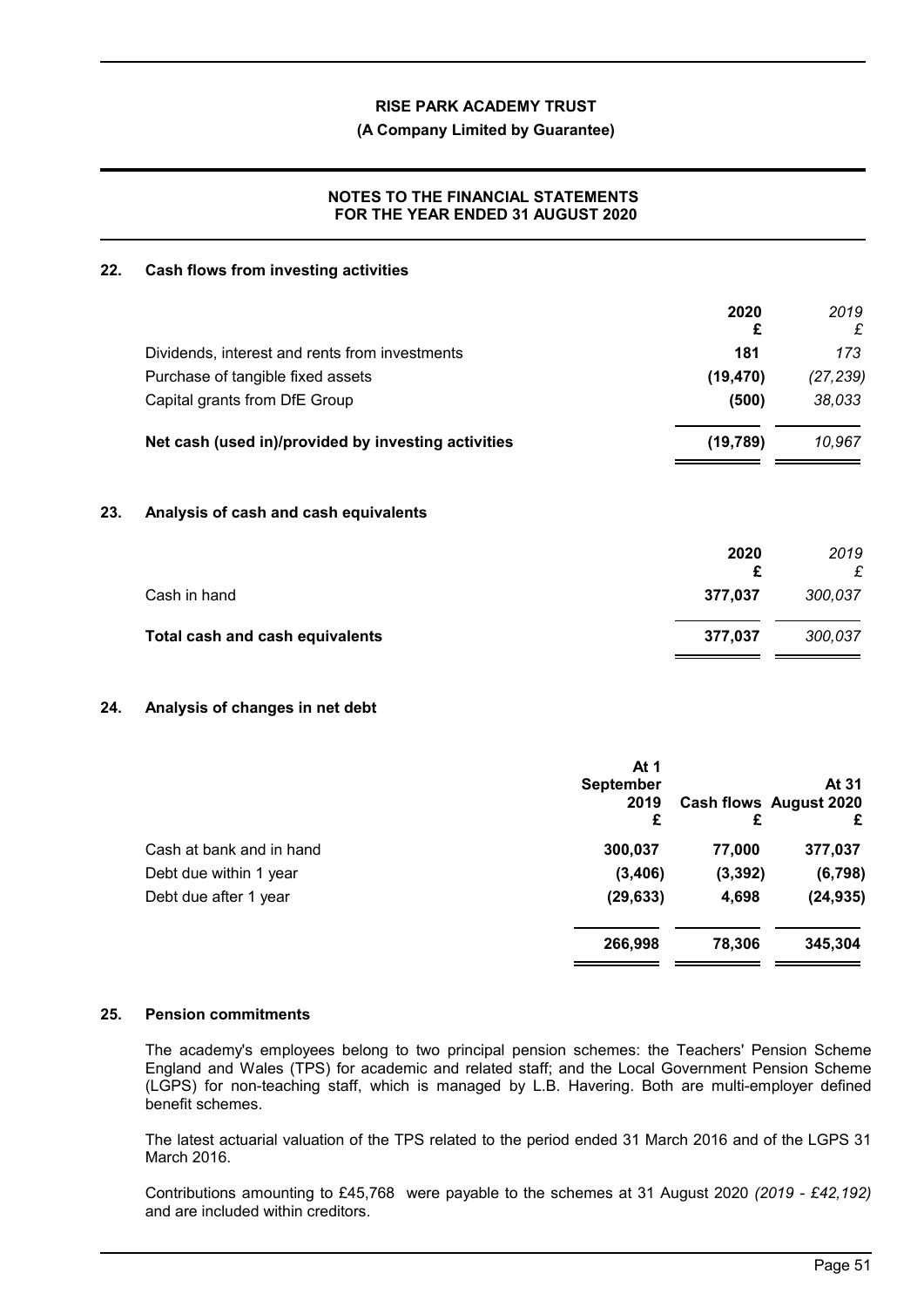#### **(A Company Limited by Guarantee)**

#### **NOTES TO THE FINANCIAL STATEMENTS FOR THE YEAR ENDED 31 AUGUST 2020**

#### **25. Pension commitments (continued)**

#### **Teachers' Pension Scheme**

The Teachers' Pension Scheme (TPS) is a statutory, contributory, defined benefit scheme, governed by the Teachers' Pension Scheme Regulations 2014. Membership is automatic for full-time teachers in academies. All teachers have the option to opt-out of the TPS following enrolment.

The TPS is an unfunded scheme to which both the member and employer makes contributions, as a percentage of salary - these contributions are credited to the Exchequer. Retirement and other pension benefits are paid by public funds provided by Parliament.

#### **Valuation of the Teachers' Pension Scheme**

The Government Actuary, using normal actuarial principles, conducts a formal actuarial review of the TPS in accordance with the Public Service Pensions (Valuations and Employer Cost Cap) Directions 2014 published by HM Treasury every 4 years. The aim of the review is to specify the level of future contributions. Actuarial scheme valuations are dependent on assumptions about the value of future costs, design of benefits and many other factors. The latest actuarial valuation of the TPS was carried out as at 31 March 2016. The valuation report was published by the Department for Education on 5 March 2019. The key elements of the valuation and subsequent consultation are:

- employer contribution rates set at 23.68% of pensionable pay (including a 0.08% administration levy)
- total scheme liabilities (pensions currently in payment and the estimated cost of future benefits) for service to the effective date of £218,100 million and notional assets (estimated future contributions together with the notional investments held at the valuation date) of £196,100 million, giving a notional past service deficit of £22,000 million
- the SCAPE rate, set by HMT, is used to determine the notional investment return. The current SCAPE rate is 2.4% above the rate of CPI, assumed real rate of return is 2.4% in excess of prices and 2% in excess of earnings. The rate of real earnings growth is assumed to be 2.2%. The assumed nominal rate of return including earnings growth is 4.45%.

The next valuation result is due to be implemented from 1 April 2023.

The employer's pension costs paid to TPS in the year amounted to £245,398 *(2019 - £177,550)*.

A copy of the valuation report and supporting documentation is on the Teachers' Pensions website (https://www.teacherspensions.co.uk/news/employers/2019/04/teachers-pensions-valuation-report.aspx).

Under the definitions set out in FRS 102, the TPS is an unfunded multi-employer pension scheme. The academy has accounted for its contributions to the scheme as if it were a defined contribution scheme. The academy has set out above the information available on the scheme.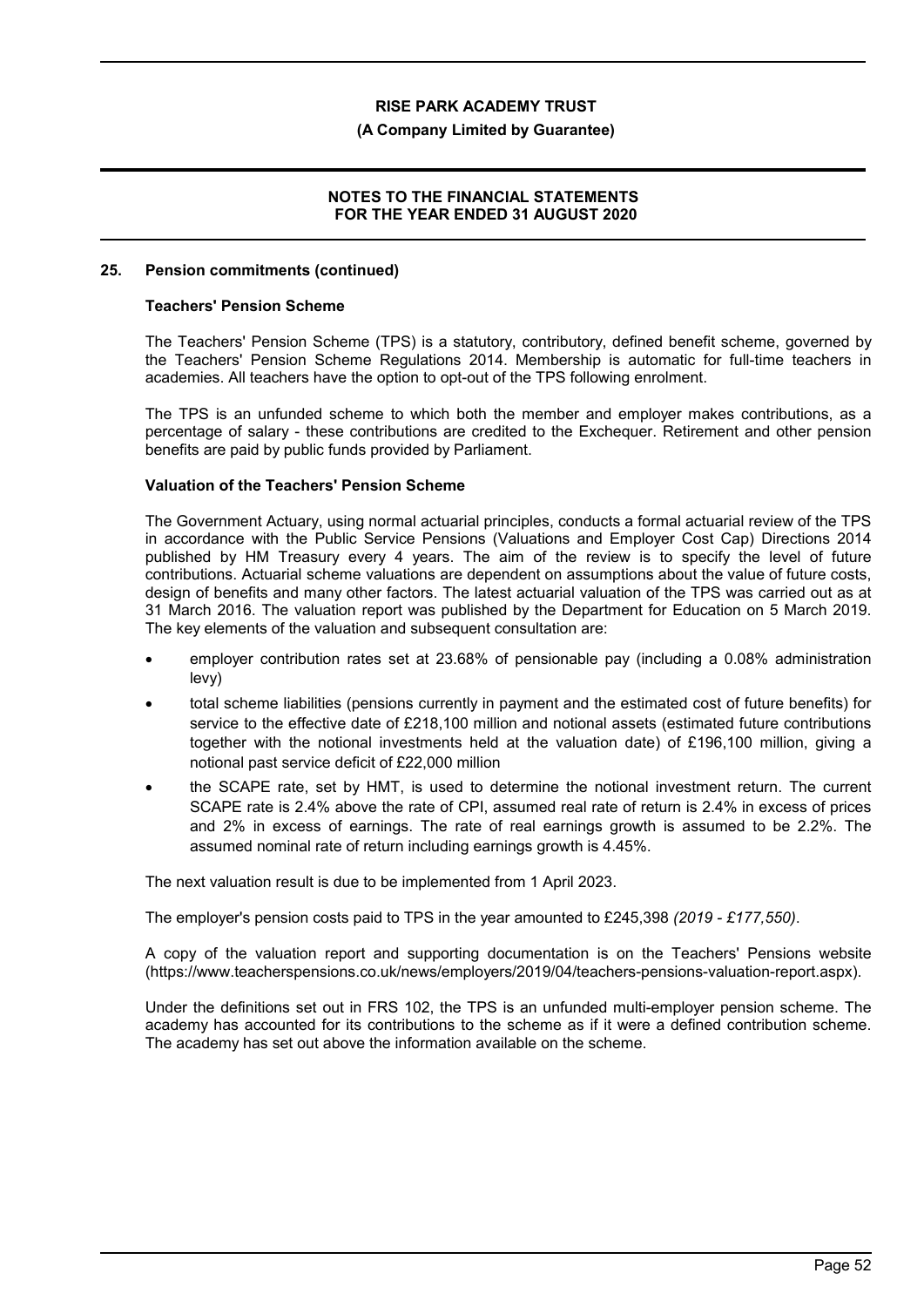#### **(A Company Limited by Guarantee)**

#### **NOTES TO THE FINANCIAL STATEMENTS FOR THE YEAR ENDED 31 AUGUST 2020**

#### **25. Pension commitments (continued)**

#### **Local Government Pension Scheme**

The LGPS is a funded defined benefit pension scheme, with the assets held in separate trusteeadministered funds. The total contribution made for the year ended 31 August 2020 was £201,000 *(2019 - £200,000)*, of which employer's contributions totalled £163,000 *(2019 - £162,000)* and employees' contributions totalled £ 38,000 *(2019 - £38,000)*. The agreed contribution rates for future years are 22.6 per cent for employers and 6.0 per cent for employees.

Parliament has agreed, at the request of the Secretary of State for Education, to a guarantee that, in the event of academy closure, outstanding Local Government Pension Scheme liabilities would be met by the Department for Education. The guarantee came into force on 18 July 2013.

#### **Principal actuarial assumptions**

|                                                    | 2020<br>% | 2019<br>℅ |
|----------------------------------------------------|-----------|-----------|
| Rate of increase in salaries                       | 2.3       | 2.3       |
| Rate of increase for pensions in payment/inflation | 3.0       | 2.6       |
| Discount rate for scheme liabilities               | 1.7       | 1.8       |

The current mortality assumptions include sufficient allowance for future improvements in mortality rates. The assumed life expectations on retirement age 65 are:

|                                        | 2020<br><b>Years</b> | 2019<br>Years |
|----------------------------------------|----------------------|---------------|
| Retiring today                         |                      |               |
| Males                                  | 21.6                 | 21.1          |
| Females                                | 23.7                 | 23.3          |
| Retiring in 20 years                   |                      |               |
| Males                                  | 22.4                 | 22.2          |
| Females                                | 25.2                 | 24.8          |
| <b>Sensitivity analysis</b>            |                      |               |
|                                        | 2020<br>£000         | 2019<br>£000  |
| Discount rate -0.5%                    | 379,000              | 350,000       |
| Discount rate -0.1%                    | 30,000               | 51,000        |
| Mortality assumption - 1 year increase | 342,000              | 291,000       |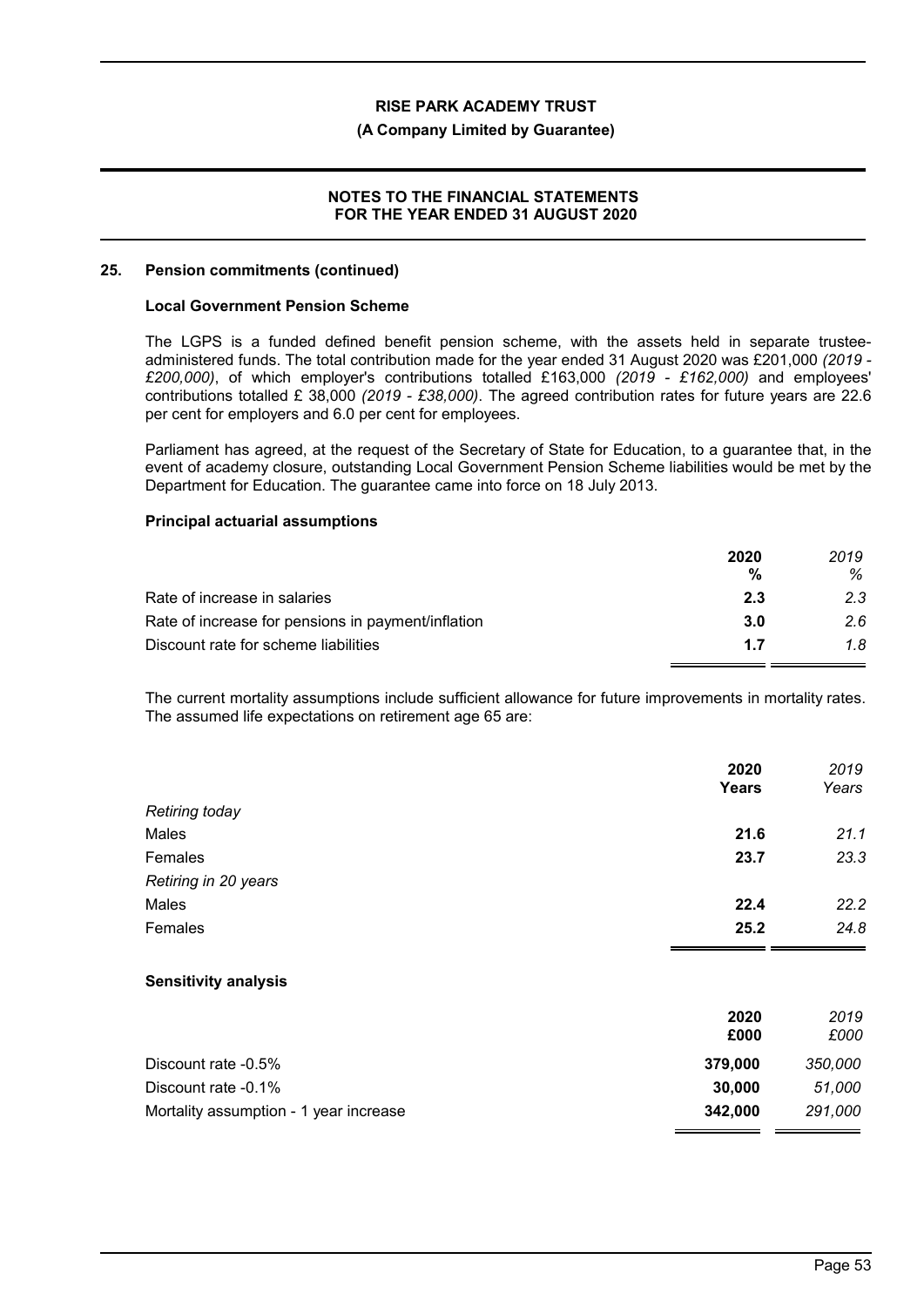# **(A Company Limited by Guarantee)**

# **NOTES TO THE FINANCIAL STATEMENTS FOR THE YEAR ENDED 31 AUGUST 2020**

#### **25. Pension commitments (continued)**

The academy's share of the assets in the scheme was:

|                                     | 2020<br>£ | 2019<br>£ |
|-------------------------------------|-----------|-----------|
| Equities                            | 832,000   | 796,640   |
| Corporate bonds                     | 610,000   | 474,920   |
| Property                            | 296,000   | 107,240   |
| Cash and other liquid assets        | 110,000   | 153,200   |
| <b>Total market value of assets</b> | 1,848,000 | 1,532,000 |

The actual return on scheme assets was £59,000 *(2019 - £64,000)*.

The amounts recognised in the Statement of Financial Activities are as follows:

|                                                                  | 2020<br>£ | 2019      |
|------------------------------------------------------------------|-----------|-----------|
| Current service cost                                             | (300,000) | (245,000) |
| Interest income                                                  | 30,000    | 39,000    |
| Interest cost                                                    | (54,000)  | (62,000)  |
| Total amount recognised in the Statement of Financial Activities | (324,000) | (268,000) |

Changes in the present value of the defined benefit obligations were as follows:

|                         | 2020<br>£ | 2019<br>£ |
|-------------------------|-----------|-----------|
| At 1 September          | 2,825,000 | 2,084,000 |
| Current service cost    | 300,000   | 243,000   |
| Past service cost       | ٠         | 11,000    |
| Interest cost           | 54,000    | 62,000    |
| Employee contributions  | 38,000    | 38,000    |
| <b>Actuarial losses</b> | 64,000    | 402,000   |
| Benefits paid           | (36,000)  | (15,000)  |
| At 31 August            | 3,245,000 | 2,825,000 |